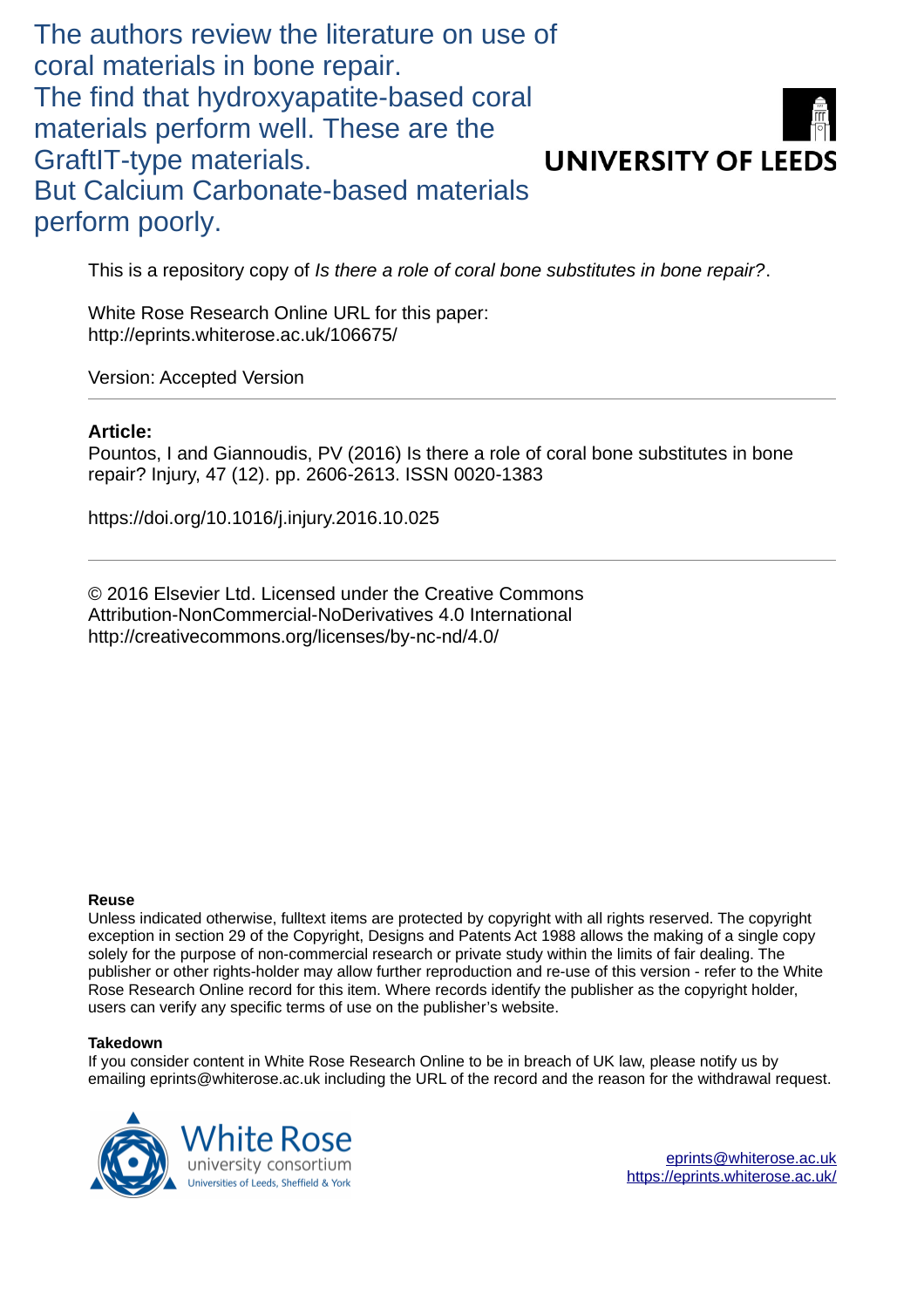## Accepted Manuscript

Title: Is there a role of coral bone substitutes in bone repair?

Author: Ippokratis Pountos Peter V. Giannoudis

PII: S0020-1383(16)30675-1 DOI:<http://dx.doi.org/doi:10.1016/j.injury.2016.10.025> Reference: JINJ 6952

To appear in: *Injury, Int. J. Care Injured*

Please cite this article as: Pountos Ippokratis, Giannoudis Peter V.Is there a role of coral bone substitutes in bone repair?.*Injury* <http://dx.doi.org/10.1016/j.injury.2016.10.025>

This is a PDF file of an unedited manuscript that has been accepted for publication. As a service to our customers we are providing this early version of the manuscript. The manuscript will undergo copyediting, typesetting, and review of the resulting proof before it is published in its final form. Please note that during the production process errors may be discovered which could affect the content, and all legal disclaimers that apply to the journal pertain.

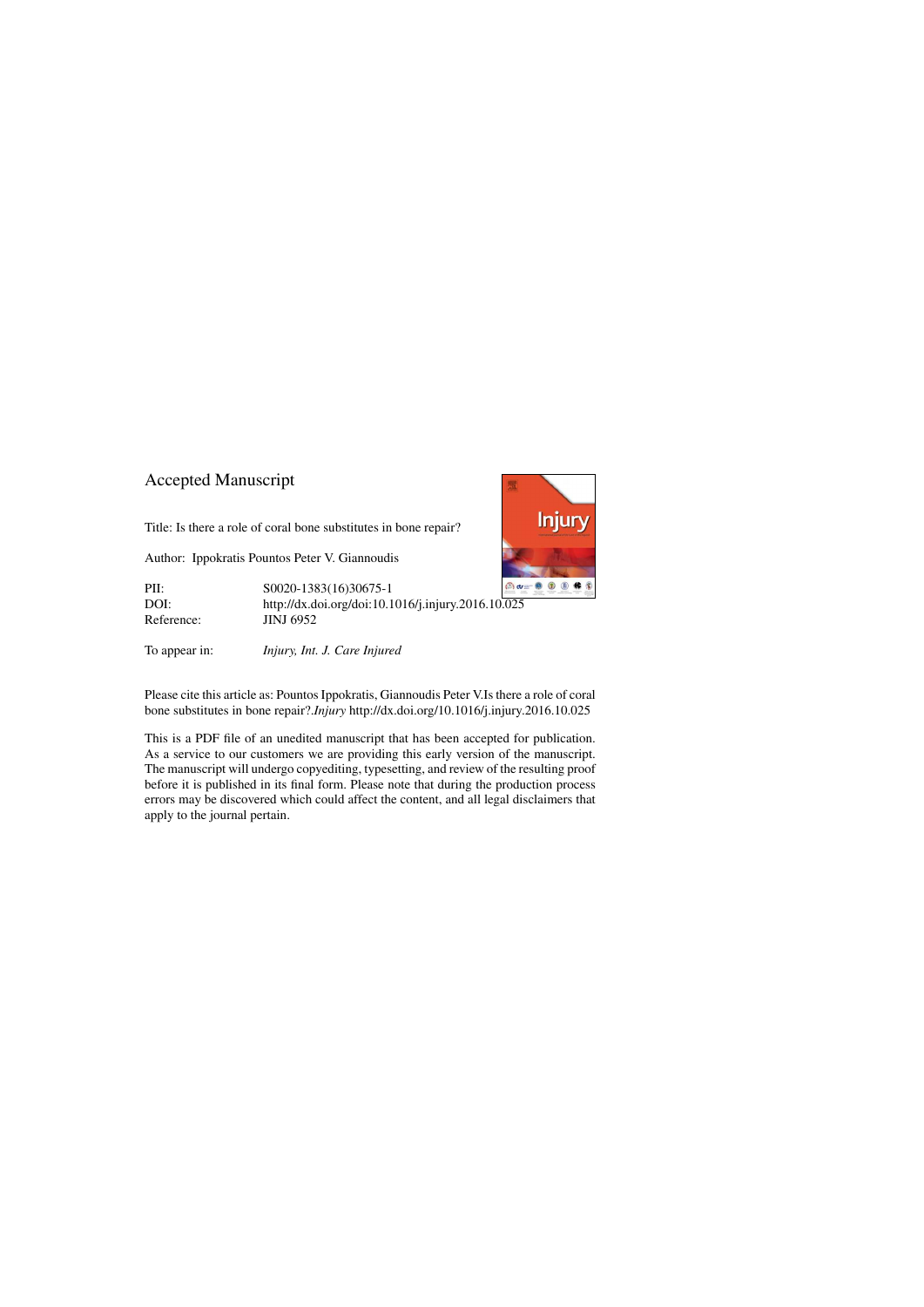## **Is There a Role of Coral Bone Substitutes in Bone Repair?**

### **Ippokratis Pountos, Peter V. Giannoudis**

| I. Pountos MB, BSc, MSc, MD    | Academic Department of Trauma & Orthopaedics, School   |  |  |
|--------------------------------|--------------------------------------------------------|--|--|
|                                | of Medicine, University of Leeds, United Kingdom       |  |  |
| P.V. Giannoudis MD, FACS, FRCS | Professor, Academic Department of Trauma &             |  |  |
|                                | Orthopaedics, School of Medicine, University of Leeds, |  |  |
|                                | United Kingdom                                         |  |  |

### **Corresponding Author Address:**

Dr Ippokratis Pountos MB, BSc, MSc, MD (Doctorate)

Academic Department Trauma & Orthopaedic Surgery

School of Medicine

University of Leeds

Leeds, UK

Email: [pountos@doctors.org.uk](mailto:pountos@doctors.org.uk) 

pgiannoudi@aol.com

Tel: +44-113-3922750

Fax: +44-13-3923290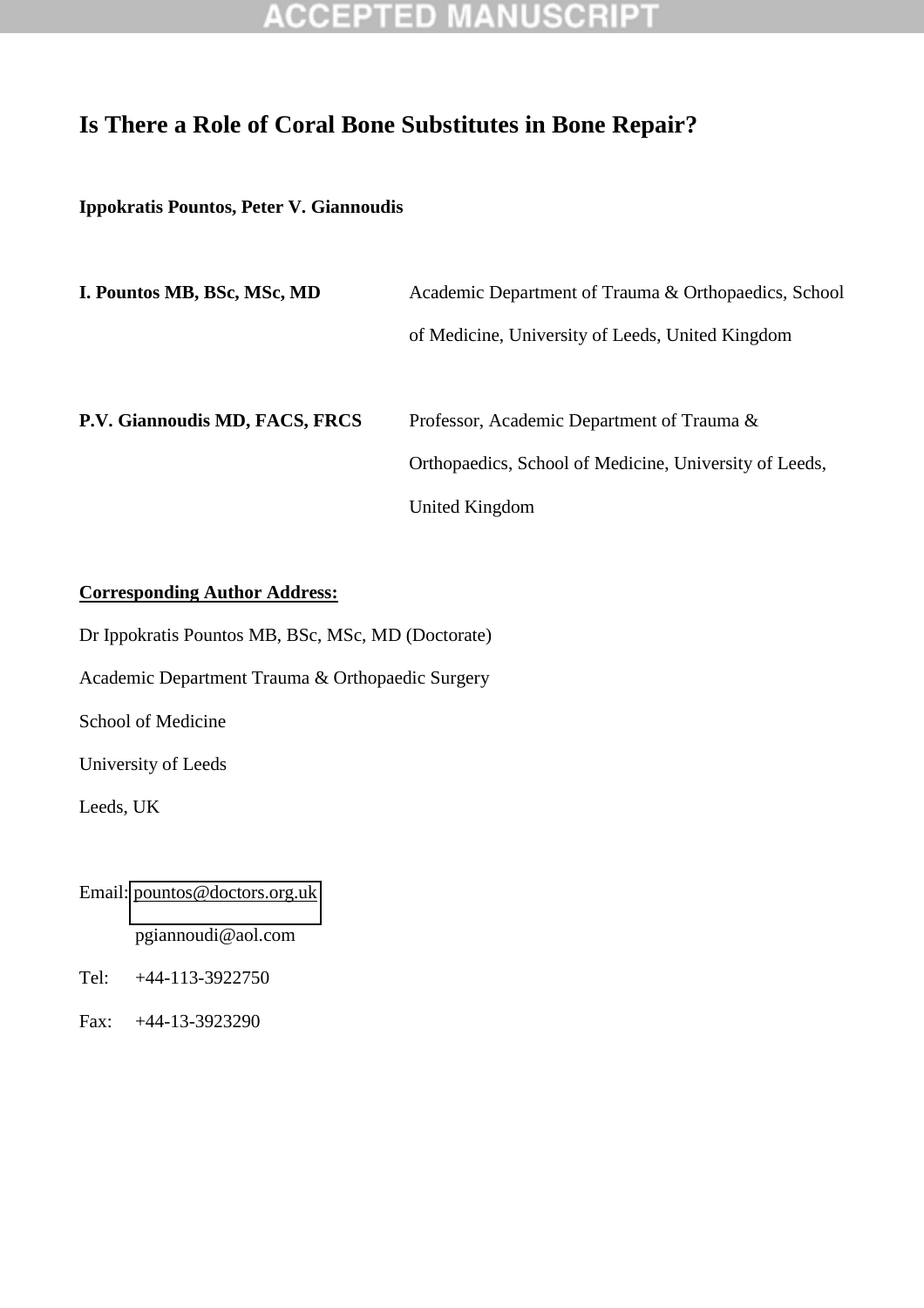### **Abstract**

Xenogeneic bone graft materials are an alternative to autologous bone grafting. Among such implants, coralline-derived bone grafts substitutes have a long track record as safe, biocompatible and osteoconductive graft materials. In this review, we present the available literature surrounding their use with special focus on the commercially available graft materials. Corals thanks to their chemical and structural characteristics similar to those of the human cancellous bone have shown great potential but clinical data presented to date is ambiguous with both positive and negative outcomes reported. Correct formulation and design of the graft to ensure adequate osteo-activity and resorption appears intrinsic to a successful outcome.

**Keywords:** Corals, mesenchymal stem cells, scaffold, bone healing, growth factors

### **Introduction**

Bone grafting is the most common transplant procedure performed today. It is estimated that approximately 450,000 bone transplantation procedures are performed annually in the USA and 2.2 million worldwide.<sup>1</sup> Autologous bone grafting has all the properties of the ideal graft material, being an osteoinductive and osteoconductive scaffold with no immunogenicity and containing significant numbers of osteoprogenitor cells.<sup>2,3</sup> However, its use has several drawbacks including limited availability, variable graft quality, increased operative time and donor site morbidity.<sup>4</sup> To overcome the increasing need for bone graft materials, research has focused on the development of novel bone graft substitutes.<sup>5,6</sup> A large number of substitutes have been developed and a significant number are commercially available for clinical use.

Bone graft biomaterials derived from mineralizing marine organisms have been vividly investigated over the last 50 years. Several marine species produce mineralized structures within their anatomy that resembles the human bone.<sup>7</sup> Examples of such species include sponges (Porifera), red algae (Rhadophyta), corals (Cnidarians) and a range of other organisms like snails (Mollusca), starfish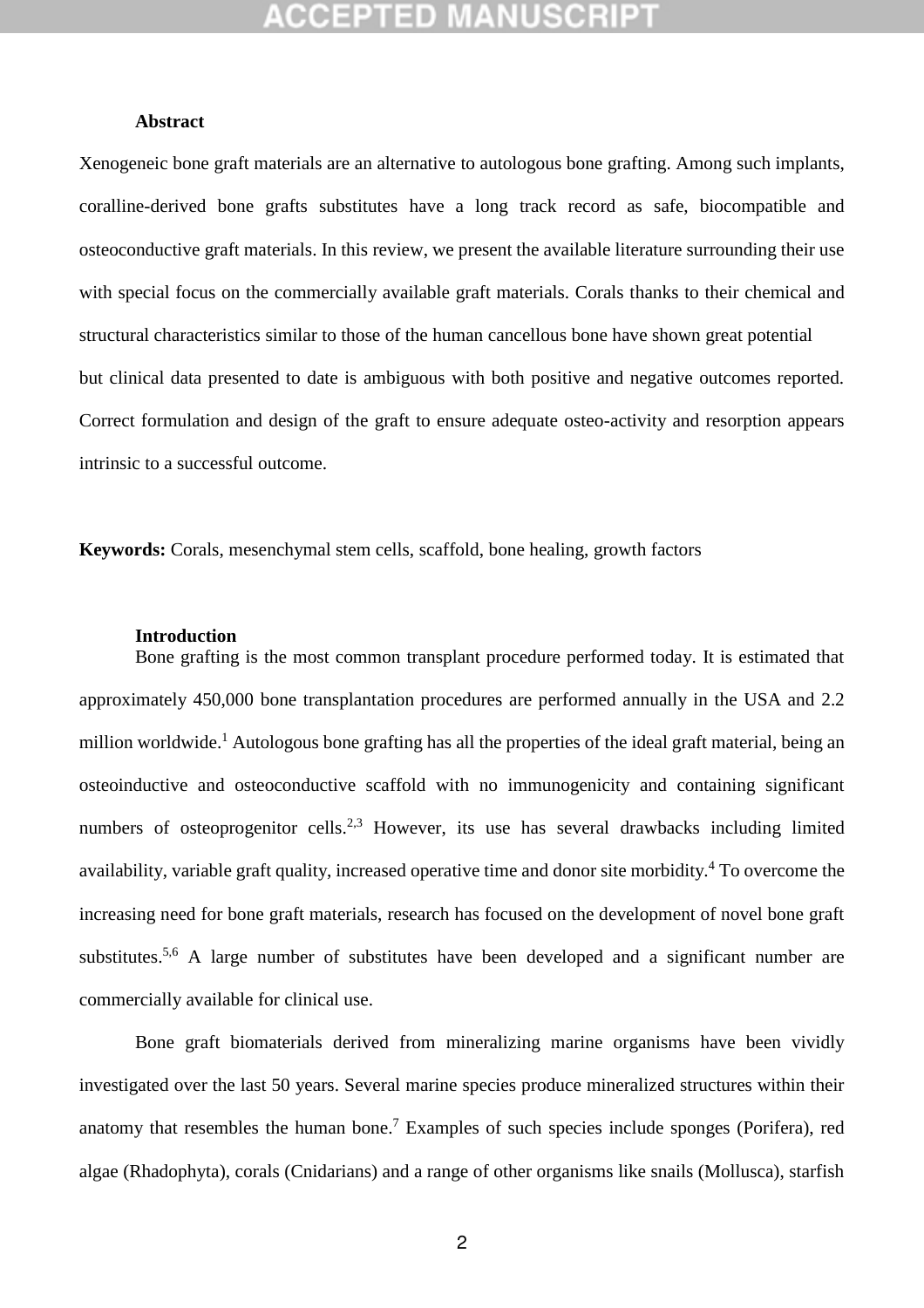(Echinodermata) etc.<sup>7</sup> Among such marine derived biomaterials, corals are one of the most studied in the field of bone tissue engineering. The aim of the herein manuscript is to present the available literature on coral bone substitutes.

### **Corals as graft material**

Corals are [marine invertebrates](https://en.wikipedia.org/wiki/Marine_invertebrates) belonging in the class Anthozoa of phylum Cnidaria. They are approximately 7 thousand species and can be classified as soft corals (without an inorganic structure) and hard corals or stony corals. The hard corals typically live in compact [colonies](https://en.wikipedia.org/wiki/Colony_(biology)) of many identical individual [polyps.](https://en.wikipedia.org/wiki/Polyp) The polyps reside in a centripetal exoskeleton. The outer layer of the corals is inhabited by calcicoblasts, which like the osteoblasts they produce a hard outer skeleton composed of [calcium carbonate](https://en.wikipedia.org/wiki/Calcium_carbonate) which, strengthens and protect the organism.

Studies on the coralline structure revealed significant similarities to that of cancellous bone.<sup>8</sup> The coralline material is characterized by a uniform network of interconnected channels and pores similar to those in osteon-evacuated bone grafts. $8.9$  When implanted in-vivo was found to be biocompatible. It allowed vascular ingrowth and inhabitation of cell lineages found in bone. The new bone formation occurred without an intervening endochondral phase.<sup>8</sup> Resorption of the corals is carried out by osteoclastic activity and the actions of the carbonic anhydrase enzyme.<sup>10</sup> Resorption is linked to bone apposition and can be influenced by the systemic administration of acetazolamide, a diuretic inhibiting carbonic anhydrase.<sup>10,11</sup> Among the different coral species, significant structural differences exist. This could have direct implications to their bone forming capacity. It has been previously proposed that the larger the porosity volume, the greater was the coral resorption as well as the new bone apposition.<sup>12</sup> Three main species have been investigated as bone graft substitutes: Acropora sp., Goniopora sp., and Porites sp. Porites sp. have a homogeneous structure and consistent pore size while Goniopora sp. have a bimodal pore size and a strongly disordered structure.<sup>12,13</sup> Acropora have oriented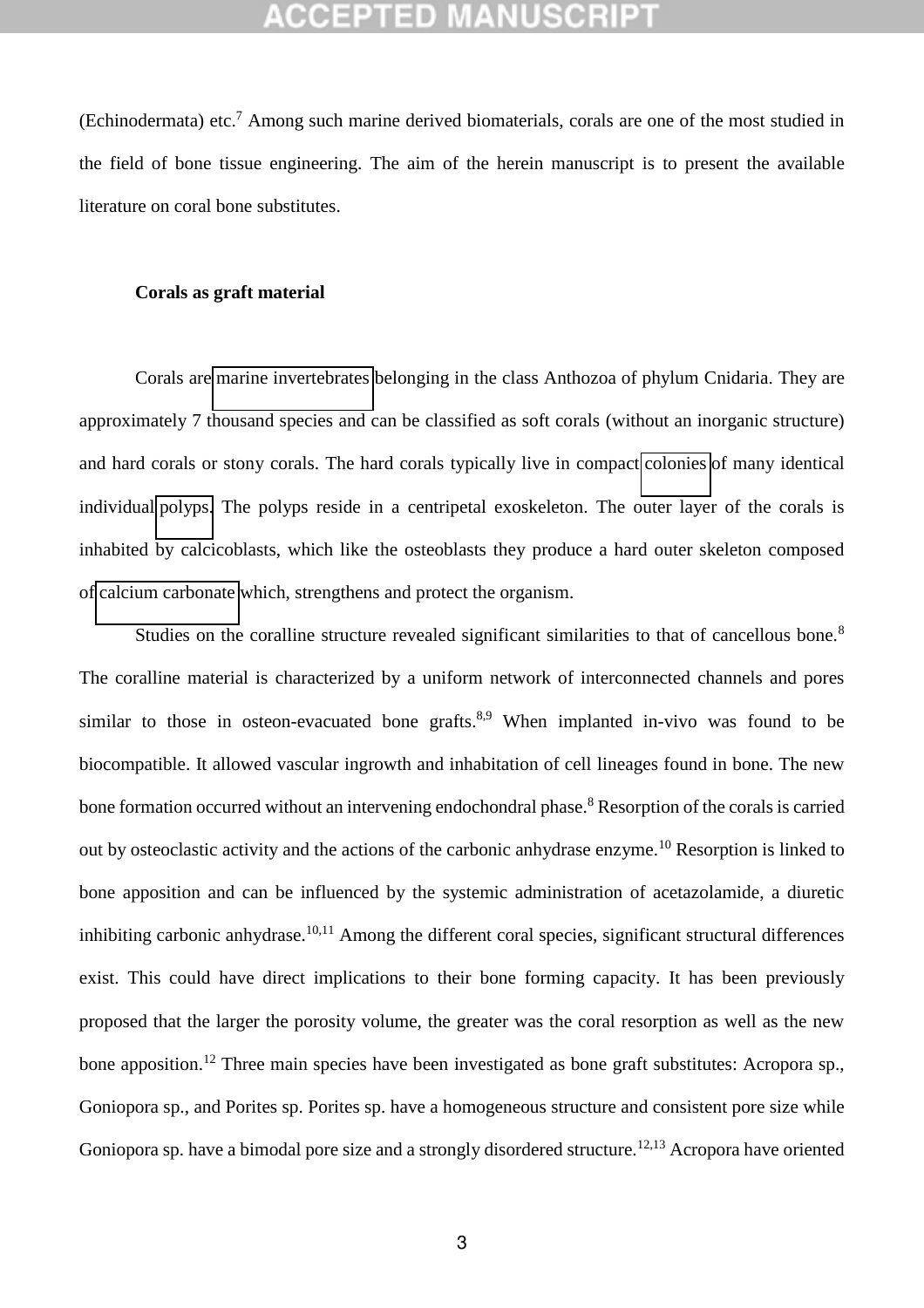pores, irregular pore size and the largest permeability compared to Goniopora and Porites sp.<sup>13</sup> Their transverse section however, was closed and the useful size was limited because of its habitat type.<sup>13</sup> Porites had the smallest pore size and had the lowest permeability. Other coral genera have been previously investigated but with very limited use.<sup>14,15,16</sup> Among them, Dichocoenia stokes were found to trigger a foreign-body reaction when implanted in rabbits.<sup>14</sup> These corals were also found to have slow resorption rates.<sup>15</sup> Facites and Lobophyllia and Pocillopora have a skeletal structure similar to the diaphysis of compact bone with a dense and compact outer wall (theca) surrounded by a thin inner septa (closed porosity).<sup>16,17</sup> Other coral genera exist like the Montipora, Fungia, Polyphyllia, Acanthastrea, and Turbinaria but our current available evidence on these corals is rather poor or non-existent.

In the early 70s, observations suggesting that porous structures have improved bone integration sparkled a race towards the ideal bone graft substitute.<sup>18</sup> The foundations of stony corals as biomaterials have been set a few years later by the work of White et al.<sup>19</sup> White et al. proposed the replamineform technique (replicated life forms) which could be used to duplicate the coral carbonate microstructure and convert it to ceramic, metal, or polymer materials. Utilizing this technique the unique coral pore structures composed of the brittle calcium carbonate could be preserved and copied to produce an alternative material with the same structure but converted to hydroxyapatite. In addition to the converted form, corals have been used in their natural form i.e. as calcium carbonate. The bone formation of both calcium carbonate and hydroxyapatite occurred initially on surface of the pore regions and progressed toward the center of the pore and was linked to graft resoption.<sup>20</sup> At present there are two commercially available corals: the Biocoral ® composed of corals on their natural form and Pro Osteon™ composed of coralline material converted to hydroxyapatite.

### **Experimental Studies**

### **I. In-vitro studies**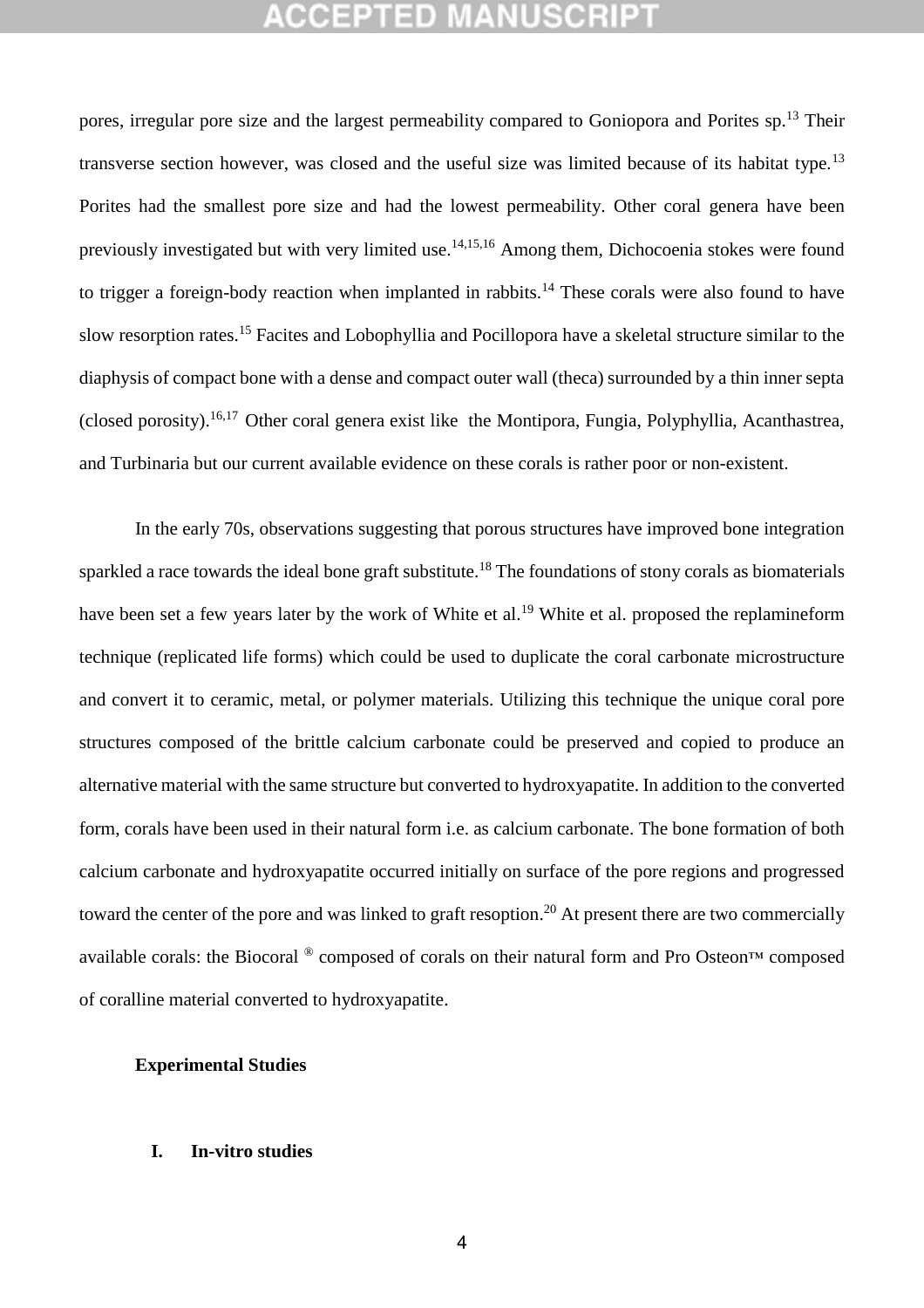The vast majority of the available in-vitro studies have analysed the biocompatibility between the corals and the osteoprogenitor cells. Scaffolds derived from corals should be able to support the attachment, proliferation and differentiation of Mesenchymal Stem Cells (MSCs) and osteoblasts.<sup>21</sup> The available studies showed that the corals are not cytotoxic and promote cell growth.<sup>22</sup> When cells were seeded on coral granules revealed good attachment, spread, and proliferation on the material surface.<sup>23</sup> Comparing cryopreserved bone allograft, coralline hydroxyapatite and demineralized freezedried dentin revealed that coralline hydroxyapatite was the most potent promoter of the long term cellular attachment.<sup>24</sup> In a similar study including commercially available graft products, Doherty et al. compared the levels of cellular attachment of rat bone, Surgibone® , Ostilit® , Biocoral® and Tisseel®.<sup>25</sup> The results showed that rat bone and Tisseel® (fibrin glue) had the greatest cell affinity followed by Biocoral<sup>®</sup> and Surgibone<sup>®</sup>, while Ostilit<sup>®</sup> did not facilitate cellular attachment.

Following osteogenic induction, mineralized matrix and alkaline phosphatase activity was noted within the coral particles.<sup>23,26</sup> DNA content, ALP activity, Ca content were significantly higher in osteoblasts seeded in coral scaffold in comparison to other materials.<sup>26</sup> Mineralized nodules formation (both in area and number) was more predominant on the coral surface than in glass disk.<sup>26</sup> Gene expression analysis of osteoblasts loaded on coral Porites sp. scaffolds showed an increased expression of the RUNX2, osteopontin, alkaline phosphatase and osteocalcin genes. The authors concluded that coral is a favourable carrier for osteogenetically competent cells to attach and remain viable.<sup>27</sup> In another study significantly higher levels of osteogenic differentiation markers, namely alkaline phosphatase (ALP), Osteocalcin (OC) levels, and Osteonectin and Runx2, Integrin gene expression were detected in the cultures on corals (Porites  $sp$ ) in comparison to bone.<sup>28</sup>

 A number of authors have tried to expand corals properties with the addition of an osteoinductive element. Coral particles are capable to absorb and subsequent elute transforming growth factor beta 1 (TGF-beta1) in vitro.<sup>29,30,31</sup> TGF-beta1 release was also found to vary with particle size, higher release being obtained with the smaller particles.<sup>29</sup> In a study by Zhang et al. a coral/chitosan composite was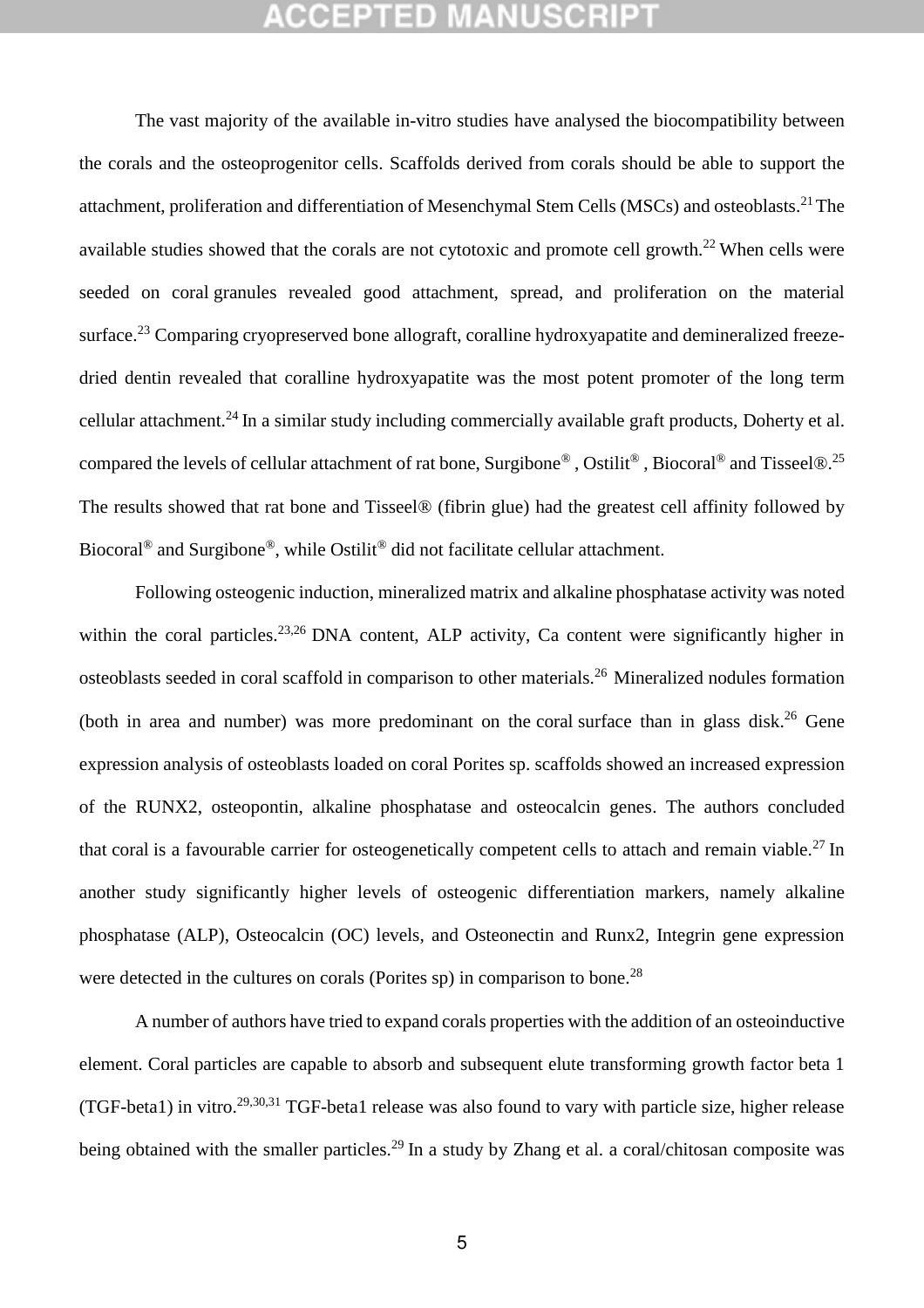combined with a plasmid encoding platelet-derived growth factor B (PDGF-B) gene. The resulted scaffold found to upregulate the proliferation and the PDGF-B expression of the seeded cells.<sup>30</sup> Combinations of platelet-rich plasma (PRP), marrow stromal cells (MSCs) and porous coral have shown to exert a higher osteogenic effect.<sup>31</sup>

### **II. Animal Studies**

The available evidence based on experimental animal studies which explore the potential of coralline grafts to support bone healing can be subdivided in three distinct methodologies; studies where the coralline grafts have been implanted in ectopic places, studies where coralline material implanted on bone in cases of fracture healing or bony defects site and finally composite coralline grafts preloaded with growth factors in applications including bone defects spinal fusion.

Ectopically implanted coral material seem to be biocompatible but inner without inducing an osteogenic response.<sup>32</sup> Once an osteoinducing signal is added either in the form of osteogenic cells or growth factors, bone formation is initiated.<sup>32,33,34</sup> The structural characteristics and the degree of bone formation was found to be linked to the resorption of the calcium carbonate corals.32,35 Such approach can result in the construction of material of predesigned shape with structure similar to the native bone.<sup>33,36</sup> This strategy can be utilized to fabricate pre-vascularized tissue engineered bone grafts.<sup>37</sup> Such grafts can have a predetermined shape, organized internal vascular network with a vascular pedicle attached to the graft.<sup>37</sup> Furthermore, comparative studies have highlighted that new bone formation was higher in the Porites coral and Acropora coral than in either the beta-tricalcium phosphate or the banked bone constructs.<sup>32</sup> Analyzing further the way that bone formation occurs within the corals it is of interest to mention the work of Ripamonti et al. group.<sup>38,39</sup> A partially converted corral, composed of 7% hydroxyapatite and calcium carbonate was preloaded with verapamil (calcium channel blocker) or bipsosphonate zoledronate (osteoclast inhibitor) and implanted intramuscularly in baboons.<sup>38</sup> The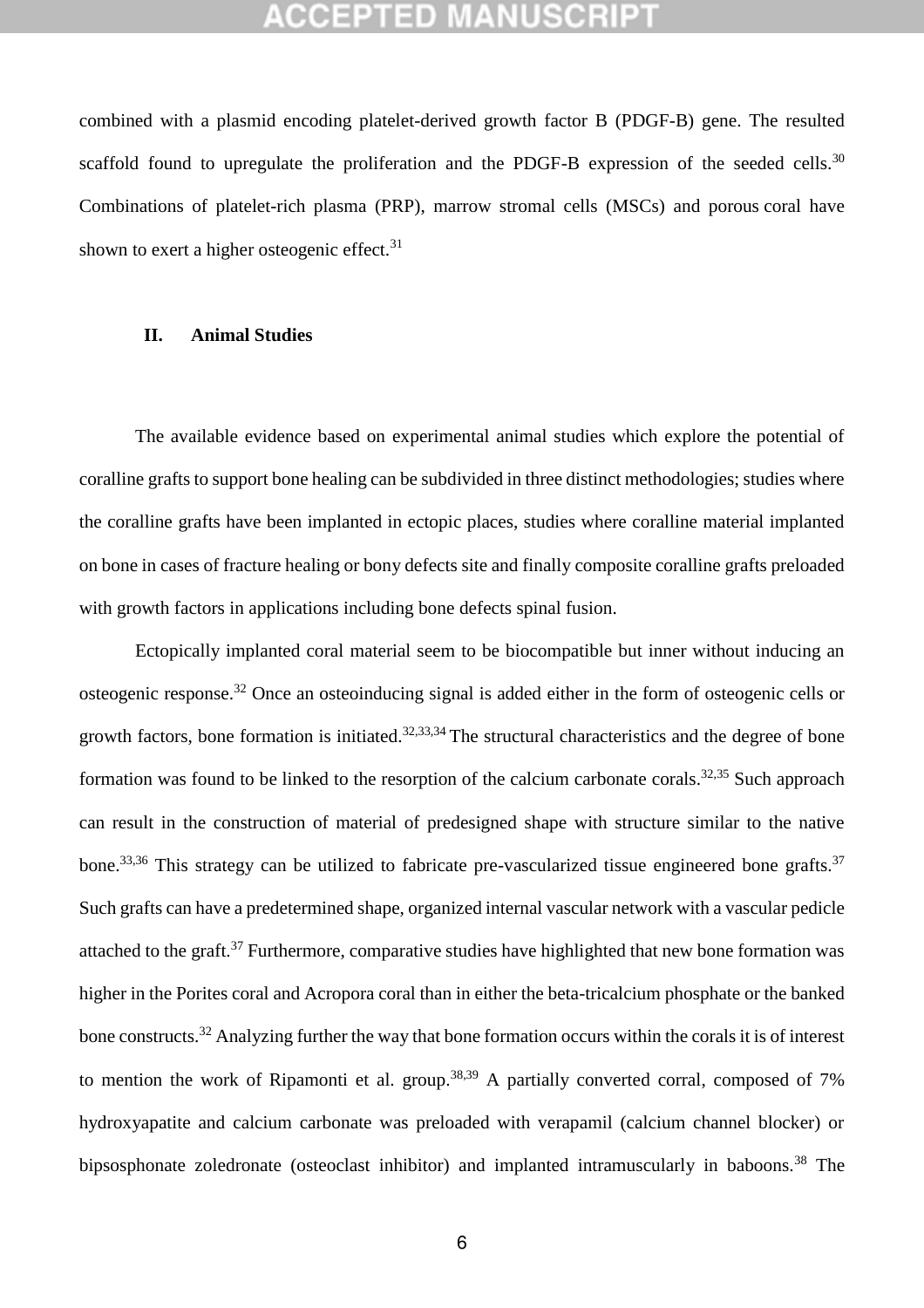results showed that the inhibition of movement of calcium and osteoclastic functions strongly inhibited the induction of bone formation. BMP-2 downregulation with the up-regulation of Noggin genes was noted indicating that the induction of bone formation by coral-derived macroporous constructs is via the BMPs pathway. The same group, has also shown that if the same coral material is loaded with hTGF- $\beta$ 3 both the adjacent muscle and the macroporous bioreactor show upregulation of BMP-2 upregulation.<sup>39</sup> This finding correlates with the observation of bone formation occurring at the periphery of the graft but also could be the result of the recruiting of osteoprogenitor cells from the adjacent soft tissues.

Coralline graft material implanted adjacent to bone in the treatment of bone defects has been analysed by a number of authors.<sup>40,41,42</sup> Intra-bony defects in dogs treated with either coralline calcium carbonate graft (Biocoral<sup>®</sup>) or autologous bone showed no difference in terms of healing.<sup>41</sup> In osteochondral defects, application of Biocoral ® resulted in bone ingrowth associated with graft resorption and noticeably enhance the overall healing of the defect. Intra-articular defects filled with coralline hydroxyapatite had no adverse effects to the joint environment in comparison to other graft materials that can generate inflammation of the synovium and damage the cartilage when their particles are released in the joint.<sup>40</sup> The coralline hydroxyapatite graft was found to be surrounded by new bone but there was minimal resorption of the graft. In another study, the bone ingrowth of a coralline hydroxyapatite material (Interpore 500) at 1 years post-implantation was found to be limited to 66.5 % of the surface of the graft raising concerns over its overall resorption.<sup>43</sup> Poor results have been also reported when hydroxyapatite granules (Pro Osteon 200™) were used around porous coated metal implants.<sup>7</sup> The results showed that the grafted implants were largely encapsulated in fibrous tissue and the addition of concentrated autologous bone marrow did not change the outcome.

Composite grafts composed of coralline material and growth factors or cells has been utilized by a number of authors.<sup>44-52</sup> Combinations of coral graft, BMPs and osteoprogenitor cells have shown potent bone healing potential which was comparable to the autologous bone grafting.<sup>44,45,46,48,49</sup> The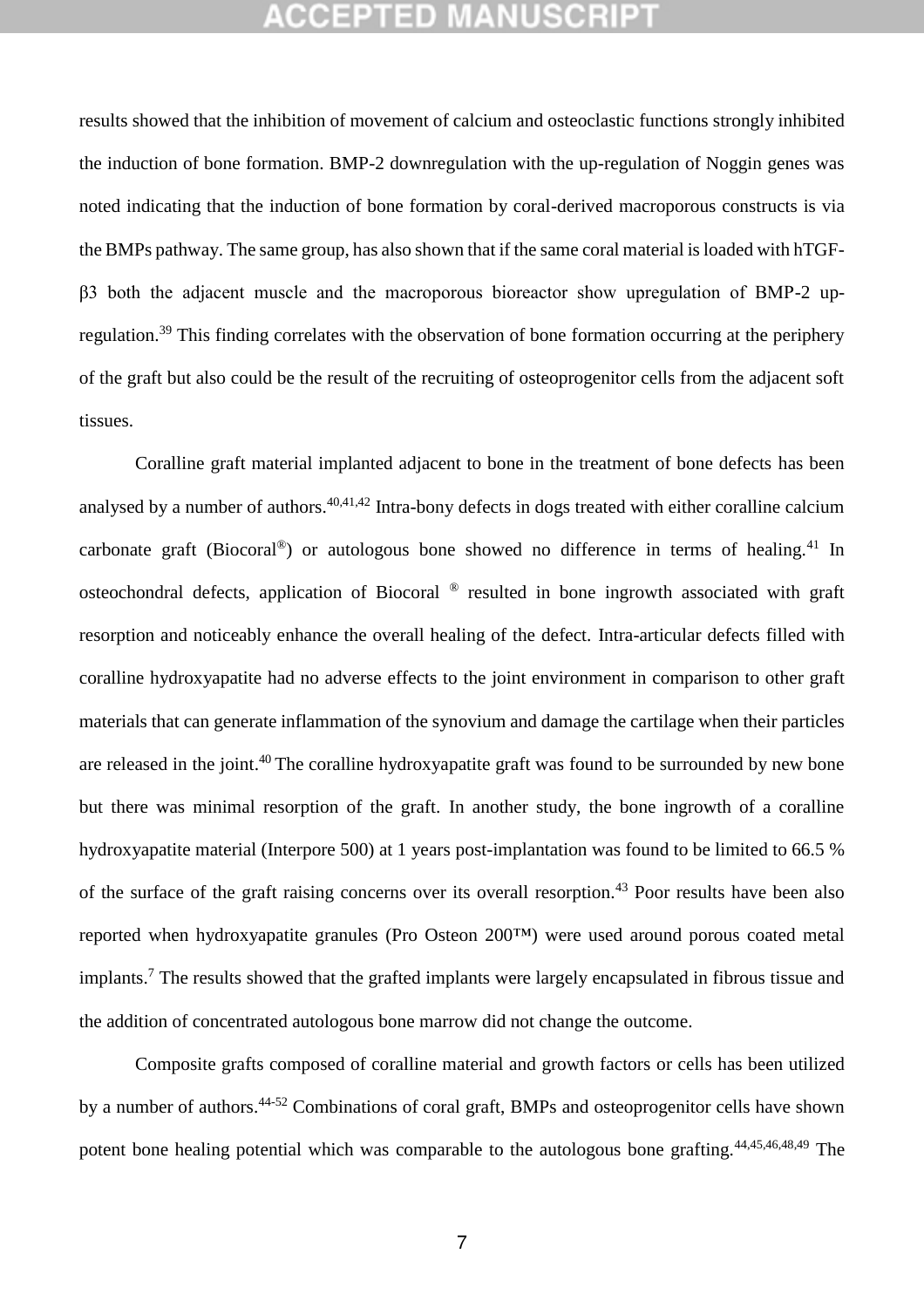cellular component of the composite graft originate in the vast majority from bone marrow. However, osteogenically induced adipose tissue stem cells have been utilized with favorable results.<sup>45</sup> Transfected cellular lines with vascular endothelial growth factor resulted in enhanced vascularization and resorption of the coralline graft and a higher osteogenic response.<sup>52</sup> In single-level posterolateral lumbar arthrodesis performed in 48 adult New Zealand White rabbits, the combination of BMPs and coralline hydroxyapatite resulted in 100% fusion rates.<sup>53</sup> This was in contrast to the groups receiving coralline hydroxyapatite with bone marrow (0% union rates) and the coralline hydroxyapatite with autogenous iliac crest bone (50% union rates). The authors concluded that when coralline grafts were combined with autogenous iliac crest bone graft served as a graft extender yielding results comparable to those obtained with autograft alone.<sup>53</sup> In addition to BMPs other molecules have been investigated. In a comparative study of Insulin growth factor-1 (IGF-1) and BMP-2, IGF-1 was more potent inducer of bone regeneration when loaded on a coralline hydroxyapatite scaffold for the treatment of proximal tibial defects.<sup>50</sup> Platelet rich plasma was found to significantly upregulate the bone healing process when loaded on corals for the treatment of radial diaphyseal critical size defects.<sup>47,51</sup> Cylindrical calcium carbonate implants loaded with bovine-derived bone proteins were used in the treatment of a canine segmental bone defects.<sup>54</sup> The results revealed healing of the defect with total resorption of the coralline material at 12 weeks following implantation. It also highlighted the absence of union in the control group representing the coralline implants alone. Contradictory results though have been reported. In segmental tibial defects in sheep, composite grafts composed of calcium carbonate (Biocoral ), BMP and IV collagen resulted in a large amount of callus compared to the coral alone with no significant difference in the mechanical strength of the resulted bone.<sup>55</sup> This study however highlighted a statistically significant increase in the detectable ant-BMP antibody, suggesting an underlying immunogenic reaction.

### **Commercially available Corals**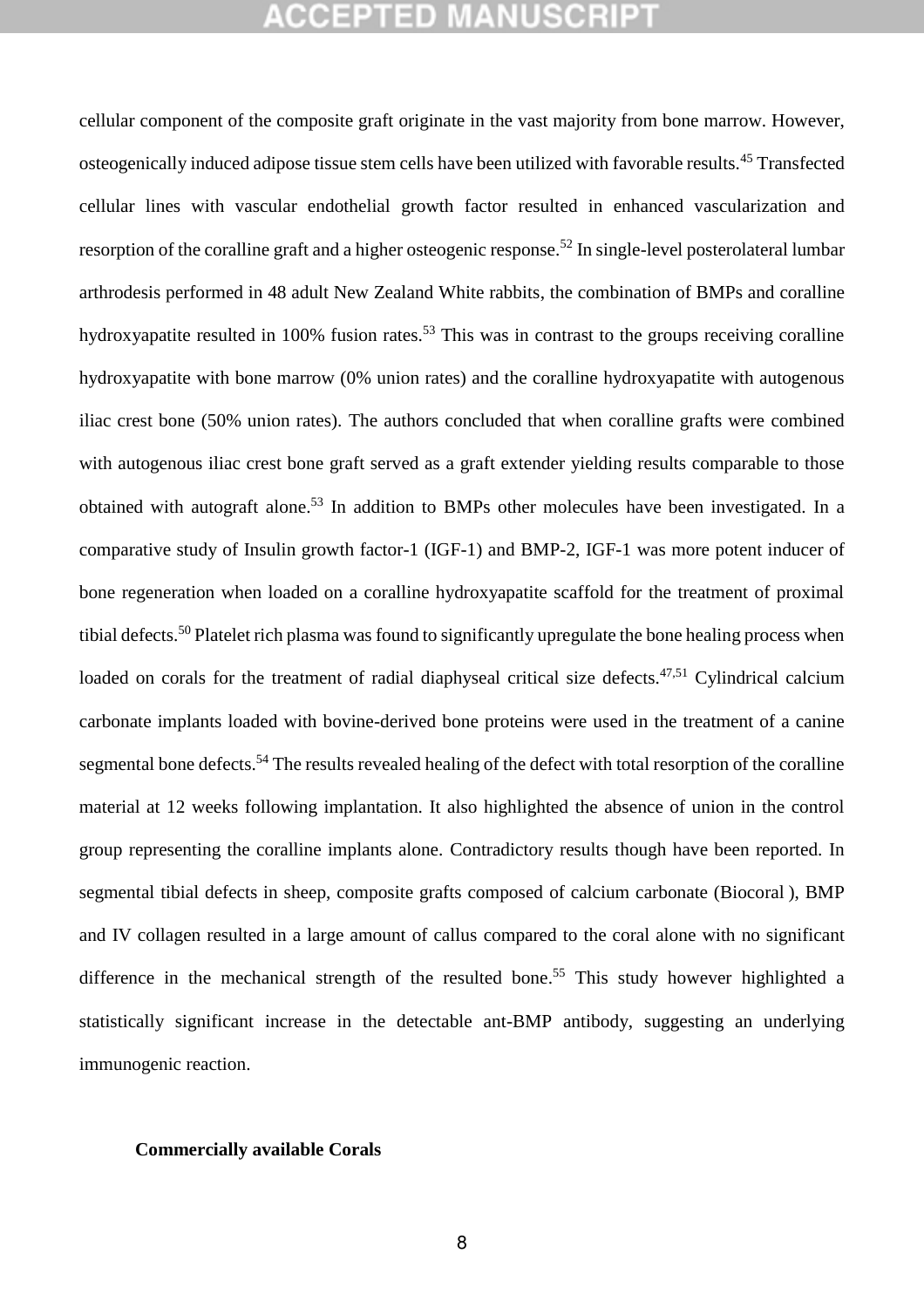### i **Pro Osteo TM (former Interpore, Biomet, USA)**

Pro Osteon<sup>™</sup> is a graft substitute derived from Goniopora or Porites corals. It is fabricated utilizing a replamineform process, which involves the conversion of the calcium carbonate exoskeleton to a crystalline hydroxyapatite replica. In this process all the organic material of the corals are extracted and the microarchitecture is preserved. The result is a graft material with longitudinal pores of 500-600 microns and interconnecting pores of 220-260 microns in diameter.<sup>56</sup> Pro Osteon<sup>TM</sup> comes in two varieties; Pro Osteon 500 ™ and 200 with the number following the trade name designating the nominal pore diameter.

 More recently, a resorbable version of this graft has been developed. This new product utilizes the replamineform process producing a composite of calcium phosphate and calcium carbonate. This composite graft has an outer layer of calcium phosphate while the core of the material remains as calcium carbonate. Therefore, due to the fact that calcium carbonate can be resorbed faster than calcium phosphate, the graft can facilitate the remodeling allowing more effective bone ingrowth within the graft material.

 There have been a number of clinical studies analyzing the effectives of Pro Osteon™ in a range of clinical applications **[Table 1].**56-73 The majority of the studies involve cases of periodontal and maxillofacial defects. These studies revealed the presence of new bone formation, integration of the implant with reduction in the defect size.<sup>57,58,59,60</sup> A poor resorption of the implant was highlighted in some studies.<sup>61</sup>

In 10 cases of hindfoot arthrodesis the application of Pro Osteon 500™ had satisfactory results with one case of nonunion.<sup>62</sup> The group reported on the poor resorption of the graft and the difficulties they faced to contain the graft material and the asymptomatic extrusion of the graft in all the cases. In tibial plateau fractures, no difference was noted between the cases treated with Pro Osteon™ and those with autologous bone graft.<sup>63</sup>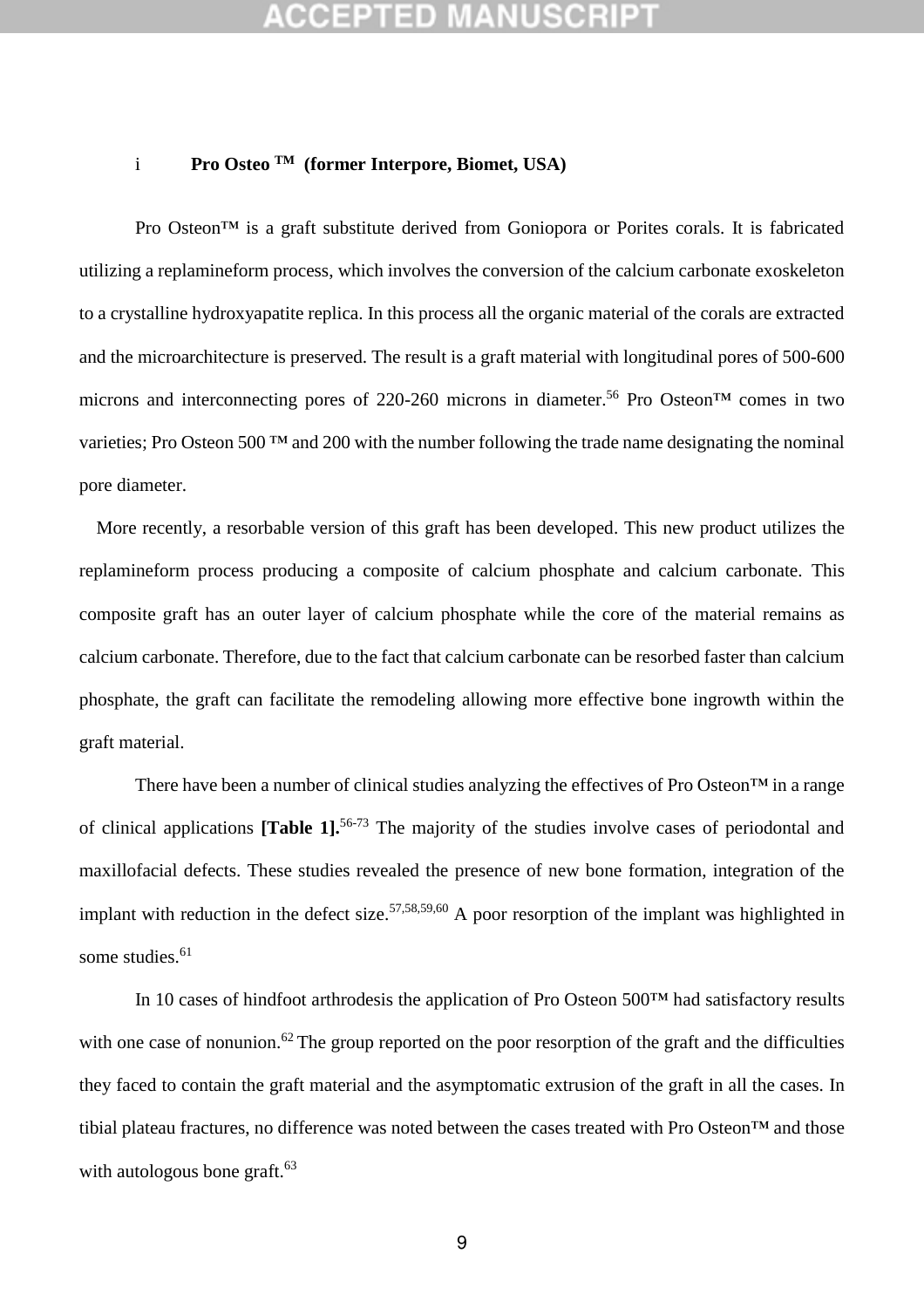In cases of spinal fusion the results were mixed. In one study of idiopathic scoliosis surgery the utilization of coralline hydroxyapatite resulted in fusion in all 27 patients.<sup>64</sup> The authors reported on the 'marbilized' appearance of the grafts. In another study of 40 cases of posterolateral lumbar fusion augmented with Pro Osteon 500TM, a union rate of 92.5% was noted.<sup>65</sup> In 13 cases of revision following spinal surgery where hydroxyapatite was used, foreign-body like giant cells and the development of inflammatory granulation tissue around graft was noted.<sup>66</sup> In a study of 60 cases of instrumented posterolateral lumbar and lumbosacral fusion using either Pro Osteon 500 R™ or iliac bone graft or both, there were no cases of non-union with complete resorption 1 year postoperatively.<sup>67</sup> It was also highlighted that the incorporation of coralline hydroxyapatite mixed with local bone and bone marrow needs adequate bleeding bone surface. Pro Osteon 500R™ use was found to be inappropriate for intertransverse posterolateral fusion, because the host bone in this area is little. However, the use of hydroxyapatite over the decorticated laminae that represents a wide host area was followed by solid dorsal fusion within the expected time.<sup>67</sup>

### ii **Biocoral** ® **(Inoteb, Saint-Gonnery, France)**

Biocoral <sup>®</sup> is a coral-derived bone graft in its natural pure form composed of 99% calcium carbonate and the remaining  $\sim$ 1% includes simple amino acids.<sup>11</sup> It undergoes minimal processing to remove potential contaminants and preserves the original morphology and chemistry. Acropora genera obtained from the French part of the Great Barrier Reef in New Caledonia is used for this product.<sup>67</sup>

Clinical studies utilizing Biocoral  $^{\circledR}$  have shown mixed results.<sup>74-83</sup> Early studies have utilized Biocoral ® in the treatment of bony maxillofacial defects. Of interest is the study of Roux et al. presented the outcome of this product in 183 patients.<sup>74</sup> They reported that the coral block moved or was partly resorbed and split into pieces after 7 to 36 months in 20% of cases. At 1 year 40 to 50% resorption rate was noted and the overall infection rate was 4%. In another study when Biocoral<sup>®</sup> was implanted in the anterior maxilla a high revision rate was observed (83% revision rate) in contrast to posterior maxilla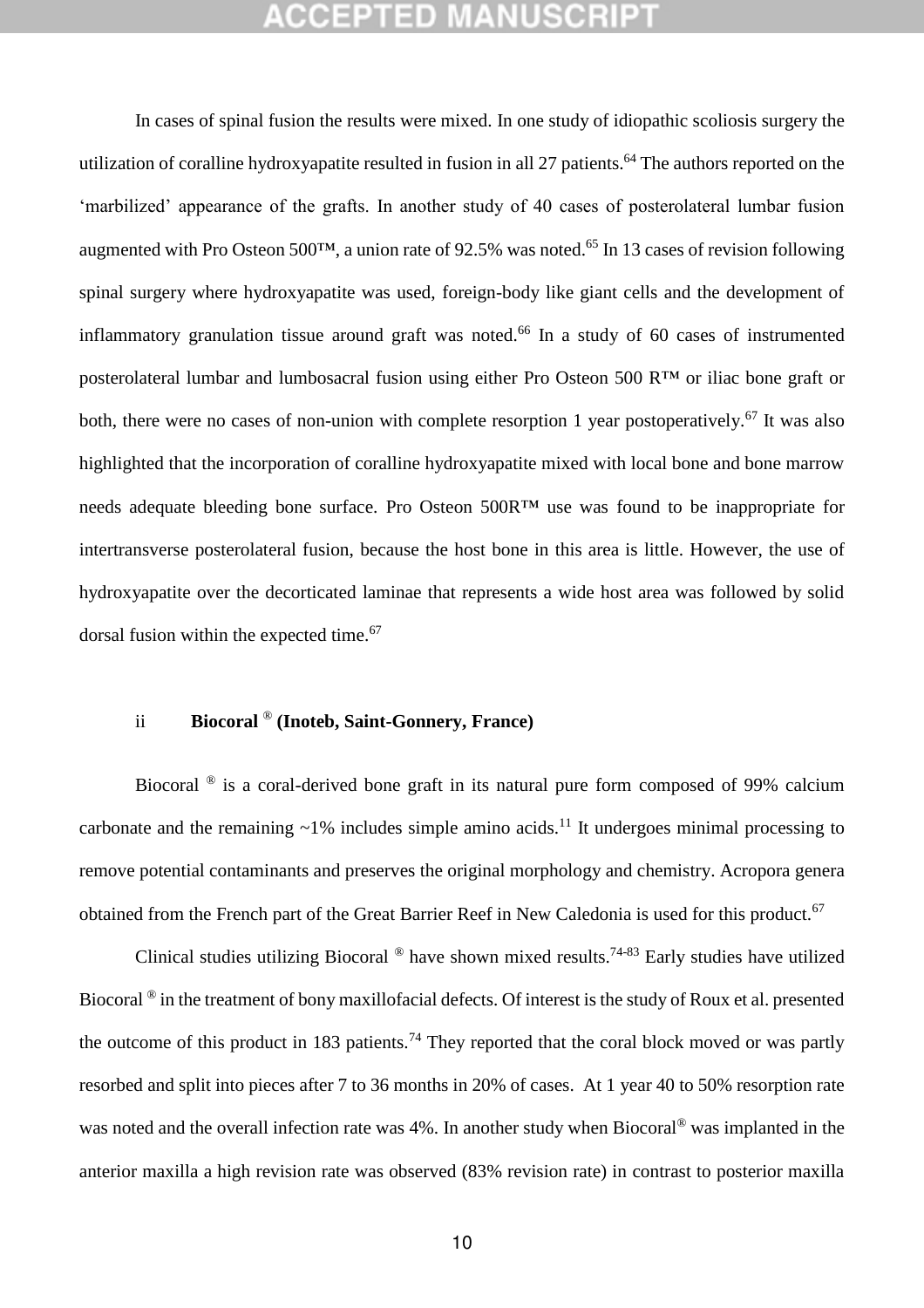and mandible (6% revision rate). <sup>75</sup> In cervical fusion a poor fusion rate of 45 % and 60% has been reported in two studies of 48 and 40 patients.<sup>76,77</sup> In scaphoid fractures, the utilization of a composite graft composed of Biocoral®, BMP and collagen resulted in a high failure rate of 80%.<sup>78</sup> The use of the same implant however, in 4 diaphyseal and one olecranon ulnar non-union resulted in successful consolidation in all cases.<sup>79</sup> Finally, in iliac crest defects treated with Biocoral<sup>®</sup>, a poor bone ingrowth was observed only in biopsies at one year of follow-up.<sup>80</sup>

### **Discussion and Future directions**

An ideal bone graft substitute should be osteoconductive, inert, readily available and adaptable in terms of size and shape. It should also be biodegradable, to allow bone ingrowth and provide structural support. Corals pose several of the aforementioned properties. Coral structure is similar to cancellous bone and one of the few xenogeneic materials that can form chemical bonds with bone invivo. Coral based biomaterial could overcome the drawbacks of autologous bone grafting.

Coralline calcium carbonate based materials were considered to have a high-resolution rate, poor longevity and stability. They rely on bone ingrowth for structural support and predominately they were used to fill well-contained voids. The available literature utilizing calcium carbonate grafts for fracture healing is rather limited. Their resorption is unpredictable with some authors reporting full resorption while in other studies the resorption was poor. In cases of scaphoid fracture non-union, treated with composites of calcium carbonate coral, collagen and bone morphogenetic protein, poor results have been documented.<sup>78</sup> The authors stated that in such avascular conditions the coral did not resorb adequately and acted as a barrier between the two bone parts obstructing the healing process. In a later study by the same group, complete union was achieved utilizing the same composite graft in 5 ulnar non-unions.<sup>79</sup>

To overcome the weaknesses of calcium carbonate, conversion of the calcium carbonate to hydroxyapatite has been performed. This procedure preserves the porous structure of the corals and in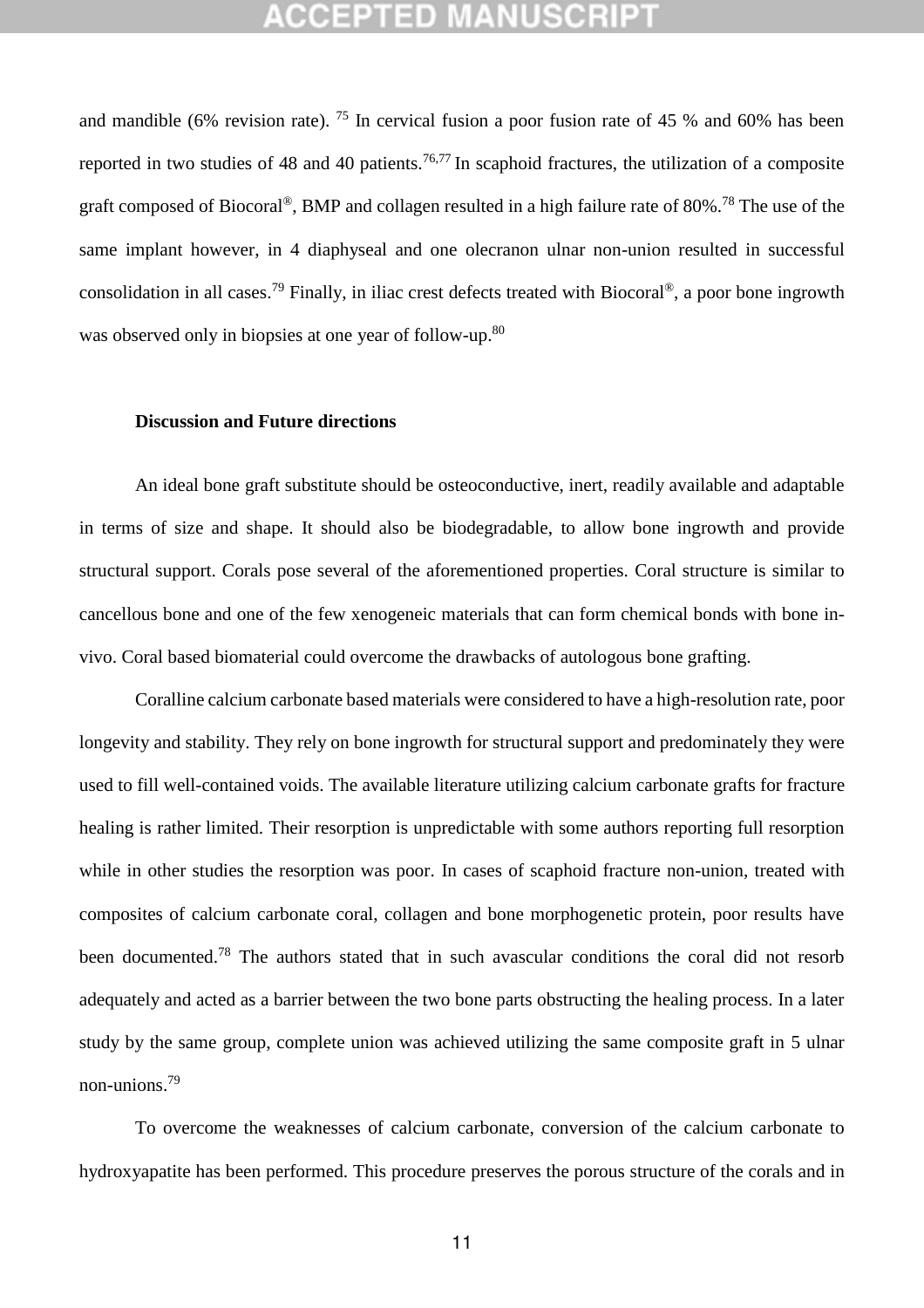theory delays the resorption of the graft. Unfortunately, this new material is either slowly resorbed or considered by some as permanent. In animal models, White et al. highlighted that the resorption rate varies between 0 to 5% per year.<sup>56</sup> Several authors have also raised concerns in terms of the slow resorption of coralline hydroxyapatite.<sup>62</sup> Coughlin et al. analysed the clinical outcome of 10 patients treated with hindfoot arthrodesis with the application of Pro Osteon 500™.<sup>62</sup> The authors reported a case of nonunion but satisfactory results in the remaining patients, and highlighted the difficulties to contain the graft material with asymptomatic extrusion of the graft in all the cases. They also raised concerns regarding the slow resorption rates and the presence of the graft material 6 years following implantation.

The permanent nature of the coralline hydroxyapatite has triggered the development of a 'resorbable' version of the implant. For the fabrication of this implant the same replamineform process was utilized, however, only partial with conversion.<sup>90</sup> The new implant is composed of coralline hydroxyapatite limited to 2 to 10 microns on the outer surface and has an unconverted inner core which remains as calcium carbonate.<sup>90</sup> The aim theoretically is a more resorbable implant but also represents a concern as this is an unpredictable factor in terms of the graft properties and overall function in-vivo. The available literature is limited and the full potential of this construct is yet to be elucidated.

Coralline graft substitutes have several other disadvantages. Their effectiveness seems to be influenced by the anatomic site of implantation. As mentioned before in areas of poor blood supply they seem to produce poor results. The anatomic location also seems to influence the results possibly related to the overall local vascularity.

Another major disadvantage of the coral material is the initial mechanical weakness. Once bone in-growth occurs the mechanical stability improves. It is characteristic that the compressive strength of corals could be as low as 2.62MPa when the one of bone is between 131 and 283 MPa.<sup>13</sup> In this context, FDA has issued warnings for one of the commercially available corals.<sup>91</sup> Briefly the Pro Osteon<sup>TM</sup> use is contraindicated in segmental defects, fracture of the growth plate, in patients with systemic or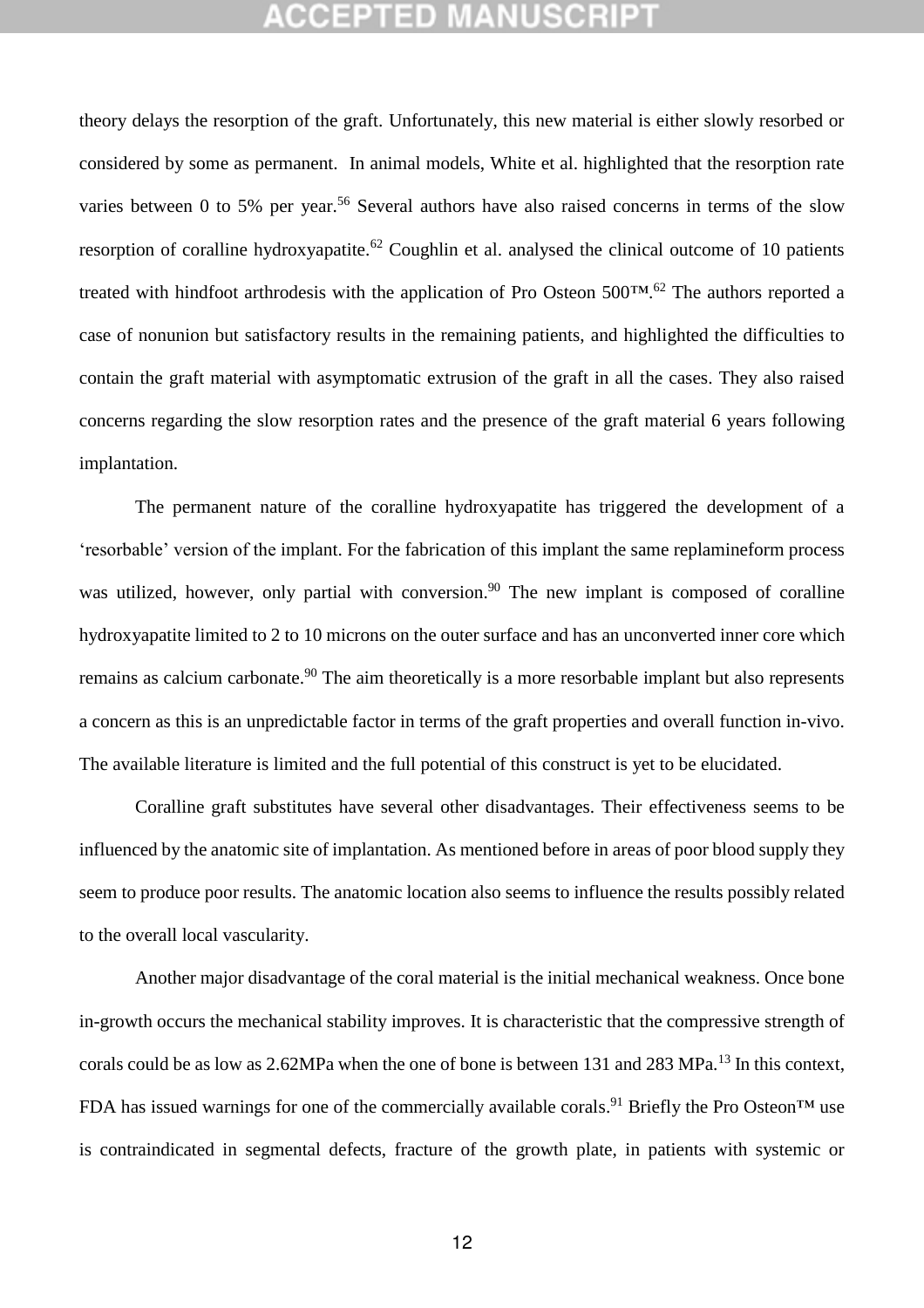metabolic disorders affecting bone healing, in vascularly impaired bone, in infected sites or in cases when soft tissue coverage is not possible and finally cases where stabilization of the fracture cannot be attained. <sup>91</sup> In addition, FDA database clearly indicates that Pro Osteon<sup>TM</sup> does not pose sufficient mechanical strength to support fracture reduction and relies on bone ingrowth to stabilize the defect site.  $91$ 

Even if the above-mentioned issues are addressed, corals can be considered a viable solution as a bone graft material only if they are sustainable and with minimal environmental impact.<sup>92</sup> Porities and Goniopora corals that are used for the commercially available products derive from corals of the Pacific and Indian Oceans. These corals are not classed as endangered, however, their overexploitation together with the environmental changes, ocean warming and acidification could put them at risk. Furthermore, some authors highlighted the negative effect or even complete cessation of the overall calcification that the rising water temperature and acidity has on these corals.<sup>13,93,94</sup> In addition, a substantial decrease in the coral reefs has been noted since 1990 and it is expected that approximately 50% of the reefs will be destroyed by 2030.<sup>13</sup> These data add to the overall uncertainty when planning to explore the utilization of the corals further.

Despite all the aforementioned concerns, we believe that some coral derived biomaterials are good void fillers with distinct role in our armamentarium. Their utilization should be performed with prior knowledge of the properties of each different product. The fact that they are inner osteoconductive material, safe from a disease transmission point of view, and also the need to incorporate an osteoinductive signal to safeguard the overall success, is an undisputable strength. As far as the coralline hydroxyapatite is concerned, this should be considered as a permanent implant, the effectiveness of the partially converted analogue would require further investigation in terms of their overall effectiveness and properties in clinical applications. Tissue engineering approaches with graft supplementation with different osteogenic cells, bone marrow, platelet rich plasma and a number of growth factors is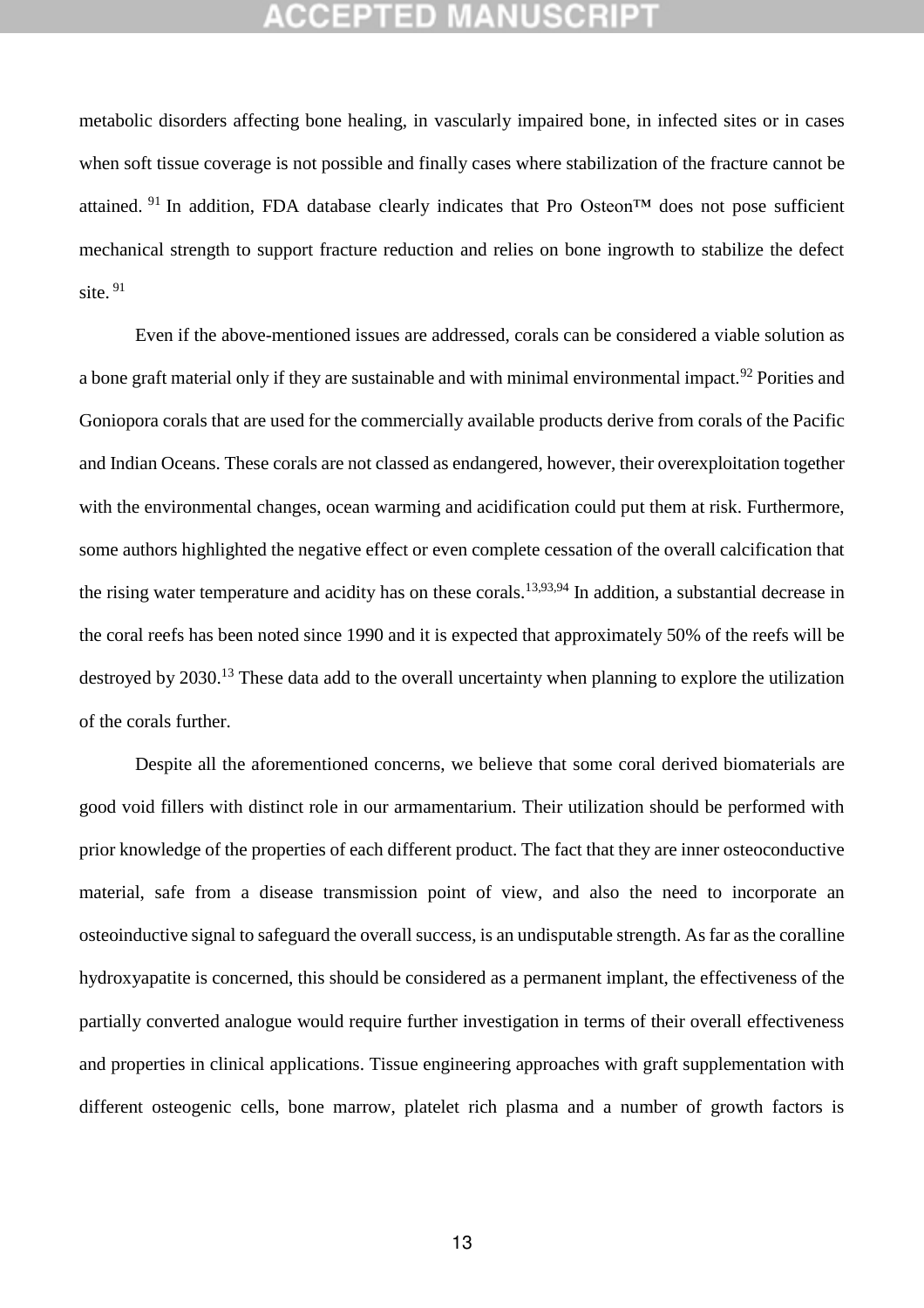promising but the ideal combination enhancing the neoangiogenesis and osteogenesis needs further clarification.

### **Conclusions**

Research is ongoing on strategies how to enhance and optimize bone repair strategies.<sup>95-100</sup> Ongoing research Coralline-derived bone grafts are safe, inert osteoconductive material, which are readily available in nature. Their highly porous structure is similar to cancellous bone. Raw coralline graft products are brittle, lack mechanical strength and are resorbed by the host fast. The conversion to hydroxyapatite diminishes the resorption of the graft making it a permanent implant. Our current clinical evidence is limited to well-contained voids in dental and maxillofacial surgery. Some authors report good clinical results, yet others reported devastating poor outcomes. Until further clarification and development of new coral based implants that address the short-comings of the current materials the utilization of such material should be limited to well contained, well vascularized defects, bearing into consideration the potential permanent nature of the this graft material.

### **Conflict of Interest:**

No benefits in any form have been received or will be received from a commercial party related directly or indirectly to the subject of this article.

### **REFERENCES**

- 1. Esther M.M. Van Lieshout, Volker Alt. Bone graft substitutes and bone morphogenetic proteins for osteoporotic fractures: what is the evidence? Injury. 2014;47:S43–S46
- 2. Dahabreh Z, Panteli M, Pountos I, Howard M, Campbell P, Giannoudis PV. [Ability of bone](http://www.ncbi.nlm.nih.gov/pubmed/25258672)  [graft substitutes to support the osteoprogenitor cells: An in-vitro study.](http://www.ncbi.nlm.nih.gov/pubmed/25258672) World J Stem Cells. 2014;6:497-504.
- 3. Pountos I, Panteli M, Panagiotopoulos E, Jones E, Giannoudis PV. [Can we enhance fracture](http://www.ncbi.nlm.nih.gov/pubmed/24857029)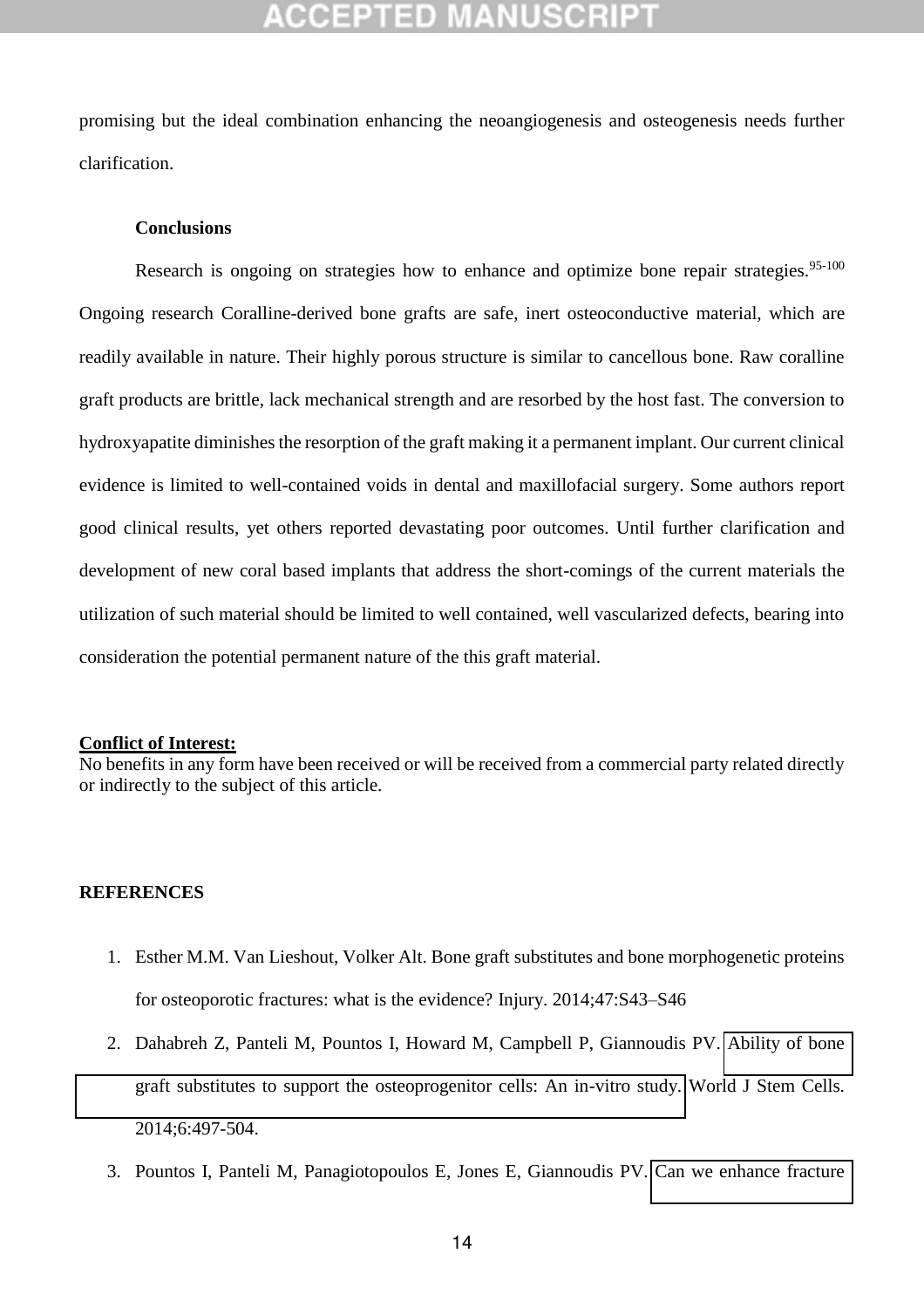[vascularity: What is the evidence?](http://www.ncbi.nlm.nih.gov/pubmed/24857029) Injury. 2014;45 Suppl 2:S49-57.

- 4. Panteli M, Pountos I, Jones E, Giannoudis PV. [Biological and molecular profile of fracture non](http://www.ncbi.nlm.nih.gov/pubmed/25726940)[union tissue: current insights.](http://www.ncbi.nlm.nih.gov/pubmed/25726940) J Cell Mol Med. 2015;19:685-713.
- 5. Pountos I, Jones E, Tzioupis C, McGonagle D, Giannoudis PV. [Growing bone and cartilage.](http://www.ncbi.nlm.nih.gov/pubmed/16567773)  [The role of mesenchymal stem cells.](http://www.ncbi.nlm.nih.gov/pubmed/16567773) J Bone Joint Surg Br. 2006;88:421-6.
- 6. Pountos I, Giannoudis PV[.Biology of mesenchymal stem cells.](http://www.ncbi.nlm.nih.gov/pubmed/16188553) Injury. 2005;36:S8-S12.
- 7. Clarke SA, Walsh P, Maggs CA, Buchanan F. [Designs from the deep: marine organisms for](http://www.ncbi.nlm.nih.gov/pubmed/21527337)  [bone tissue engineering.](http://www.ncbi.nlm.nih.gov/pubmed/21527337) Biotechnol Adv. 2011;29:610-7.
- 8. [Ripamonti U.](http://www.ncbi.nlm.nih.gov/pubmed/?term=Ripamonti%20U%5BAuthor%5D&cauthor=true&cauthor_uid=1675218) The morphogenesis of bone in replicas of porous hydroxyapatite obtained from conversion of calcium carbonate exoskeletons of coral. J Bone Joint Surg Am. 1991;73(5):692- 703.
- 9. [Holmes RE.](http://www.ncbi.nlm.nih.gov/pubmed/?term=Holmes%20RE%5BAuthor%5D&cauthor=true&cauthor_uid=432330) Bone regeneration within a coralline hydroxyapatite implant. Plast Reconstr Surg. 1979;63:626-33.
- 10. [Guillemin G,](http://www.ncbi.nlm.nih.gov/pubmed/?term=Guillemin%20G%5BAuthor%5D&cauthor=true&cauthor_uid=2738087) [Meunier A,](http://www.ncbi.nlm.nih.gov/pubmed/?term=Meunier%20A%5BAuthor%5D&cauthor=true&cauthor_uid=2738087) [Dallant P,](http://www.ncbi.nlm.nih.gov/pubmed/?term=Dallant%20P%5BAuthor%5D&cauthor=true&cauthor_uid=2738087) [Christel P,](http://www.ncbi.nlm.nih.gov/pubmed/?term=Christel%20P%5BAuthor%5D&cauthor=true&cauthor_uid=2738087) [Pouliquen JC,](http://www.ncbi.nlm.nih.gov/pubmed/?term=Pouliquen%20JC%5BAuthor%5D&cauthor=true&cauthor_uid=2738087) [Sedel L.](http://www.ncbi.nlm.nih.gov/pubmed/?term=Sedel%20L%5BAuthor%5D&cauthor=true&cauthor_uid=2738087)Comparison of coral resorption and bone apposition with two natural corals of different porosities. [J Biomed Mater](http://www.ncbi.nlm.nih.gov/pubmed/2738087)  [Res.](http://www.ncbi.nlm.nih.gov/pubmed/2738087) 1989;23:765-79.
- 11. [Marchac D,](http://www.ncbi.nlm.nih.gov/pubmed/?term=Marchac%20D%5BAuthor%5D&cauthor=true&cauthor_uid=7833393) [Sandor G.](http://www.ncbi.nlm.nih.gov/pubmed/?term=Sandor%20G%5BAuthor%5D&cauthor=true&cauthor_uid=7833393)Use of coral granules in the craniofacial skeleton. [J Craniofac](http://www.ncbi.nlm.nih.gov/pubmed/?term=marchac+sandor+1994+bone)  [Surg.](http://www.ncbi.nlm.nih.gov/pubmed/?term=marchac+sandor+1994+bone) 1994;5:213-7.
- 12. [Guillemin G,](http://www.ncbi.nlm.nih.gov/pubmed/?term=Guillemin%20G%5BAuthor%5D&cauthor=true&cauthor_uid=2738087) [Meunier A,](http://www.ncbi.nlm.nih.gov/pubmed/?term=Meunier%20A%5BAuthor%5D&cauthor=true&cauthor_uid=2738087) [Dallant P,](http://www.ncbi.nlm.nih.gov/pubmed/?term=Dallant%20P%5BAuthor%5D&cauthor=true&cauthor_uid=2738087) [Christel P,](http://www.ncbi.nlm.nih.gov/pubmed/?term=Christel%20P%5BAuthor%5D&cauthor=true&cauthor_uid=2738087) [Pouliquen JC,](http://www.ncbi.nlm.nih.gov/pubmed/?term=Pouliquen%20JC%5BAuthor%5D&cauthor=true&cauthor_uid=2738087) [Sedel L.](http://www.ncbi.nlm.nih.gov/pubmed/?term=Sedel%20L%5BAuthor%5D&cauthor=true&cauthor_uid=2738087) Comparison of coral resorption and bone apposition with two natural corals of different porosities. J Biomed Mater Res. 1989;23:765-79.
- 13. [Wu YC,](http://www.ncbi.nlm.nih.gov/pubmed/?term=Wu%20YC%5BAuthor%5D&cauthor=true&cauthor_uid=19267261) [Lee TM,](http://www.ncbi.nlm.nih.gov/pubmed/?term=Lee%20TM%5BAuthor%5D&cauthor=true&cauthor_uid=19267261) [Chiu KH,](http://www.ncbi.nlm.nih.gov/pubmed/?term=Chiu%20KH%5BAuthor%5D&cauthor=true&cauthor_uid=19267261) [Shaw SY,](http://www.ncbi.nlm.nih.gov/pubmed/?term=Shaw%20SY%5BAuthor%5D&cauthor=true&cauthor_uid=19267261) [Yang CY.](http://www.ncbi.nlm.nih.gov/pubmed/?term=Yang%20CY%5BAuthor%5D&cauthor=true&cauthor_uid=19267261) A comparative study of the physical and mechanical properties of three natural corals based on the criteria for bone-tissue engineering scaffolds. [J Mater Sci Mater Med.](http://www.ncbi.nlm.nih.gov/pubmed/19267261) 2009;20:1273-80.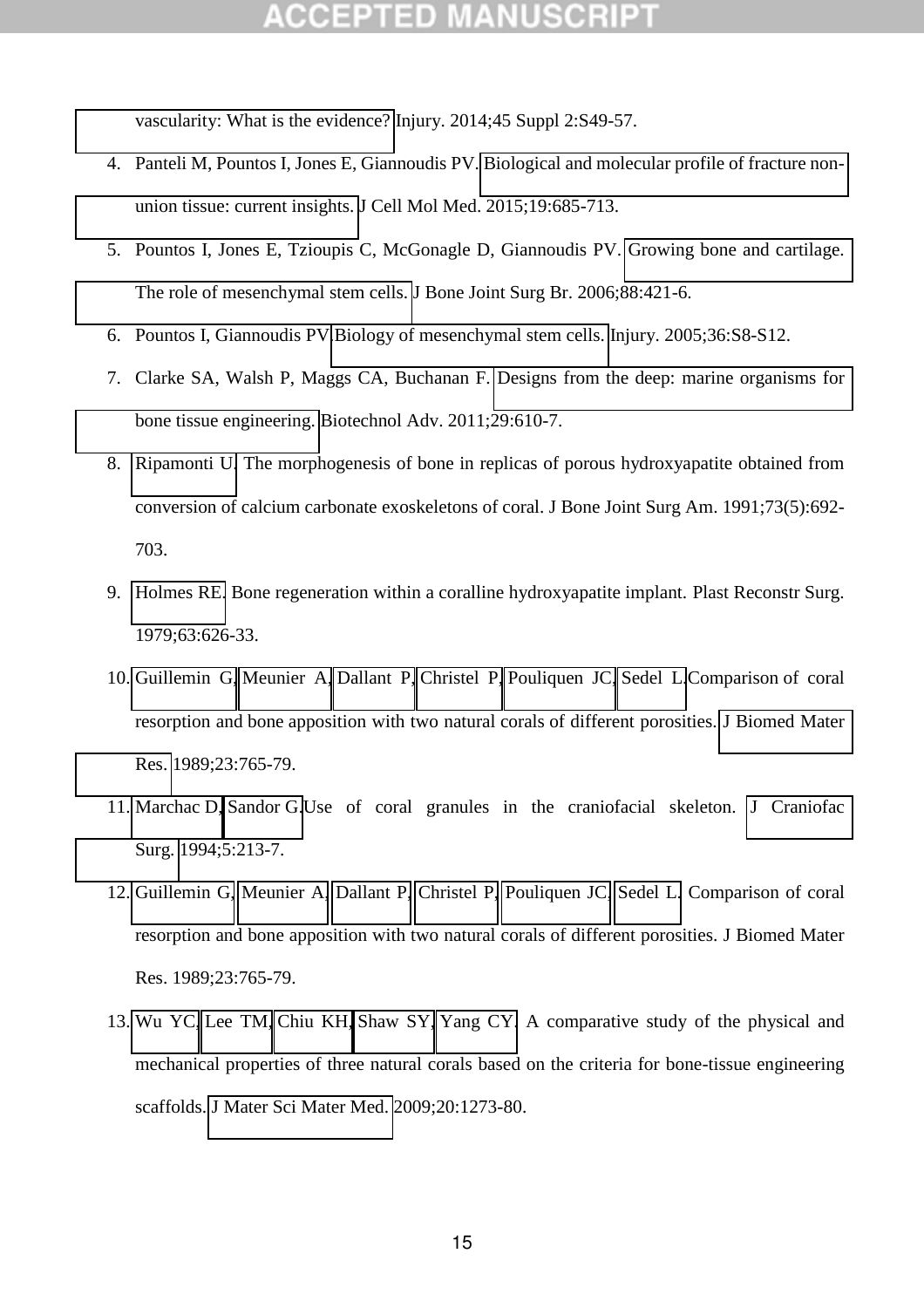- 14. [Roudier M,](http://www.ncbi.nlm.nih.gov/pubmed/?term=Roudier%20M%5BAuthor%5D&cauthor=true&cauthor_uid=7593034) [Bouchon C,](http://www.ncbi.nlm.nih.gov/pubmed/?term=Bouchon%20C%5BAuthor%5D&cauthor=true&cauthor_uid=7593034) [Rouvillain JL,](http://www.ncbi.nlm.nih.gov/pubmed/?term=Rouvillain%20JL%5BAuthor%5D&cauthor=true&cauthor_uid=7593034) [Amédée J,](http://www.ncbi.nlm.nih.gov/pubmed/?term=Am%C3%A9d%C3%A9e%20J%5BAuthor%5D&cauthor=true&cauthor_uid=7593034) [Bareille R,](http://www.ncbi.nlm.nih.gov/pubmed/?term=Bareille%20R%5BAuthor%5D&cauthor=true&cauthor_uid=7593034) [Rouais F,](http://www.ncbi.nlm.nih.gov/pubmed/?term=Rouais%20F%5BAuthor%5D&cauthor=true&cauthor_uid=7593034) [Fricain JC,](http://www.ncbi.nlm.nih.gov/pubmed/?term=Fricain%20JC%5BAuthor%5D&cauthor=true&cauthor_uid=7593034) [Dupuy](http://www.ncbi.nlm.nih.gov/pubmed/?term=Dupuy%20B%5BAuthor%5D&cauthor=true&cauthor_uid=7593034)  [B,](http://www.ncbi.nlm.nih.gov/pubmed/?term=Dupuy%20B%5BAuthor%5D&cauthor=true&cauthor_uid=7593034) [Kien P,](http://www.ncbi.nlm.nih.gov/pubmed/?term=Kien%20P%5BAuthor%5D&cauthor=true&cauthor_uid=7593034) [Jeandot R,](http://www.ncbi.nlm.nih.gov/pubmed/?term=Jeandot%20R%5BAuthor%5D&cauthor=true&cauthor_uid=7593034) et al.The resorption of bone-implanted corals varies with porosity but also with the host reaction. [J Biomed Mater Res.](http://www.ncbi.nlm.nih.gov/pubmed/7593034) 1995;29:909-15.
- 15. Fricain JC, Roudier M, Rouais F, Basse-Cathalinat B, Dupuy B. [Influence of the structure of](http://www.ncbi.nlm.nih.gov/pubmed/8915948)  [three corals on their resorption kinetics.](http://www.ncbi.nlm.nih.gov/pubmed/8915948) J Periodontal Res. 1996 Oct;31(7):463-9.
- 16. Bouchon, C., Lebrun, T., Rouvillain, J.-L. and Roudier, M. The Caribbean Scleractinian corals used for surgical implants. Bull Inst Oćanogr. 14(3): 111-22, 1995.
- 17. Guillemin G, Patat JL, Fournie J, Chetail M[. The use of coral as a bone graft substitute. J](http://www.ncbi.nlm.nih.gov/pubmed/2884221) Biomed Mater Res. 1987;21:557-67.
- 18. [Hulbert SF,](http://www.ncbi.nlm.nih.gov/pubmed/?term=Hulbert%20SF%5BAuthor%5D&cauthor=true&cauthor_uid=5469185) [Young FA,](http://www.ncbi.nlm.nih.gov/pubmed/?term=Young%20FA%5BAuthor%5D&cauthor=true&cauthor_uid=5469185) [Mathews RS,](http://www.ncbi.nlm.nih.gov/pubmed/?term=Mathews%20RS%5BAuthor%5D&cauthor=true&cauthor_uid=5469185) [Klawitter JJ,](http://www.ncbi.nlm.nih.gov/pubmed/?term=Klawitter%20JJ%5BAuthor%5D&cauthor=true&cauthor_uid=5469185) [Talbert CD,](http://www.ncbi.nlm.nih.gov/pubmed/?term=Talbert%20CD%5BAuthor%5D&cauthor=true&cauthor_uid=5469185) [Stelling FH.](http://www.ncbi.nlm.nih.gov/pubmed/?term=Stelling%20FH%5BAuthor%5D&cauthor=true&cauthor_uid=5469185) Potential of ceramic materials as permanently implantable skeletal prostheses. J Biomed Mater Res. 1970;4:433-56.
- 19. [White RA,](http://www.ncbi.nlm.nih.gov/pubmed/?term=White%20RA%5BAuthor%5D&cauthor=true&cauthor_uid=4402400) [Weber JN,](http://www.ncbi.nlm.nih.gov/pubmed/?term=Weber%20JN%5BAuthor%5D&cauthor=true&cauthor_uid=4402400) [White EW.](http://www.ncbi.nlm.nih.gov/pubmed/?term=White%20EW%5BAuthor%5D&cauthor=true&cauthor_uid=4402400) Replamineform: a new process for preparing porous ceramic, metal, and polymer prosthetic materials. Science. 1972;176:922-4.
- 20. [Ohgushi H,](http://www.ncbi.nlm.nih.gov/pubmed/?term=Ohgushi%20H%5BAuthor%5D&cauthor=true&cauthor_uid=1607371) [Okumura M,](http://www.ncbi.nlm.nih.gov/pubmed/?term=Okumura%20M%5BAuthor%5D&cauthor=true&cauthor_uid=1607371) [Yoshikawa T,](http://www.ncbi.nlm.nih.gov/pubmed/?term=Yoshikawa%20T%5BAuthor%5D&cauthor=true&cauthor_uid=1607371) [Inoue K,](http://www.ncbi.nlm.nih.gov/pubmed/?term=Inoue%20K%5BAuthor%5D&cauthor=true&cauthor_uid=1607371) [Senpuku N,](http://www.ncbi.nlm.nih.gov/pubmed/?term=Senpuku%20N%5BAuthor%5D&cauthor=true&cauthor_uid=1607371) [Tamai S,](http://www.ncbi.nlm.nih.gov/pubmed/?term=Tamai%20S%5BAuthor%5D&cauthor=true&cauthor_uid=1607371) [Shors EC.](http://www.ncbi.nlm.nih.gov/pubmed/?term=Shors%20EC%5BAuthor%5D&cauthor=true&cauthor_uid=1607371) Bone formation process in porous calcium carbonate and hydroxyapatite. J Biomed Mater Res. 1992;26:885-95.
- 21. Tran CT, Gargiulo C, Thao HD, Tuan HM, Filgueira L, Michael Strong D. [Culture and](http://www.ncbi.nlm.nih.gov/pubmed/20703817)  [differentiation of osteoblasts on coral scaffold from human bone marrow mesenchymal stem](http://www.ncbi.nlm.nih.gov/pubmed/20703817)  [cells.](http://www.ncbi.nlm.nih.gov/pubmed/20703817) Cell Tissue Bank. 2011;12:247-61.
- 22. [Shamsuria O,](http://www.ncbi.nlm.nih.gov/pubmed/?term=Shamsuria%20O%5BAuthor%5D&cauthor=true&cauthor_uid=15468874) [Fadilah AS,](http://www.ncbi.nlm.nih.gov/pubmed/?term=Fadilah%20AS%5BAuthor%5D&cauthor=true&cauthor_uid=15468874) [Asiah AB,](http://www.ncbi.nlm.nih.gov/pubmed/?term=Asiah%20AB%5BAuthor%5D&cauthor=true&cauthor_uid=15468874) [Rodiah MR,](http://www.ncbi.nlm.nih.gov/pubmed/?term=Rodiah%20MR%5BAuthor%5D&cauthor=true&cauthor_uid=15468874) [Suzina AH,](http://www.ncbi.nlm.nih.gov/pubmed/?term=Suzina%20AH%5BAuthor%5D&cauthor=true&cauthor_uid=15468874) [Samsudin AR.](http://www.ncbi.nlm.nih.gov/pubmed/?term=Samsudin%20AR%5BAuthor%5D&cauthor=true&cauthor_uid=15468874)In vitro cytotoxicity evaluation of biomaterials on human osteoblast cells CRL-1543; hydroxyapatite, naturalcoral and polyhydroxybutarate. [Med J Malaysia.](http://www.ncbi.nlm.nih.gov/pubmed/15468874) 2004;59:174-5.
- 23. [Sautier JM,](http://www.ncbi.nlm.nih.gov/pubmed/?term=Sautier%20JM%5BAuthor%5D&cauthor=true&cauthor_uid=1980494) [Nefussi JR,](http://www.ncbi.nlm.nih.gov/pubmed/?term=Nefussi%20JR%5BAuthor%5D&cauthor=true&cauthor_uid=1980494) [Boulekbache H,](http://www.ncbi.nlm.nih.gov/pubmed/?term=Boulekbache%20H%5BAuthor%5D&cauthor=true&cauthor_uid=1980494) [Forest N.](http://www.ncbi.nlm.nih.gov/pubmed/?term=Forest%20N%5BAuthor%5D&cauthor=true&cauthor_uid=1980494) In vitro bone formation on coral granules. [In](http://www.ncbi.nlm.nih.gov/pubmed/1980494)  [Vitro Cell Dev Biol.](http://www.ncbi.nlm.nih.gov/pubmed/1980494) 1990;26:1079-85.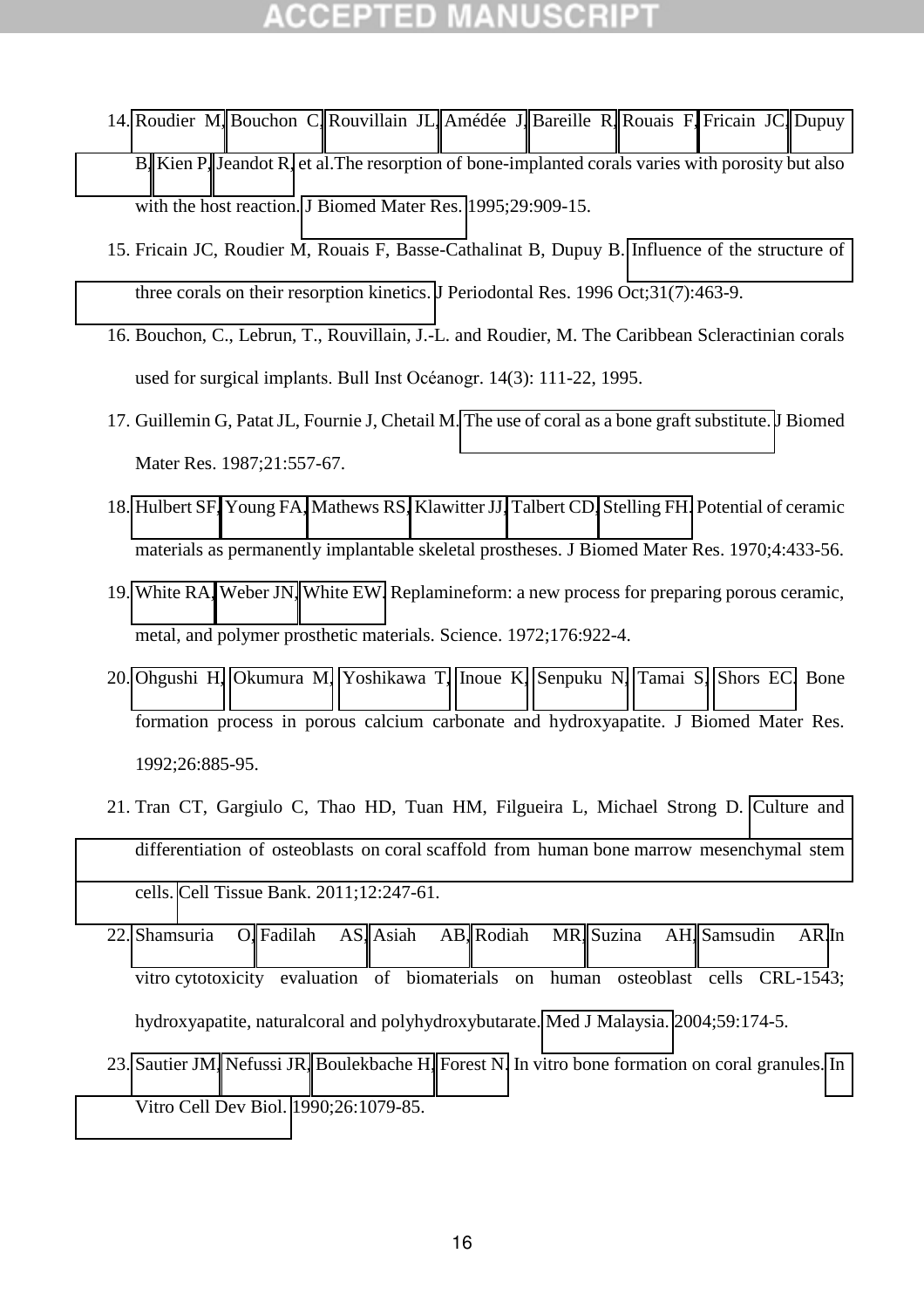- 24. [Devecioğlu D](http://www.ncbi.nlm.nih.gov/pubmed/?term=Devecio%C4%9Flu%20D%5BAuthor%5D&cauthor=true&cauthor_uid=15381784), [Tözüm TF,](http://www.ncbi.nlm.nih.gov/pubmed/?term=T%C3%B6z%C3%BCm%20TF%5BAuthor%5D&cauthor=true&cauthor_uid=15381784) [Sengün D,](http://www.ncbi.nlm.nih.gov/pubmed/?term=Seng%C3%BCn%20D%5BAuthor%5D&cauthor=true&cauthor_uid=15381784) [Nohutcu RM.](http://www.ncbi.nlm.nih.gov/pubmed/?term=Nohutcu%20RM%5BAuthor%5D&cauthor=true&cauthor_uid=15381784) Biomaterials in periodontal regenerative surgery: effects of cryopreserved bone, commercially available coral, demineralized freezedried dentin, and cementum on periodontal ligament fibroblasts and osteoblasts. [J Biomater](http://www.ncbi.nlm.nih.gov/pubmed/15381784)  [Appl.](http://www.ncbi.nlm.nih.gov/pubmed/15381784) 2004;19:107-20.
- 25. [Doherty MJ,](http://www.ncbi.nlm.nih.gov/pubmed/?term=Doherty%20MJ%5BAuthor%5D&cauthor=true&cauthor_uid=7948579) [Schlag G,](http://www.ncbi.nlm.nih.gov/pubmed/?term=Schlag%20G%5BAuthor%5D&cauthor=true&cauthor_uid=7948579) [Schwarz N,](http://www.ncbi.nlm.nih.gov/pubmed/?term=Schwarz%20N%5BAuthor%5D&cauthor=true&cauthor_uid=7948579) [Mollan RA,](http://www.ncbi.nlm.nih.gov/pubmed/?term=Mollan%20RA%5BAuthor%5D&cauthor=true&cauthor_uid=7948579) [Nolan PC,](http://www.ncbi.nlm.nih.gov/pubmed/?term=Nolan%20PC%5BAuthor%5D&cauthor=true&cauthor_uid=7948579) [Wilson DJ.](http://www.ncbi.nlm.nih.gov/pubmed/?term=Wilson%20DJ%5BAuthor%5D&cauthor=true&cauthor_uid=7948579) Biocompatibility of xenogeneic bone, commercially available coral, a bioceramic and tissue sealant for human osteoblasts. [Biomaterials.](http://www.ncbi.nlm.nih.gov/pubmed/?term=doherty+biocompatibility+xenogeneic) 1994;15:601-8.
- 26. [Al-Salihi KA,](http://www.ncbi.nlm.nih.gov/pubmed/?term=Al-Salihi%20KA%5BAuthor%5D&cauthor=true&cauthor_uid=15468811) [Samsudin AR.](http://www.ncbi.nlm.nih.gov/pubmed/?term=Samsudin%20AR%5BAuthor%5D&cauthor=true&cauthor_uid=15468811)Bone marrow mesenchymal stem cells differentiation and proliferation on the surface of coral implant. [Med J Malaysia.](http://www.ncbi.nlm.nih.gov/pubmed/15468811) 2004;59:45-6.
- 27. Foo LH, Suzina AH, Azlina A, Kannan TP. [Gene](http://www.ncbi.nlm.nih.gov/pubmed/18085658)  [expression analysis of osteoblasts seeded in coral scaffold.](http://www.ncbi.nlm.nih.gov/pubmed/18085658) J Biomed Mater Res A. 2008;87:215-21.
- 28. [Puvaneswary S,](http://www.ncbi.nlm.nih.gov/pubmed/?term=Puvaneswary%20S%5BAuthor%5D&cauthor=true&cauthor_uid=24151432) [Balaji Raghavendran HR,](http://www.ncbi.nlm.nih.gov/pubmed/?term=Balaji%20Raghavendran%20HR%5BAuthor%5D&cauthor=true&cauthor_uid=24151432) [Ibrahim NS,](http://www.ncbi.nlm.nih.gov/pubmed/?term=Ibrahim%20NS%5BAuthor%5D&cauthor=true&cauthor_uid=24151432) [Murali MR,](http://www.ncbi.nlm.nih.gov/pubmed/?term=Murali%20MR%5BAuthor%5D&cauthor=true&cauthor_uid=24151432) [Merican AM,](http://www.ncbi.nlm.nih.gov/pubmed/?term=Merican%20AM%5BAuthor%5D&cauthor=true&cauthor_uid=24151432) [Kamarul T.](http://www.ncbi.nlm.nih.gov/pubmed/?term=Kamarul%20T%5BAuthor%5D&cauthor=true&cauthor_uid=24151432) A comparative study on morphochemical properties and osteogenic cell differentiation within bone graft and coral graft culture systems. [Int J Med Sci.](http://www.ncbi.nlm.nih.gov/pubmed/24151432) 2013;10:1608-14.
- 29. [Demers CN,](http://www.ncbi.nlm.nih.gov/pubmed/?term=Demers%20CN%5BAuthor%5D&cauthor=true&cauthor_uid=11774297) [Tabrizian M,](http://www.ncbi.nlm.nih.gov/pubmed/?term=Tabrizian%20M%5BAuthor%5D&cauthor=true&cauthor_uid=11774297) [Petit A,](http://www.ncbi.nlm.nih.gov/pubmed/?term=Petit%20A%5BAuthor%5D&cauthor=true&cauthor_uid=11774297) [Hamdy RC,](http://www.ncbi.nlm.nih.gov/pubmed/?term=Hamdy%20RC%5BAuthor%5D&cauthor=true&cauthor_uid=11774297) [Yahia L.](http://www.ncbi.nlm.nih.gov/pubmed/?term=Yahia%20L%5BAuthor%5D&cauthor=true&cauthor_uid=11774297) Effect of experimental parameters on the in vitro release kinetics of transforming growth factor beta1 from coral particles. [J Biomed](http://www.ncbi.nlm.nih.gov/pubmed/11774297)  [Mater Res.](http://www.ncbi.nlm.nih.gov/pubmed/11774297) 2002;59:403-10.
- 30. [Zhang Y,](http://www.ncbi.nlm.nih.gov/pubmed/?term=Zhang%20Y%5BAuthor%5D&cauthor=true&cauthor_uid=17169421) [Wang Y,](http://www.ncbi.nlm.nih.gov/pubmed/?term=Wang%20Y%5BAuthor%5D&cauthor=true&cauthor_uid=17169421) [Shi B,](http://www.ncbi.nlm.nih.gov/pubmed/?term=Shi%20B%5BAuthor%5D&cauthor=true&cauthor_uid=17169421) [Cheng X.](http://www.ncbi.nlm.nih.gov/pubmed/?term=Cheng%20X%5BAuthor%5D&cauthor=true&cauthor_uid=17169421) A platelet-derived growth factor releasing chitosan/coral composite scaffold for periodontal tissue engineering. [Biomaterials.](http://www.ncbi.nlm.nih.gov/pubmed/?term=zhang+wang+coral+periodontal) 2007;28:1515-22.
- 31. [Zhang S,](http://www.ncbi.nlm.nih.gov/pubmed/?term=Zhang%20S%5BAuthor%5D&cauthor=true&cauthor_uid=21596524) [Mao T,](http://www.ncbi.nlm.nih.gov/pubmed/?term=Mao%20T%5BAuthor%5D&cauthor=true&cauthor_uid=21596524) [Chen F.](http://www.ncbi.nlm.nih.gov/pubmed/?term=Chen%20F%5BAuthor%5D&cauthor=true&cauthor_uid=21596524)Influence of platelet-rich plasma on ectopic bone formation of bone marrow stromal cells in porous coral. [Int J Oral Maxillofac Surg.](http://www.ncbi.nlm.nih.gov/pubmed/21596524) 2011;40:961-5.
- 32. [Viateau V,](http://www.ncbi.nlm.nih.gov/pubmed/?term=Viateau%20V%5BAuthor%5D&cauthor=true&cauthor_uid=23784976) [Manassero M,](http://www.ncbi.nlm.nih.gov/pubmed/?term=Manassero%20M%5BAuthor%5D&cauthor=true&cauthor_uid=23784976) [Sensébé L,](http://www.ncbi.nlm.nih.gov/pubmed/?term=Sens%C3%A9b%C3%A9%20L%5BAuthor%5D&cauthor=true&cauthor_uid=23784976) [Langonné A,](http://www.ncbi.nlm.nih.gov/pubmed/?term=Langonn%C3%A9%20A%5BAuthor%5D&cauthor=true&cauthor_uid=23784976) [Marchat D,](http://www.ncbi.nlm.nih.gov/pubmed/?term=Marchat%20D%5BAuthor%5D&cauthor=true&cauthor_uid=23784976) [Logeart-Avramoglou D,](http://www.ncbi.nlm.nih.gov/pubmed/?term=Logeart-Avramoglou%20D%5BAuthor%5D&cauthor=true&cauthor_uid=23784976) [Petite](http://www.ncbi.nlm.nih.gov/pubmed/?term=Petite%20H%5BAuthor%5D&cauthor=true&cauthor_uid=23784976)  [H,](http://www.ncbi.nlm.nih.gov/pubmed/?term=Petite%20H%5BAuthor%5D&cauthor=true&cauthor_uid=23784976) [Bensidhoum M.](http://www.ncbi.nlm.nih.gov/pubmed/?term=Bensidhoum%20M%5BAuthor%5D&cauthor=true&cauthor_uid=23784976) Comparative study of the osteogenic ability of four different ceramic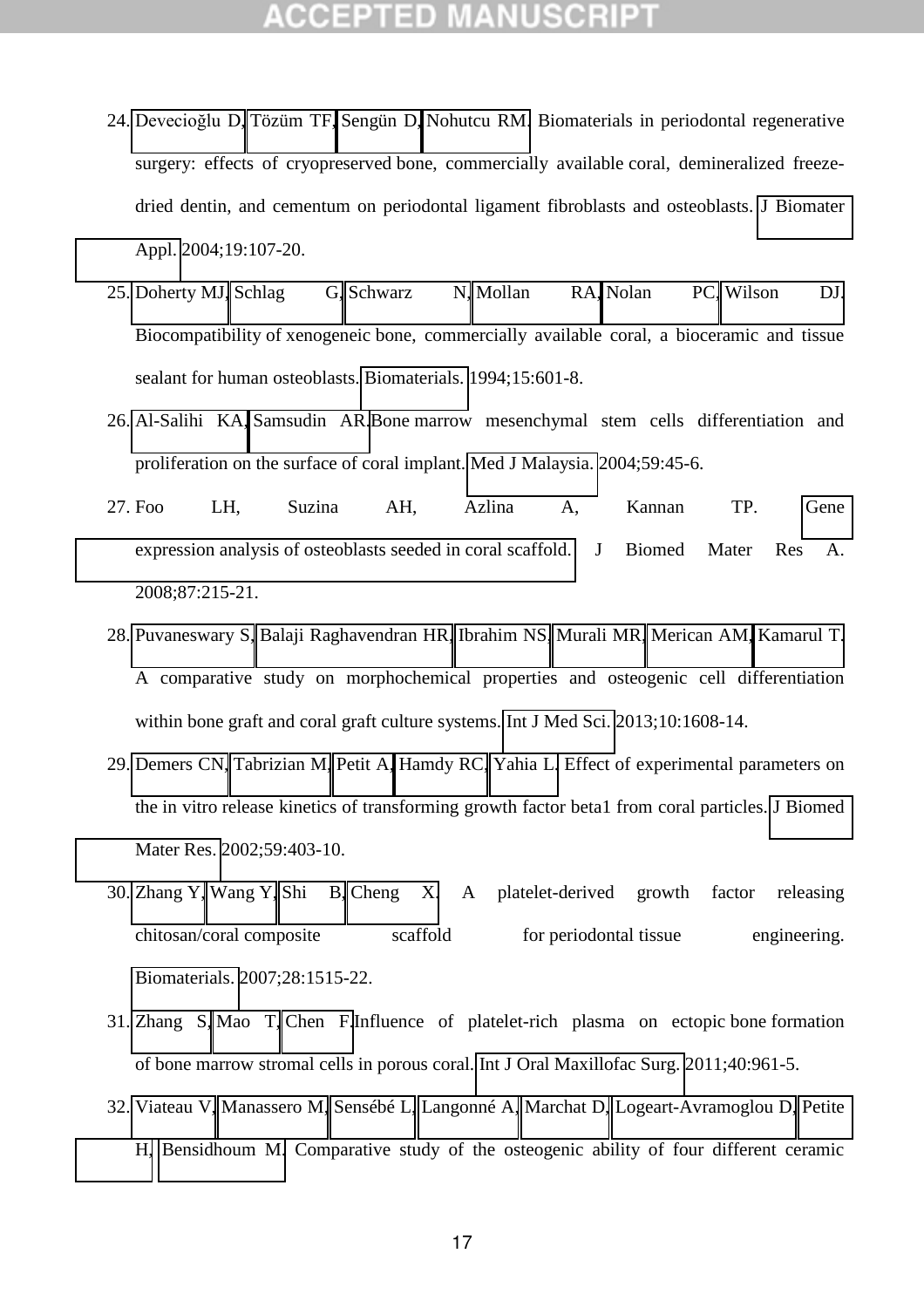constructs in an ectopic large animal model. J Tissue Eng Regen Med. 2016;10:E177-87.

- 33. Geng W, Ma D, Yan X, Liu L, Cui J, Xie X, Li H, Chen F. [Engineering tubular bone using](http://www.ncbi.nlm.nih.gov/pubmed/23523796)  [mesenchymal stem cell sheets and coral particles.](http://www.ncbi.nlm.nih.gov/pubmed/23523796) Biochem Biophys Res Commun. 2013;433:595-601.
- 34. [Damien CJ,](http://www.ncbi.nlm.nih.gov/pubmed/?term=Damien%20CJ%5BAuthor%5D&cauthor=true&cauthor_uid=8154825) [Christel PS,](http://www.ncbi.nlm.nih.gov/pubmed/?term=Christel%20PS%5BAuthor%5D&cauthor=true&cauthor_uid=8154825) [Benedict JJ,](http://www.ncbi.nlm.nih.gov/pubmed/?term=Benedict%20JJ%5BAuthor%5D&cauthor=true&cauthor_uid=8154825) [Patat JL,](http://www.ncbi.nlm.nih.gov/pubmed/?term=Patat%20JL%5BAuthor%5D&cauthor=true&cauthor_uid=8154825) [Guillemin G.](http://www.ncbi.nlm.nih.gov/pubmed/?term=Guillemin%20G%5BAuthor%5D&cauthor=true&cauthor_uid=8154825) A composite of natural coral, collagen, bone protein and basic fibroblast growth factor tested in a rat subcutaneous model. Ann Chir Gynaecol Suppl. 1993;207:117-28.
- 35. [Fricain JC,](http://www.ncbi.nlm.nih.gov/pubmed/?term=Fricain%20JC%5BAuthor%5D&cauthor=true&cauthor_uid=8915948) [Roudier M,](http://www.ncbi.nlm.nih.gov/pubmed/?term=Roudier%20M%5BAuthor%5D&cauthor=true&cauthor_uid=8915948) [Rouais F,](http://www.ncbi.nlm.nih.gov/pubmed/?term=Rouais%20F%5BAuthor%5D&cauthor=true&cauthor_uid=8915948) [Basse-Cathalinat B,](http://www.ncbi.nlm.nih.gov/pubmed/?term=Basse-Cathalinat%20B%5BAuthor%5D&cauthor=true&cauthor_uid=8915948) [Dupuy B.](http://www.ncbi.nlm.nih.gov/pubmed/?term=Dupuy%20B%5BAuthor%5D&cauthor=true&cauthor_uid=8915948) Influence of the structure of three corals on their resorption kinetics. J Periodontal Res. 1996;31:463-9.
- 36. Gao Z, Chen F, Zhang J, He L, Cheng X, Ma Q, Mao T. [Vitalisation of tubular coral scaffolds](http://www.ncbi.nlm.nih.gov/pubmed/18992973)  [with cell sheets for regeneration of long bones: a preliminary study in nude mice.B](http://www.ncbi.nlm.nih.gov/pubmed/18992973)r J Oral Maxillofac Surg. 2009;47:116-22.
- 37. [Cai L,](http://www.ncbi.nlm.nih.gov/pubmed/?term=Cai%20L%5BAuthor%5D&cauthor=true&cauthor_uid=21855129) [Wang Q,](http://www.ncbi.nlm.nih.gov/pubmed/?term=Wang%20Q%5BAuthor%5D&cauthor=true&cauthor_uid=21855129) [Gu C,](http://www.ncbi.nlm.nih.gov/pubmed/?term=Gu%20C%5BAuthor%5D&cauthor=true&cauthor_uid=21855129) [Wu J,](http://www.ncbi.nlm.nih.gov/pubmed/?term=Wu%20J%5BAuthor%5D&cauthor=true&cauthor_uid=21855129) [Wang J,](http://www.ncbi.nlm.nih.gov/pubmed/?term=Wang%20J%5BAuthor%5D&cauthor=true&cauthor_uid=21855129) [Kang N,](http://www.ncbi.nlm.nih.gov/pubmed/?term=Kang%20N%5BAuthor%5D&cauthor=true&cauthor_uid=21855129) [Hu J,](http://www.ncbi.nlm.nih.gov/pubmed/?term=Hu%20J%5BAuthor%5D&cauthor=true&cauthor_uid=21855129) [Xie F,](http://www.ncbi.nlm.nih.gov/pubmed/?term=Xie%20F%5BAuthor%5D&cauthor=true&cauthor_uid=21855129) [Yan L,](http://www.ncbi.nlm.nih.gov/pubmed/?term=Yan%20L%5BAuthor%5D&cauthor=true&cauthor_uid=21855129) [Liu X,](http://www.ncbi.nlm.nih.gov/pubmed/?term=Liu%20X%5BAuthor%5D&cauthor=true&cauthor_uid=21855129) [Cao Y,](http://www.ncbi.nlm.nih.gov/pubmed/?term=Cao%20Y%5BAuthor%5D&cauthor=true&cauthor_uid=21855129) [Xiao](http://www.ncbi.nlm.nih.gov/pubmed/?term=Xiao%20R%5BAuthor%5D&cauthor=true&cauthor_uid=21855129)  [R.](http://www.ncbi.nlm.nih.gov/pubmed/?term=Xiao%20R%5BAuthor%5D&cauthor=true&cauthor_uid=21855129)Vascular and micro-environmental influences on MSC-coral hydroxyapatite construct-based bone tissue engineering. Biomaterials. 2011;32:8497-505.
- 38. Klar RM, Duarte R, Dix-Peek T, Dickens C, Ferretti C, Ripamonti U. [Calcium ions and](http://www.ncbi.nlm.nih.gov/pubmed/24106923)  [osteoclastogenesis initiate the induction of bone formation by coral-derived macroporous](http://www.ncbi.nlm.nih.gov/pubmed/24106923)  [constructs.](http://www.ncbi.nlm.nih.gov/pubmed/24106923) J Cell Mol Med. 2013;17:1444-57.
- 39. [Ripamonti U,](http://www.ncbi.nlm.nih.gov/pubmed/?term=Ripamonti%20U%5BAuthor%5D&cauthor=true&cauthor_uid=25725558) [Dix-Peek T,](http://www.ncbi.nlm.nih.gov/pubmed/?term=Dix-Peek%20T%5BAuthor%5D&cauthor=true&cauthor_uid=25725558) [Parak R,](http://www.ncbi.nlm.nih.gov/pubmed/?term=Parak%20R%5BAuthor%5D&cauthor=true&cauthor_uid=25725558) [Milner B,](http://www.ncbi.nlm.nih.gov/pubmed/?term=Milner%20B%5BAuthor%5D&cauthor=true&cauthor_uid=25725558) [Duarte R.](http://www.ncbi.nlm.nih.gov/pubmed/?term=Duarte%20R%5BAuthor%5D&cauthor=true&cauthor_uid=25725558) Profiling bone morphogenetic proteins and transforming growth factor- $\beta s$  by hTGF- $\beta$ 3 pre-treated coral-derived macroporous bioreactors: the power of one. Biomaterials. 2015;49:90-102.
- 40. [Koëter S,](http://www.ncbi.nlm.nih.gov/pubmed/?term=Ko%C3%ABter%20S%5BAuthor%5D&cauthor=true&cauthor_uid=19016454) [Tigchelaar SJ,](http://www.ncbi.nlm.nih.gov/pubmed/?term=Tigchelaar%20SJ%5BAuthor%5D&cauthor=true&cauthor_uid=19016454) [Farla P,](http://www.ncbi.nlm.nih.gov/pubmed/?term=Farla%20P%5BAuthor%5D&cauthor=true&cauthor_uid=19016454) [Driessen L,](http://www.ncbi.nlm.nih.gov/pubmed/?term=Driessen%20L%5BAuthor%5D&cauthor=true&cauthor_uid=19016454) [van Kampen A,](http://www.ncbi.nlm.nih.gov/pubmed/?term=van%20Kampen%20A%5BAuthor%5D&cauthor=true&cauthor_uid=19016454) [Buma P.](http://www.ncbi.nlm.nih.gov/pubmed/?term=Buma%20P%5BAuthor%5D&cauthor=true&cauthor_uid=19016454) Coralline hydroxyapatite is a suitable bone graft substitute in an intra-articular goat defect model. J Biomed Mater Res B Appl Biomater. 2009;90:116-22.
- 41. Kim CS, Choi SH, Cho KS, Chai JK, Wikesjö UM, Kim CK. [Periodontal healing in one-wall](http://www.ncbi.nlm.nih.gov/pubmed/15882215)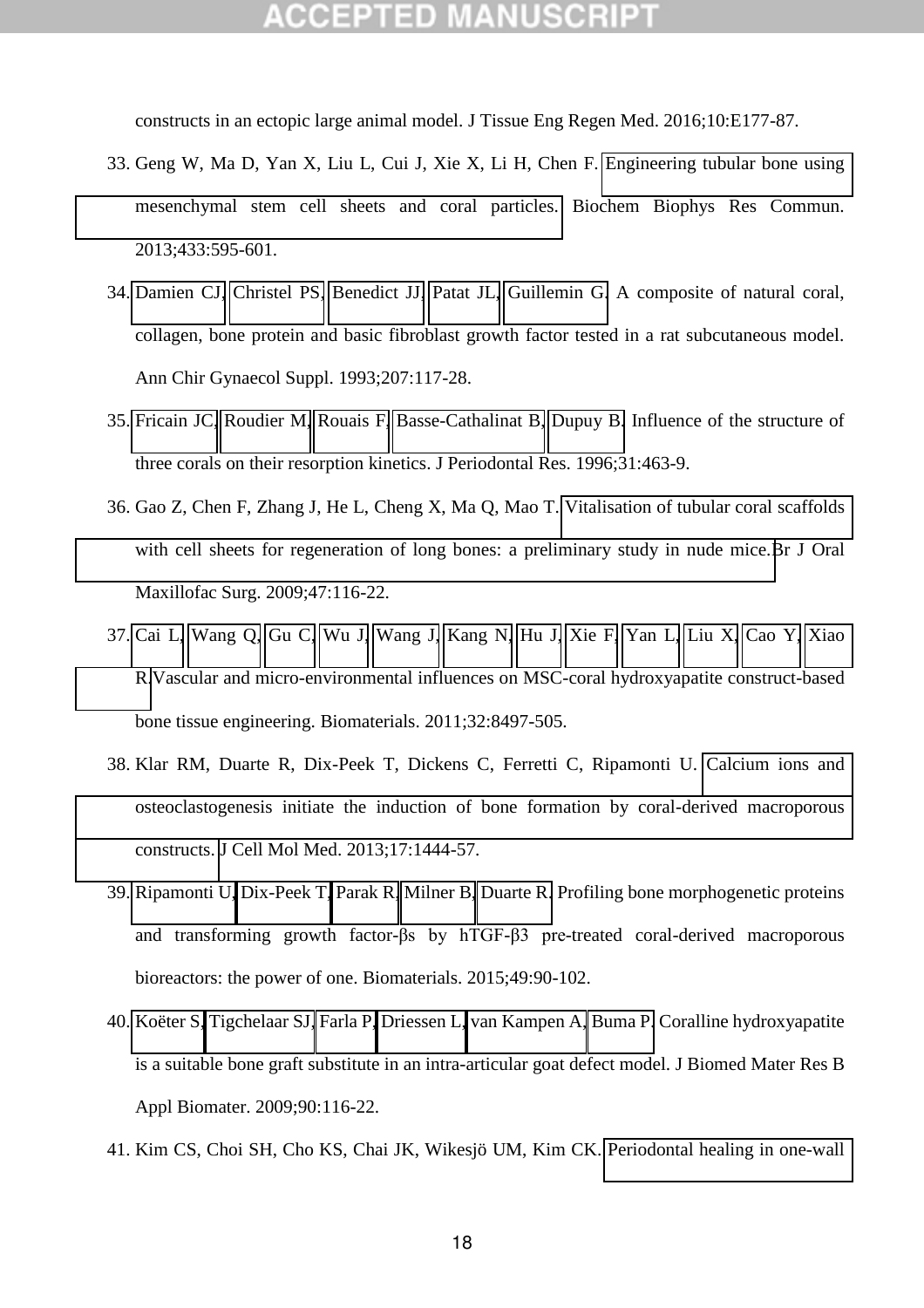[intra-bony defects in dogs following implantation of autogenous bone or a coral-derived](http://www.ncbi.nlm.nih.gov/pubmed/15882215)  [biomaterial.J](http://www.ncbi.nlm.nih.gov/pubmed/15882215) Clin Periodontol. 2005;32:583-9.

- 42. [Shahgaldi BF.](http://www.ncbi.nlm.nih.gov/pubmed/?term=Shahgaldi%20BF%5BAuthor%5D&cauthor=true&cauthor_uid=9678869) Coral graft restoration of osteochondral defects. Biomaterials. 1998;19:205-13.
- 43. [Holmes RE,](http://www.ncbi.nlm.nih.gov/pubmed/?term=Holmes%20RE%5BAuthor%5D&cauthor=true&cauthor_uid=3015975) [Bucholz RW,](http://www.ncbi.nlm.nih.gov/pubmed/?term=Bucholz%20RW%5BAuthor%5D&cauthor=true&cauthor_uid=3015975) [Mooney V.](http://www.ncbi.nlm.nih.gov/pubmed/?term=Mooney%20V%5BAuthor%5D&cauthor=true&cauthor_uid=3015975) Porous hydroxyapatite as a bone-graft substitute in metaphyseal defects. A histometric study. J Bone Joint Surg Am. 1986;68:904-11.
- 44. Chen F, Feng X, Wu W, Ouyang H, Gao Z, Cheng X, Hou R, Mao T. [Segmental bone tissue](http://www.ncbi.nlm.nih.gov/pubmed/17804199)  [engineering by seeding osteoblast precursor cells into titanium mesh-coral composite](http://www.ncbi.nlm.nih.gov/pubmed/17804199)  [scaffolds.I](http://www.ncbi.nlm.nih.gov/pubmed/17804199)nt J Oral Maxillofac Surg. 2007;36:822-7.
- 45. Cui L, Liu B, Liu G, Zhang W, Cen L, Sun J, Yin S, Liu W, Cao Y. [Repair of cranial bone](http://www.ncbi.nlm.nih.gov/pubmed/17888508)  [defects with adipose derived stem cells and coral scaffold in a canine model.](http://www.ncbi.nlm.nih.gov/pubmed/17888508) Biomaterials. 2007;28:5477-86.
- 46. [Arnaud E1](http://www.ncbi.nlm.nih.gov/pubmed/?term=Arnaud%20E%5BAuthor%5D&cauthor=true&cauthor_uid=10514067), [De Pollak C,](http://www.ncbi.nlm.nih.gov/pubmed/?term=De%20Pollak%20C%5BAuthor%5D&cauthor=true&cauthor_uid=10514067) [Meunier A,](http://www.ncbi.nlm.nih.gov/pubmed/?term=Meunier%20A%5BAuthor%5D&cauthor=true&cauthor_uid=10514067) [Sedel L,](http://www.ncbi.nlm.nih.gov/pubmed/?term=Sedel%20L%5BAuthor%5D&cauthor=true&cauthor_uid=10514067) [Damien C,](http://www.ncbi.nlm.nih.gov/pubmed/?term=Damien%20C%5BAuthor%5D&cauthor=true&cauthor_uid=10514067) [Petite H.](http://www.ncbi.nlm.nih.gov/pubmed/?term=Petite%20H%5BAuthor%5D&cauthor=true&cauthor_uid=10514067) Osteogenesis with coral is increased by BMP and BMC in a rat cranioplasty. Biomaterials. 1999;20:1909-18.
- 47. [Parizi AM1](http://www.ncbi.nlm.nih.gov/pubmed/?term=Parizi%20AM%5BAuthor%5D&cauthor=true&cauthor_uid=22057970), [Oryan A,](http://www.ncbi.nlm.nih.gov/pubmed/?term=Oryan%20A%5BAuthor%5D&cauthor=true&cauthor_uid=22057970) [Shafiei-Sarvestani Z,](http://www.ncbi.nlm.nih.gov/pubmed/?term=Shafiei-Sarvestani%20Z%5BAuthor%5D&cauthor=true&cauthor_uid=22057970) [Bigham AS.](http://www.ncbi.nlm.nih.gov/pubmed/?term=Bigham%20AS%5BAuthor%5D&cauthor=true&cauthor_uid=22057970)Human platelet rich plasma plus Persian Gulf coral effects on experimental bone healing in rabbit model: radiological, histological, macroscopical and biomechanical evaluation. J Mater Sci Mater Med. 2012;23:473-83.
- 48. [Hou R,](http://www.ncbi.nlm.nih.gov/pubmed/?term=Hou%20R%5BAuthor%5D&cauthor=true&cauthor_uid=16960828) [Chen F,](http://www.ncbi.nlm.nih.gov/pubmed/?term=Chen%20F%5BAuthor%5D&cauthor=true&cauthor_uid=16960828) [Yang Y,](http://www.ncbi.nlm.nih.gov/pubmed/?term=Yang%20Y%5BAuthor%5D&cauthor=true&cauthor_uid=16960828) [Cheng X,](http://www.ncbi.nlm.nih.gov/pubmed/?term=Cheng%20X%5BAuthor%5D&cauthor=true&cauthor_uid=16960828) [Gao Z,](http://www.ncbi.nlm.nih.gov/pubmed/?term=Gao%20Z%5BAuthor%5D&cauthor=true&cauthor_uid=16960828) [Yang HO,](http://www.ncbi.nlm.nih.gov/pubmed/?term=Yang%20HO%5BAuthor%5D&cauthor=true&cauthor_uid=16960828) [Wu W,](http://www.ncbi.nlm.nih.gov/pubmed/?term=Wu%20W%5BAuthor%5D&cauthor=true&cauthor_uid=16960828) [Mao T.](http://www.ncbi.nlm.nih.gov/pubmed/?term=Mao%20T%5BAuthor%5D&cauthor=true&cauthor_uid=16960828) Comparative study between coral-mesenchymal stem cells-rhBMP-2 composite and auto-bone-graft in rabbit critical-sized cranial defect model. J Biomed Mater Res A. 2007;80:85-93.
- 49. [Manassero M,](http://www.ncbi.nlm.nih.gov/pubmed/?term=Manassero%20M%5BAuthor%5D&cauthor=true&cauthor_uid=23427828) [Viateau V,](http://www.ncbi.nlm.nih.gov/pubmed/?term=Viateau%20V%5BAuthor%5D&cauthor=true&cauthor_uid=23427828) [Deschepper M,](http://www.ncbi.nlm.nih.gov/pubmed/?term=Deschepper%20M%5BAuthor%5D&cauthor=true&cauthor_uid=23427828) [Oudina K,](http://www.ncbi.nlm.nih.gov/pubmed/?term=Oudina%20K%5BAuthor%5D&cauthor=true&cauthor_uid=23427828) [Logeart-Avramoglou D,](http://www.ncbi.nlm.nih.gov/pubmed/?term=Logeart-Avramoglou%20D%5BAuthor%5D&cauthor=true&cauthor_uid=23427828) [Petite](http://www.ncbi.nlm.nih.gov/pubmed/?term=Petite%20H%5BAuthor%5D&cauthor=true&cauthor_uid=23427828)  [H,](http://www.ncbi.nlm.nih.gov/pubmed/?term=Petite%20H%5BAuthor%5D&cauthor=true&cauthor_uid=23427828) [Bensidhoum M.](http://www.ncbi.nlm.nih.gov/pubmed/?term=Bensidhoum%20M%5BAuthor%5D&cauthor=true&cauthor_uid=23427828)Bone regeneration in sheep using acropora coral, a natural resorbable scaffold, and autologous mesenchymal stem cells. [Tissue Eng Part A.](http://www.ncbi.nlm.nih.gov/pubmed/23427828) 2013;19:1554-63.
- 50. [Nandi SK,](http://www.ncbi.nlm.nih.gov/pubmed/?term=Nandi%20SK%5BAuthor%5D&cauthor=true&cauthor_uid=25687013) [Kundu B,](http://www.ncbi.nlm.nih.gov/pubmed/?term=Kundu%20B%5BAuthor%5D&cauthor=true&cauthor_uid=25687013) [Mukherjee J,](http://www.ncbi.nlm.nih.gov/pubmed/?term=Mukherjee%20J%5BAuthor%5D&cauthor=true&cauthor_uid=25687013) [Mahato A,](http://www.ncbi.nlm.nih.gov/pubmed/?term=Mahato%20A%5BAuthor%5D&cauthor=true&cauthor_uid=25687013) [Datta S,](http://www.ncbi.nlm.nih.gov/pubmed/?term=Datta%20S%5BAuthor%5D&cauthor=true&cauthor_uid=25687013) [Balla VK.](http://www.ncbi.nlm.nih.gov/pubmed/?term=Balla%20VK%5BAuthor%5D&cauthor=true&cauthor_uid=25687013) Converted marine coral hydroxyapatite implants with growth factors: in vivo bone regeneration. Mater Sci Eng C Mater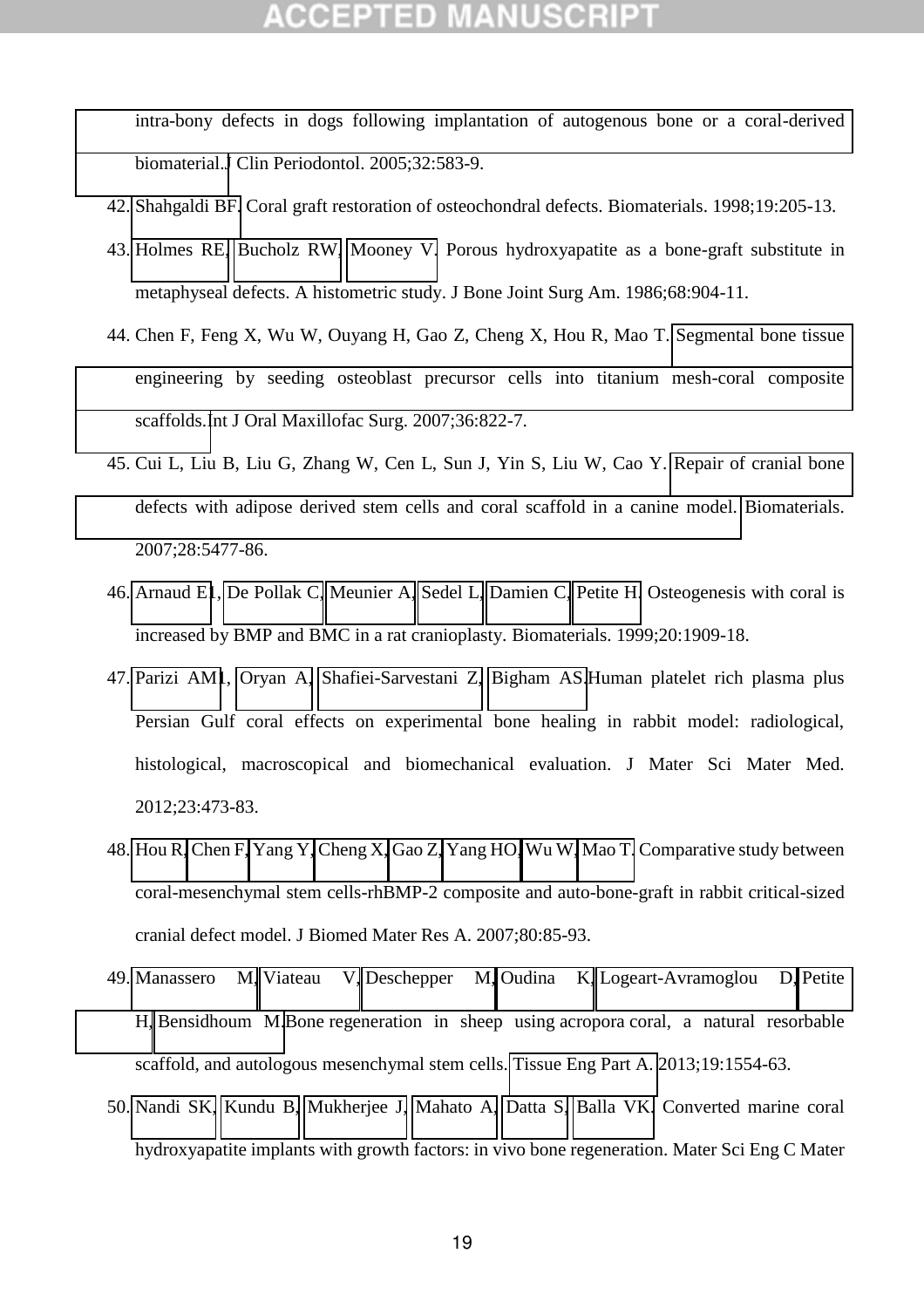Biol Appl. 2015;49:816-23.

- 51. Shafiei-Sarvestani Z, Oryan A, Bigham AS, Meimandi-Parizi A. [The effect of hydroxyapatite](http://www.ncbi.nlm.nih.gov/pubmed/22246167)hPRP, and coral-hPRP on bone healing in rabbits: radiological, biomechanical, macroscopic and [histopathologic evaluation.](http://www.ncbi.nlm.nih.gov/pubmed/22246167) Int J Surg. 2012;10:96-101.
- 52. [Geiger F,](http://www.ncbi.nlm.nih.gov/pubmed/?term=Geiger%20F%5BAuthor%5D&cauthor=true&cauthor_uid=17693148) [Lorenz H,](http://www.ncbi.nlm.nih.gov/pubmed/?term=Lorenz%20H%5BAuthor%5D&cauthor=true&cauthor_uid=17693148) [Xu W,](http://www.ncbi.nlm.nih.gov/pubmed/?term=Xu%20W%5BAuthor%5D&cauthor=true&cauthor_uid=17693148) [Szalay K,](http://www.ncbi.nlm.nih.gov/pubmed/?term=Szalay%20K%5BAuthor%5D&cauthor=true&cauthor_uid=17693148) [Kasten P,](http://www.ncbi.nlm.nih.gov/pubmed/?term=Kasten%20P%5BAuthor%5D&cauthor=true&cauthor_uid=17693148) [Claes L,](http://www.ncbi.nlm.nih.gov/pubmed/?term=Claes%20L%5BAuthor%5D&cauthor=true&cauthor_uid=17693148) [Augat P,](http://www.ncbi.nlm.nih.gov/pubmed/?term=Augat%20P%5BAuthor%5D&cauthor=true&cauthor_uid=17693148) [Richter W.](http://www.ncbi.nlm.nih.gov/pubmed/?term=Richter%20W%5BAuthor%5D&cauthor=true&cauthor_uid=17693148)VEGF producing bone marrow stromal cells (BMSC) enhance vascularization and resorption of a natural coral bone substitute. Bone. 2007;41:516-22.
- 53. [Boden SD,](http://www.ncbi.nlm.nih.gov/pubmed/?term=Boden%20SD%5BAuthor%5D&cauthor=true&cauthor_uid=10065514) [Martin GJ Jr,](http://www.ncbi.nlm.nih.gov/pubmed/?term=Martin%20GJ%20Jr%5BAuthor%5D&cauthor=true&cauthor_uid=10065514) [Morone M,](http://www.ncbi.nlm.nih.gov/pubmed/?term=Morone%20M%5BAuthor%5D&cauthor=true&cauthor_uid=10065514) [Ugbo JL,](http://www.ncbi.nlm.nih.gov/pubmed/?term=Ugbo%20JL%5BAuthor%5D&cauthor=true&cauthor_uid=10065514) [Titus L,](http://www.ncbi.nlm.nih.gov/pubmed/?term=Titus%20L%5BAuthor%5D&cauthor=true&cauthor_uid=10065514) [Hutton WC.](http://www.ncbi.nlm.nih.gov/pubmed/?term=Hutton%20WC%5BAuthor%5D&cauthor=true&cauthor_uid=10065514) The use of coralline hydroxyapatite with bone marrow, autogenous bone graft, or osteoinductive bone protein extract for posterolateral lumbar spine fusion. Spine (Phila Pa 1976). 1999;24:320-7.
- 54. Sciadini MF, Dawson JM, Johnson KD. [Evaluation of bovine-derived bone protein with a](http://www.ncbi.nlm.nih.gov/pubmed/9497809)  [natural coral carrier as a bone-graft substitute in a canine segmental defect model.](http://www.ncbi.nlm.nih.gov/pubmed/9497809) J Orthop Res. 1997;15:844-57.
- 55. [Gao TJ,](http://www.ncbi.nlm.nih.gov/pubmed/?term=Gao%20TJ%5BAuthor%5D&cauthor=true&cauthor_uid=9266302) [Lindholm TS,](http://www.ncbi.nlm.nih.gov/pubmed/?term=Lindholm%20TS%5BAuthor%5D&cauthor=true&cauthor_uid=9266302) [Kommonen B,](http://www.ncbi.nlm.nih.gov/pubmed/?term=Kommonen%20B%5BAuthor%5D&cauthor=true&cauthor_uid=9266302) [Ragni P,](http://www.ncbi.nlm.nih.gov/pubmed/?term=Ragni%20P%5BAuthor%5D&cauthor=true&cauthor_uid=9266302) [Paronzini A,](http://www.ncbi.nlm.nih.gov/pubmed/?term=Paronzini%20A%5BAuthor%5D&cauthor=true&cauthor_uid=9266302) [Lindholm TC,](http://www.ncbi.nlm.nih.gov/pubmed/?term=Lindholm%20TC%5BAuthor%5D&cauthor=true&cauthor_uid=9266302) [Jalovaara P,](http://www.ncbi.nlm.nih.gov/pubmed/?term=Jalovaara%20P%5BAuthor%5D&cauthor=true&cauthor_uid=9266302) [Urist](http://www.ncbi.nlm.nih.gov/pubmed/?term=Urist%20MR%5BAuthor%5D&cauthor=true&cauthor_uid=9266302)  [MR.](http://www.ncbi.nlm.nih.gov/pubmed/?term=Urist%20MR%5BAuthor%5D&cauthor=true&cauthor_uid=9266302) The use of a coral composite implant containing bone morphogenetic protein to repair a segmental tibial defect in sheep. Int Orthop. 1997;21:194-200.
- 56. [White E,](https://www.ncbi.nlm.nih.gov/pubmed/?term=White%20E%5BAuthor%5D&cauthor=true&cauthor_uid=3514293) [Shors EC.](https://www.ncbi.nlm.nih.gov/pubmed/?term=Shors%20EC%5BAuthor%5D&cauthor=true&cauthor_uid=3514293) Biomaterial aspects of Interpore-200 porous hydroxyapatite. Dent Clin North Am. 1986;30:49-67.
- 57. [Oreamuno S,](http://www.ncbi.nlm.nih.gov/pubmed/?term=Oreamuno%20S%5BAuthor%5D&cauthor=true&cauthor_uid=2167360) [Lekovic V,](http://www.ncbi.nlm.nih.gov/pubmed/?term=Lekovic%20V%5BAuthor%5D&cauthor=true&cauthor_uid=2167360) [Kenney EB,](http://www.ncbi.nlm.nih.gov/pubmed/?term=Kenney%20EB%5BAuthor%5D&cauthor=true&cauthor_uid=2167360) [Carranza FA Jr,](http://www.ncbi.nlm.nih.gov/pubmed/?term=Carranza%20FA%20Jr%5BAuthor%5D&cauthor=true&cauthor_uid=2167360) [Takei HH,](http://www.ncbi.nlm.nih.gov/pubmed/?term=Takei%20HH%5BAuthor%5D&cauthor=true&cauthor_uid=2167360) [Prokic B.](http://www.ncbi.nlm.nih.gov/pubmed/?term=Prokic%20B%5BAuthor%5D&cauthor=true&cauthor_uid=2167360) Comparative clinical study of porous hydroxyapatite and decalcified freeze-dried bone in human periodontal defects. [J Periodontol.](http://www.ncbi.nlm.nih.gov/pubmed/?term=oreamuno+lekovic) 1990;61:399-404.
- 58. [Krejci CB,](http://www.ncbi.nlm.nih.gov/pubmed/?term=Krejci%20CB%5BAuthor%5D&cauthor=true&cauthor_uid=3040959) [Bissada NF,](http://www.ncbi.nlm.nih.gov/pubmed/?term=Bissada%20NF%5BAuthor%5D&cauthor=true&cauthor_uid=3040959) [Farah C,](http://www.ncbi.nlm.nih.gov/pubmed/?term=Farah%20C%5BAuthor%5D&cauthor=true&cauthor_uid=3040959) [Greenwell H.](http://www.ncbi.nlm.nih.gov/pubmed/?term=Greenwell%20H%5BAuthor%5D&cauthor=true&cauthor_uid=3040959) Clinical evaluation of porous and nonporous hydroxyapatite in the treatment of human periodontal bony defects. [J Periodontol.](http://www.ncbi.nlm.nih.gov/pubmed/3040959) 1987;58:521- 8.
- 59. Hjorting-Hansen E, Worsaae N, Lemons JE[.Histologic response after implantation of porous](https://www.ncbi.nlm.nih.gov/pubmed/1965896)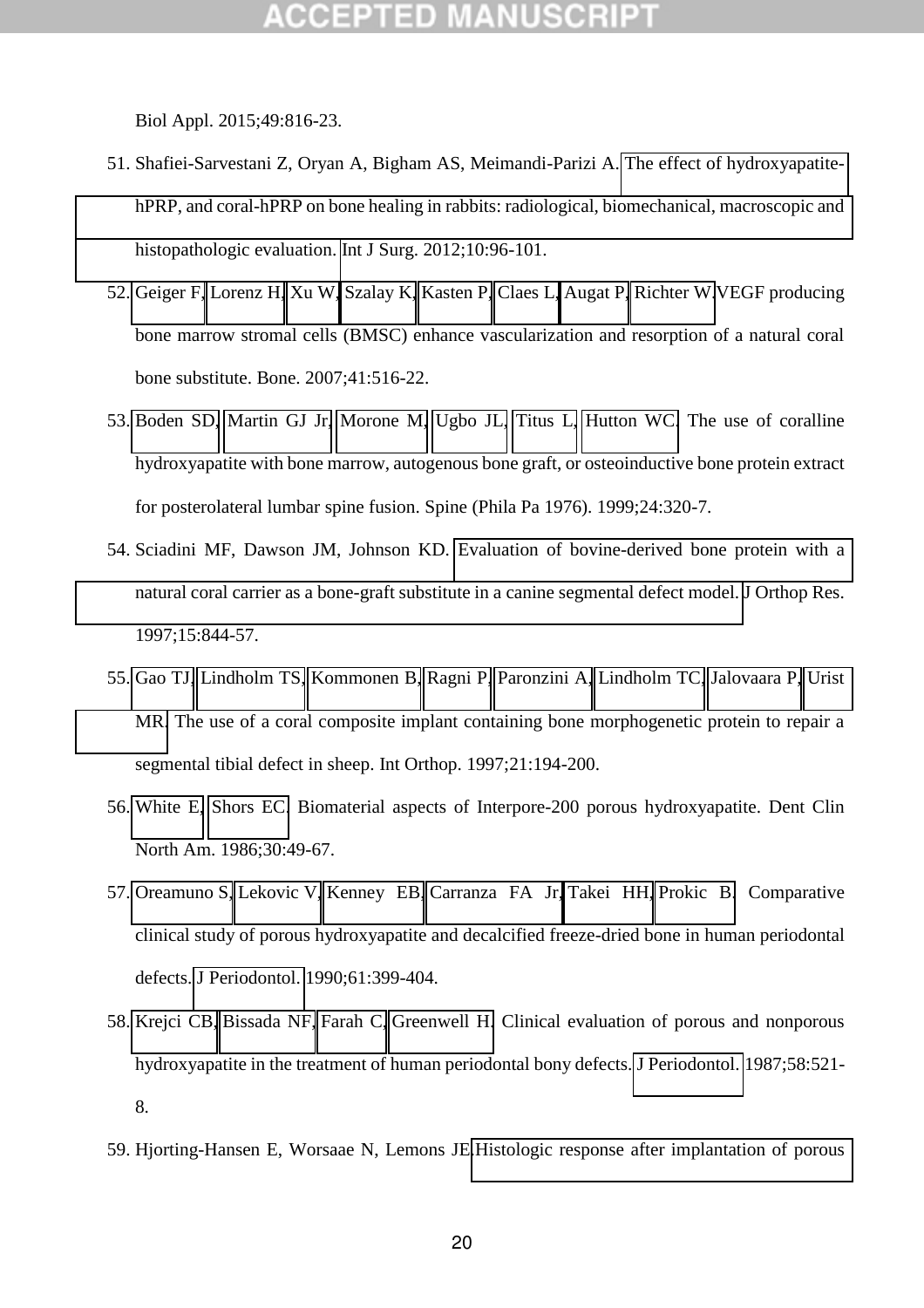[hydroxylapatite ceramic in humans.I](https://www.ncbi.nlm.nih.gov/pubmed/1965896)nt J Oral Maxillofac Implants. 1990;5:255-63.

- 60. [Small SA,](https://www.ncbi.nlm.nih.gov/pubmed/?term=Small%20SA%5BAuthor%5D&cauthor=true&cauthor_uid=8112791) [Zinner ID,](https://www.ncbi.nlm.nih.gov/pubmed/?term=Zinner%20ID%5BAuthor%5D&cauthor=true&cauthor_uid=8112791) [Panno FV,](https://www.ncbi.nlm.nih.gov/pubmed/?term=Panno%20FV%5BAuthor%5D&cauthor=true&cauthor_uid=8112791) [Shapiro HJ,](https://www.ncbi.nlm.nih.gov/pubmed/?term=Shapiro%20HJ%5BAuthor%5D&cauthor=true&cauthor_uid=8112791) [Stein JI.](https://www.ncbi.nlm.nih.gov/pubmed/?term=Stein%20JI%5BAuthor%5D&cauthor=true&cauthor_uid=8112791) Augmenting the maxillary sinus for implants: report of 27 patients. Int J Oral Maxillofac Implants. 1993;8:523-8.
- 61. [Byrd HS,](https://www.ncbi.nlm.nih.gov/pubmed/?term=Byrd%20HS%5BAuthor%5D&cauthor=true&cauthor_uid=8380106) [Hobar PC,](https://www.ncbi.nlm.nih.gov/pubmed/?term=Hobar%20PC%5BAuthor%5D&cauthor=true&cauthor_uid=8380106) [Shewmake K.](https://www.ncbi.nlm.nih.gov/pubmed/?term=Shewmake%20K%5BAuthor%5D&cauthor=true&cauthor_uid=8380106) Augmentation of the craniofacial skeleton with porous hydroxyapatite granules. Plast Reconstr Surg. 1993;91:15-22.
- 62. Coughlin MJ, Grimes JS, Kennedy MP. [Coralline hydroxyapatite bone graft substitute in](http://www.ncbi.nlm.nih.gov/pubmed/16442024)  [hindfoot surgery.F](http://www.ncbi.nlm.nih.gov/pubmed/16442024)oot Ankle Int. 2006;27:19-22.
- 63. [Bucholz RW,](https://www.ncbi.nlm.nih.gov/pubmed/?term=Bucholz%20RW%5BAuthor%5D&cauthor=true&cauthor_uid=2537166) [Carlton A,](https://www.ncbi.nlm.nih.gov/pubmed/?term=Carlton%20A%5BAuthor%5D&cauthor=true&cauthor_uid=2537166) [Holmes R.](https://www.ncbi.nlm.nih.gov/pubmed/?term=Holmes%20R%5BAuthor%5D&cauthor=true&cauthor_uid=2537166) Interporous hydroxyapatite as a bone graft substitute in tibial plateau fractures. [Clin Orthop Relat Res.](https://www.ncbi.nlm.nih.gov/pubmed/2537166) 1989;240:53-62.
- 64. [Mashoof AA,](http://www.ncbi.nlm.nih.gov/pubmed/?term=Mashoof%20AA%5BAuthor%5D&cauthor=true&cauthor_uid=12401014) [Siddiqui SA,](http://www.ncbi.nlm.nih.gov/pubmed/?term=Siddiqui%20SA%5BAuthor%5D&cauthor=true&cauthor_uid=12401014) [Otero M,](http://www.ncbi.nlm.nih.gov/pubmed/?term=Otero%20M%5BAuthor%5D&cauthor=true&cauthor_uid=12401014) [Tucci JJ.](http://www.ncbi.nlm.nih.gov/pubmed/?term=Tucci%20JJ%5BAuthor%5D&cauthor=true&cauthor_uid=12401014) Supplementation of autogenous bone graft with coralline hydroxyapatite in posterior spine fusion for idiopathic adolescent scoliosis. [Orthopedics.](http://www.ncbi.nlm.nih.gov/pubmed/12401014) 2002;25:1073-6.
- 65. [Thalgott JS,](http://www.ncbi.nlm.nih.gov/pubmed/?term=Thalgott%20JS%5BAuthor%5D&cauthor=true&cauthor_uid=14588393) [Giuffre JM,](http://www.ncbi.nlm.nih.gov/pubmed/?term=Giuffre%20JM%5BAuthor%5D&cauthor=true&cauthor_uid=14588393) [Fritts K,](http://www.ncbi.nlm.nih.gov/pubmed/?term=Fritts%20K%5BAuthor%5D&cauthor=true&cauthor_uid=14588393) [Timlin M,](http://www.ncbi.nlm.nih.gov/pubmed/?term=Timlin%20M%5BAuthor%5D&cauthor=true&cauthor_uid=14588393) [Klezl Z.](http://www.ncbi.nlm.nih.gov/pubmed/?term=Klezl%20Z%5BAuthor%5D&cauthor=true&cauthor_uid=14588393) Instrumented posterolateral lumbar fusion using coralline hydroxyapatite with or without demineralized bone matrix, as an adjunct to autologous bone. [Spine J.](http://www.ncbi.nlm.nih.gov/pubmed/14588393) 2001;1:131-7.
- 66. [Korovessis P,](http://www.ncbi.nlm.nih.gov/pubmed/?term=Korovessis%20P%5BAuthor%5D&cauthor=true&cauthor_uid=15457705) [Repanti M,](http://www.ncbi.nlm.nih.gov/pubmed/?term=Repanti%20M%5BAuthor%5D&cauthor=true&cauthor_uid=15457705) [Koureas G.](http://www.ncbi.nlm.nih.gov/pubmed/?term=Koureas%20G%5BAuthor%5D&cauthor=true&cauthor_uid=15457705) Does coralline hydroxyapatite conduct fusion in instrumented posterior spine fusion? Stud Health Technol Inform. 2002;91:109-13.
- 67. [Korovessis P,](http://www.ncbi.nlm.nih.gov/pubmed/?term=Korovessis%20P%5BAuthor%5D&cauthor=true&cauthor_uid=15789231) [Koureas G,](http://www.ncbi.nlm.nih.gov/pubmed/?term=Koureas%20G%5BAuthor%5D&cauthor=true&cauthor_uid=15789231) [Zacharatos S,](http://www.ncbi.nlm.nih.gov/pubmed/?term=Zacharatos%20S%5BAuthor%5D&cauthor=true&cauthor_uid=15789231) [Papazisis Z,](http://www.ncbi.nlm.nih.gov/pubmed/?term=Papazisis%20Z%5BAuthor%5D&cauthor=true&cauthor_uid=15789231) [Lambiris E.](http://www.ncbi.nlm.nih.gov/pubmed/?term=Lambiris%20E%5BAuthor%5D&cauthor=true&cauthor_uid=15789231) Correlative radiological, selfassessment and clinical analysis of evolution in instrumented dorsal and lateral fusion for degenerative lumbar spine disease. Autograft versus coralline hydroxyapatite. Eur Spine J. 2005;14:630-8.
- 68. Guillemin G, Patat JL, Fournie J, Chetail M[. The use of coral as a bone graft substitute. J](http://www.ncbi.nlm.nih.gov/pubmed/2884221) Biomed Mater Res. 1987;21:557-67.
- 69. [Thalgott JS,](http://www.ncbi.nlm.nih.gov/pubmed/?term=Thalgott%20JS%5BAuthor%5D&cauthor=true&cauthor_uid=10404570) [Fritts K,](http://www.ncbi.nlm.nih.gov/pubmed/?term=Fritts%20K%5BAuthor%5D&cauthor=true&cauthor_uid=10404570) [Giuffre JM,](http://www.ncbi.nlm.nih.gov/pubmed/?term=Giuffre%20JM%5BAuthor%5D&cauthor=true&cauthor_uid=10404570) [Timlin M.](http://www.ncbi.nlm.nih.gov/pubmed/?term=Timlin%20M%5BAuthor%5D&cauthor=true&cauthor_uid=10404570) Anterior interbody fusion of the cervical spine with coralline hydroxyapatite. [Spine \(Phila Pa 1976\).](http://www.ncbi.nlm.nih.gov/pubmed/10404570) 1999;24:1295-9.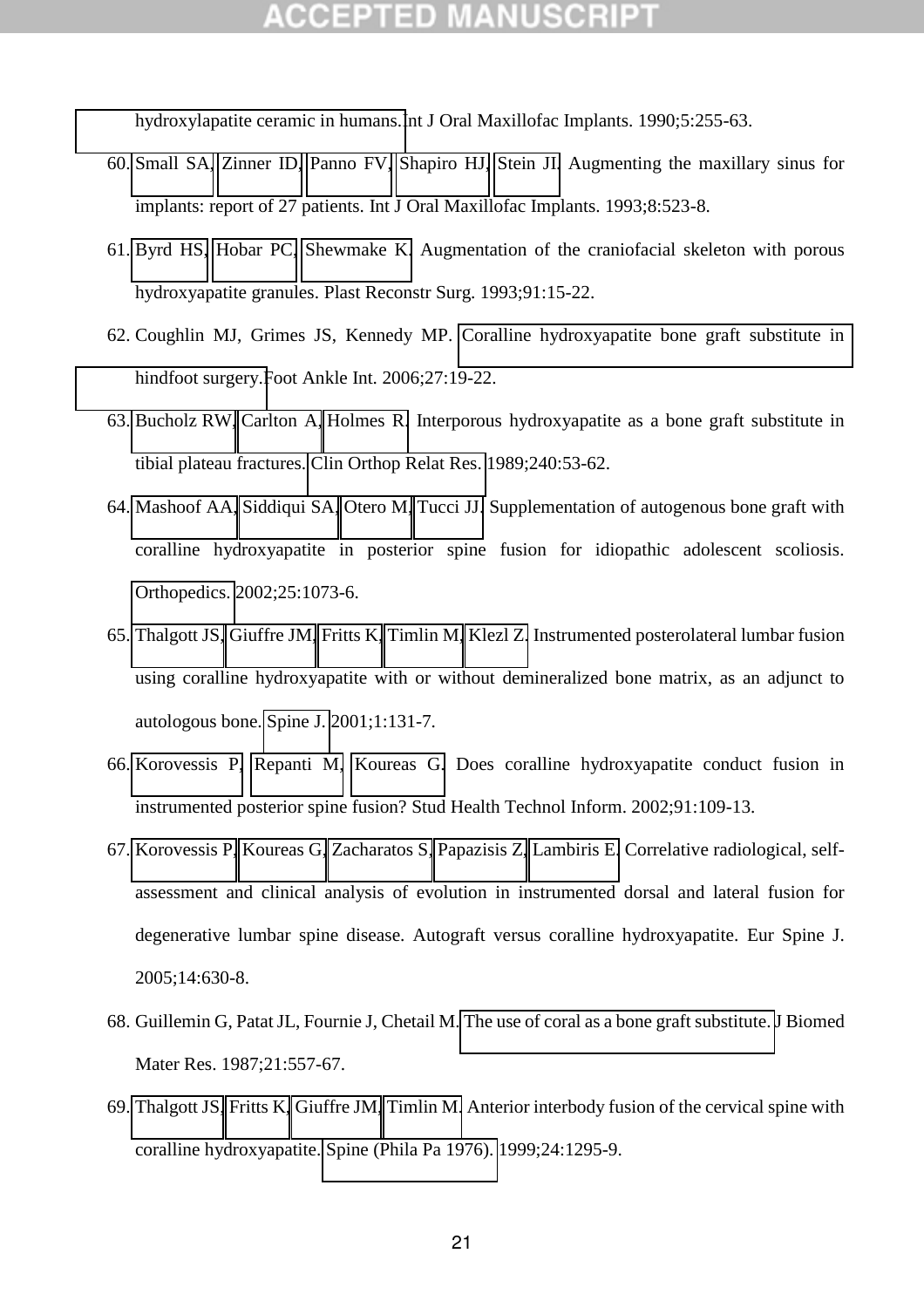- 70. [Salyer KE,](https://www.ncbi.nlm.nih.gov/pubmed/?term=Salyer%20KE%5BAuthor%5D&cauthor=true&cauthor_uid=2546169) [Hall CD.](https://www.ncbi.nlm.nih.gov/pubmed/?term=Hall%20CD%5BAuthor%5D&cauthor=true&cauthor_uid=2546169) Porous hydroxyapatite as an onlay bone-graft substitute for maxillofacial surgery. [Plast Reconstr Surg.](https://www.ncbi.nlm.nih.gov/pubmed/2546169) 1989;84:236-44.
- 71. [Irwin RB,](https://www.ncbi.nlm.nih.gov/pubmed/?term=Irwin%20RB%5BAuthor%5D&cauthor=true&cauthor_uid=11482509) [Bernhard M,](https://www.ncbi.nlm.nih.gov/pubmed/?term=Bernhard%20M%5BAuthor%5D&cauthor=true&cauthor_uid=11482509) [Biddinger A.](https://www.ncbi.nlm.nih.gov/pubmed/?term=Biddinger%20A%5BAuthor%5D&cauthor=true&cauthor_uid=11482509) Coralline hydroxyapatite as bone substitute in orthopedic oncology. [Am J Orthop \(Belle Mead NJ\).](https://www.ncbi.nlm.nih.gov/pubmed/11482509) 2001;30:544-50.
- 72. [Nicolaides AP,](http://www.ncbi.nlm.nih.gov/pubmed/?term=Nicolaides%20AP%5BAuthor%5D&cauthor=true&cauthor_uid=10788773) [Papanikolaou A,](http://www.ncbi.nlm.nih.gov/pubmed/?term=Papanikolaou%20A%5BAuthor%5D&cauthor=true&cauthor_uid=10788773) [Polyzoides AJ.](http://www.ncbi.nlm.nih.gov/pubmed/?term=Polyzoides%20AJ%5BAuthor%5D&cauthor=true&cauthor_uid=10788773) Successful treatment of valgus deformity of the knee with an open supracondylar osteotomy using a coral wedge: a brief report of two cases. Knee. 2000;7:105-107.
- 73. [Wasielewski RC,](http://www.ncbi.nlm.nih.gov/pubmed/?term=Wasielewski%20RC%5BAuthor%5D&cauthor=true&cauthor_uid=19292282) [Sheridan KC,](http://www.ncbi.nlm.nih.gov/pubmed/?term=Sheridan%20KC%5BAuthor%5D&cauthor=true&cauthor_uid=19292282) [Lubbers MA.](http://www.ncbi.nlm.nih.gov/pubmed/?term=Lubbers%20MA%5BAuthor%5D&cauthor=true&cauthor_uid=19292282) Coralline hydroxyapatite in complex acetabular reconstruction. [Orthopedics.](http://www.ncbi.nlm.nih.gov/pubmed/19292282) 2008;31:367.
- 74. [Roux FX,](http://www.ncbi.nlm.nih.gov/pubmed/?term=Roux%20FX%5BAuthor%5D&cauthor=true&cauthor_uid=8748767) [Brasnu D,](http://www.ncbi.nlm.nih.gov/pubmed/?term=Brasnu%20D%5BAuthor%5D&cauthor=true&cauthor_uid=8748767) [Menard M,](http://www.ncbi.nlm.nih.gov/pubmed/?term=Menard%20M%5BAuthor%5D&cauthor=true&cauthor_uid=8748767) [Devaux B,](http://www.ncbi.nlm.nih.gov/pubmed/?term=Devaux%20B%5BAuthor%5D&cauthor=true&cauthor_uid=8748767) [Nohra G,](http://www.ncbi.nlm.nih.gov/pubmed/?term=Nohra%20G%5BAuthor%5D&cauthor=true&cauthor_uid=8748767) [Loty B.](http://www.ncbi.nlm.nih.gov/pubmed/?term=Loty%20B%5BAuthor%5D&cauthor=true&cauthor_uid=8748767) Madreporic coral for cranial base reconstruction. 8 years experience. [Acta Neurochir \(Wien\).](http://www.ncbi.nlm.nih.gov/pubmed/8748767) 1995;133:201-5.
- 75. Yukna RA, Yukna CN. A 5-year follow-up of 16 patients treated with coralline calcium carbonate (BIOCORAL) bone replacement grafts in infrabony defects. J Clin Periodontol 1998;25:1036–1040
- 76. [Ramzi N,](http://www.ncbi.nlm.nih.gov/pubmed/?term=Ramzi%20N%5BAuthor%5D&cauthor=true&cauthor_uid=19002374) [Ribeiro-Vaz G,](http://www.ncbi.nlm.nih.gov/pubmed/?term=Ribeiro-Vaz%20G%5BAuthor%5D&cauthor=true&cauthor_uid=19002374) [Fomekong E,](http://www.ncbi.nlm.nih.gov/pubmed/?term=Fomekong%20E%5BAuthor%5D&cauthor=true&cauthor_uid=19002374) [Lecouvet FE,](http://www.ncbi.nlm.nih.gov/pubmed/?term=Lecouvet%20FE%5BAuthor%5D&cauthor=true&cauthor_uid=19002374) [Raftopoulos C.](http://www.ncbi.nlm.nih.gov/pubmed/?term=Raftopoulos%20C%5BAuthor%5D&cauthor=true&cauthor_uid=19002374) Long term outcome of anterior cervical discectomy and fusion using coral grafts. Acta Neurochir (Wien). 2008;150:1249-56
- 77. [Bizette C,](http://www.ncbi.nlm.nih.gov/pubmed/?term=Bizette%20C%5BAuthor%5D&cauthor=true&cauthor_uid=10374229) [Raul JS,](http://www.ncbi.nlm.nih.gov/pubmed/?term=Raul%20JS%5BAuthor%5D&cauthor=true&cauthor_uid=10374229) [Orhan B,](http://www.ncbi.nlm.nih.gov/pubmed/?term=Orhan%20B%5BAuthor%5D&cauthor=true&cauthor_uid=10374229) [Jacquet G,](http://www.ncbi.nlm.nih.gov/pubmed/?term=Jacquet%20G%5BAuthor%5D&cauthor=true&cauthor_uid=10374229) [Czorny A.](http://www.ncbi.nlm.nih.gov/pubmed/?term=Czorny%20A%5BAuthor%5D&cauthor=true&cauthor_uid=10374229) Results of cervical interbody fusion with coral grafts. Neurochirurgie. 1999;45:4-14.
- 78. Kujala S, Raatikainen T, Ryhänen J, Kaarela O, Jalovaara P. [Composite implant of native bovine](http://www.ncbi.nlm.nih.gov/pubmed/12164521)  [bone morphogenetic protein \(BMP\) and biocoral in the treatment of scaphoid nonunions--a](http://www.ncbi.nlm.nih.gov/pubmed/12164521)  [preliminary study.](http://www.ncbi.nlm.nih.gov/pubmed/12164521) Scand J Surg. 2002;91:186-90.
- 79. [Kujala S,](http://www.ncbi.nlm.nih.gov/pubmed/?term=Kujala%20S%5BAuthor%5D&cauthor=true&cauthor_uid=14618346) [Raatikainen T,](http://www.ncbi.nlm.nih.gov/pubmed/?term=Raatikainen%20T%5BAuthor%5D&cauthor=true&cauthor_uid=14618346) [Ryhänen J,](http://www.ncbi.nlm.nih.gov/pubmed/?term=Ryh%C3%A4nen%20J%5BAuthor%5D&cauthor=true&cauthor_uid=14618346) [Kaarela O,](http://www.ncbi.nlm.nih.gov/pubmed/?term=Kaarela%20O%5BAuthor%5D&cauthor=true&cauthor_uid=14618346) [Jalovaara P.](http://www.ncbi.nlm.nih.gov/pubmed/?term=Jalovaara%20P%5BAuthor%5D&cauthor=true&cauthor_uid=14618346) Composite implant of native bovine bone morphogenetic protein (BMP), collagen carrier and biocoral in the treatment of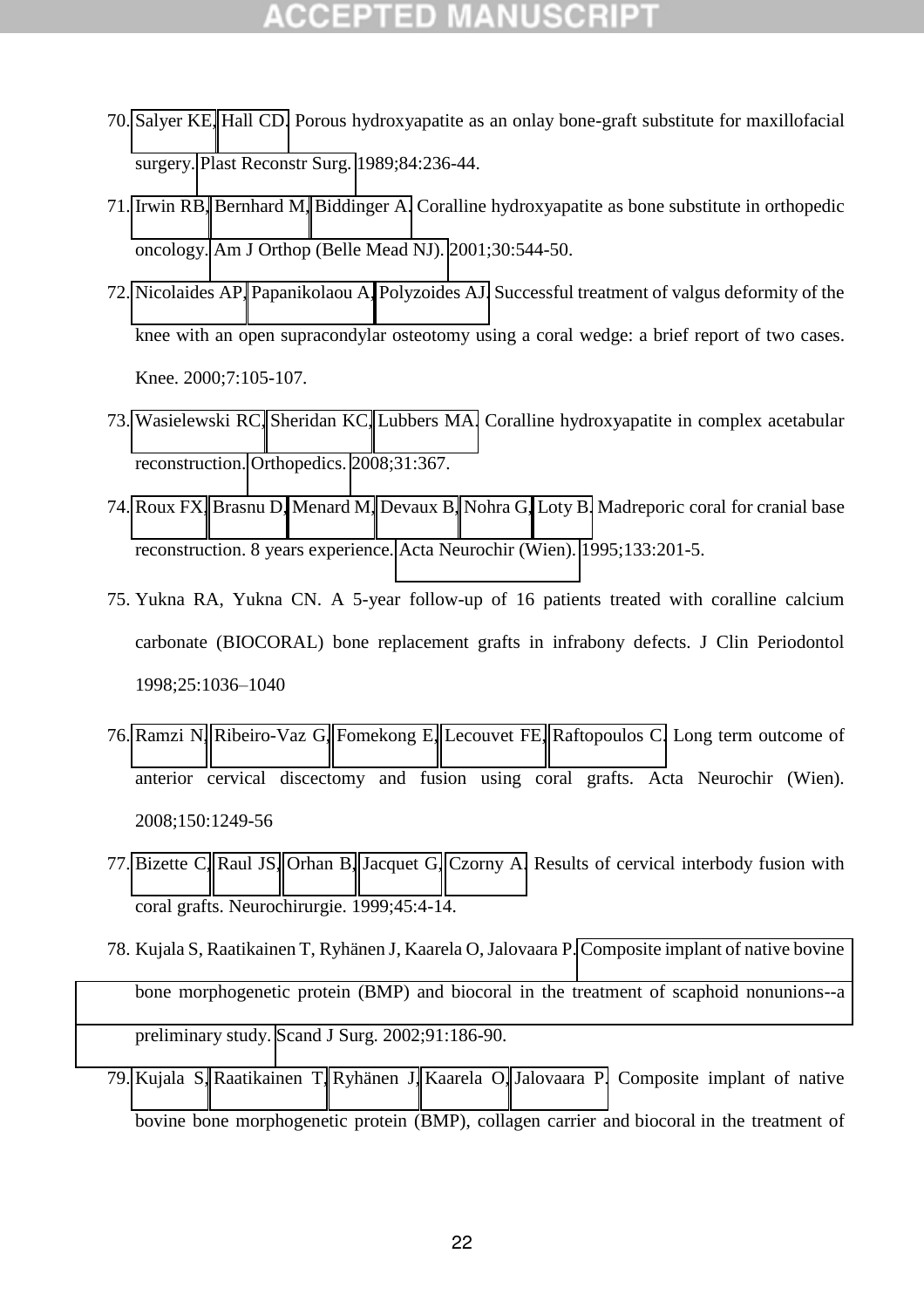resistant ulnar nonunions: report of five preliminary cases. [Arch Orthop Trauma](http://www.ncbi.nlm.nih.gov/pubmed/14618346)  [Surg.](http://www.ncbi.nlm.nih.gov/pubmed/14618346) 2004;124:26-30.

- 80. [Vuola J,](http://www.ncbi.nlm.nih.gov/pubmed/?term=Vuola%20J%5BAuthor%5D&cauthor=true&cauthor_uid=10813752) [Böhling T,](http://www.ncbi.nlm.nih.gov/pubmed/?term=B%C3%B6hling%20T%5BAuthor%5D&cauthor=true&cauthor_uid=10813752) [Kinnunen J,](http://www.ncbi.nlm.nih.gov/pubmed/?term=Kinnunen%20J%5BAuthor%5D&cauthor=true&cauthor_uid=10813752) [Hirvensalo E,](http://www.ncbi.nlm.nih.gov/pubmed/?term=Hirvensalo%20E%5BAuthor%5D&cauthor=true&cauthor_uid=10813752) [Asko-Seljavaara S.](http://www.ncbi.nlm.nih.gov/pubmed/?term=Asko-Seljavaara%20S%5BAuthor%5D&cauthor=true&cauthor_uid=10813752) Natural coral as bone-defectfilling material. J Biomed Mater Res. 2000;51:117-22.
- 81. [Scarano A,](http://www.ncbi.nlm.nih.gov/pubmed/?term=Scarano%20A%5BAuthor%5D&cauthor=true&cauthor_uid=16766904) [Degidi M,](http://www.ncbi.nlm.nih.gov/pubmed/?term=Degidi%20M%5BAuthor%5D&cauthor=true&cauthor_uid=16766904) [Iezzi G,](http://www.ncbi.nlm.nih.gov/pubmed/?term=Iezzi%20G%5BAuthor%5D&cauthor=true&cauthor_uid=16766904) [Pecora G,](http://www.ncbi.nlm.nih.gov/pubmed/?term=Pecora%20G%5BAuthor%5D&cauthor=true&cauthor_uid=16766904) [Piattelli M,](http://www.ncbi.nlm.nih.gov/pubmed/?term=Piattelli%20M%5BAuthor%5D&cauthor=true&cauthor_uid=16766904) [Orsini G,](http://www.ncbi.nlm.nih.gov/pubmed/?term=Orsini%20G%5BAuthor%5D&cauthor=true&cauthor_uid=16766904) [Caputi S,](http://www.ncbi.nlm.nih.gov/pubmed/?term=Caputi%20S%5BAuthor%5D&cauthor=true&cauthor_uid=16766904) [Perrotti V,](http://www.ncbi.nlm.nih.gov/pubmed/?term=Perrotti%20V%5BAuthor%5D&cauthor=true&cauthor_uid=16766904) [Mangano](http://www.ncbi.nlm.nih.gov/pubmed/?term=Mangano%20C%5BAuthor%5D&cauthor=true&cauthor_uid=16766904)  [C,](http://www.ncbi.nlm.nih.gov/pubmed/?term=Mangano%20C%5BAuthor%5D&cauthor=true&cauthor_uid=16766904) [Piattelli A.](http://www.ncbi.nlm.nih.gov/pubmed/?term=Piattelli%20A%5BAuthor%5D&cauthor=true&cauthor_uid=16766904)Maxillary sinus augmentation with different biomaterials: a comparative histologic and histomorphometric study in man. [Implant Dent.](http://www.ncbi.nlm.nih.gov/pubmed/?term=inoteb+patients) 2006;15:197-207.
- 82. [Piattelli A,](http://www.ncbi.nlm.nih.gov/pubmed/?term=Piattelli%20A%5BAuthor%5D&cauthor=true&cauthor_uid=9134162) [Podda G,](http://www.ncbi.nlm.nih.gov/pubmed/?term=Podda%20G%5BAuthor%5D&cauthor=true&cauthor_uid=9134162) [Scarano A.](http://www.ncbi.nlm.nih.gov/pubmed/?term=Scarano%20A%5BAuthor%5D&cauthor=true&cauthor_uid=9134162) Clinical and histological results in alveolar ridge enlargement using coralline calcium carbonate. [Biomaterials.](http://www.ncbi.nlm.nih.gov/pubmed/9134162) 1997;18:623-7.
- 83. [Alvarez K,](http://www.ncbi.nlm.nih.gov/pubmed/?term=Alvarez%20K%5BAuthor%5D&cauthor=true&cauthor_uid=15348605) [Camero S,](http://www.ncbi.nlm.nih.gov/pubmed/?term=Camero%20S%5BAuthor%5D&cauthor=true&cauthor_uid=15348605) [Alarcón ME,](http://www.ncbi.nlm.nih.gov/pubmed/?term=Alarc%C3%B3n%20ME%5BAuthor%5D&cauthor=true&cauthor_uid=15348605) [Rivas A,](http://www.ncbi.nlm.nih.gov/pubmed/?term=Rivas%20A%5BAuthor%5D&cauthor=true&cauthor_uid=15348605) [González G.](http://www.ncbi.nlm.nih.gov/pubmed/?term=Gonz%C3%A1lez%20G%5BAuthor%5D&cauthor=true&cauthor_uid=15348605) Physical and mechanical properties evaluation of Acropora palmata coralline species for bone substitution applications. [J Mater Sci](http://www.ncbi.nlm.nih.gov/pubmed/15348605)  [Mater Med.](http://www.ncbi.nlm.nih.gov/pubmed/15348605) 2002;13:509-15.
- 84. Van Lieshout EM, Alt V. [Bone graft substitutes and bone morphogenetic proteins for](https://www.ncbi.nlm.nih.gov/pubmed/26768291)  [osteoporotic fractures: what is the evidence?](https://www.ncbi.nlm.nih.gov/pubmed/26768291) Injury. 2016;47 Suppl 1:S43-6.
- 85. Kuehlfluck P, Moghaddam A, Helbig L, Child C, Wildemann B, Schmidmaier G; HTRG-Heidelberg Trauma Research Group[.RIA fractions contain mesenchymal stroma cells with high](https://www.ncbi.nlm.nih.gov/pubmed/26747914)  [osteogenic potency.](https://www.ncbi.nlm.nih.gov/pubmed/26747914) Injury. 2015;46:S23-32.
- 86. Lim CT, Ng DQ, Tan KJ, Ramruttun AK, Wang W, Chong DY. [A biomechanical study of](https://www.ncbi.nlm.nih.gov/pubmed/27659850)  [proximal tibia bone grafting through the lateral approach.](https://www.ncbi.nlm.nih.gov/pubmed/27659850) Injury. 2016;S0020-1383(16):30447- 8.
- 87. Caterini R, Potenza V, Ippolito E, Farsetti P. [Treatment of recalcitrant atrophic non-union of the](https://www.ncbi.nlm.nih.gov/pubmed/27507544)  [humeral shaft with BMP-7, autologous bone graft and hydroxyapatite pellets.](https://www.ncbi.nlm.nih.gov/pubmed/27507544) Injury. 2016;S0020-1383(16):30341-2.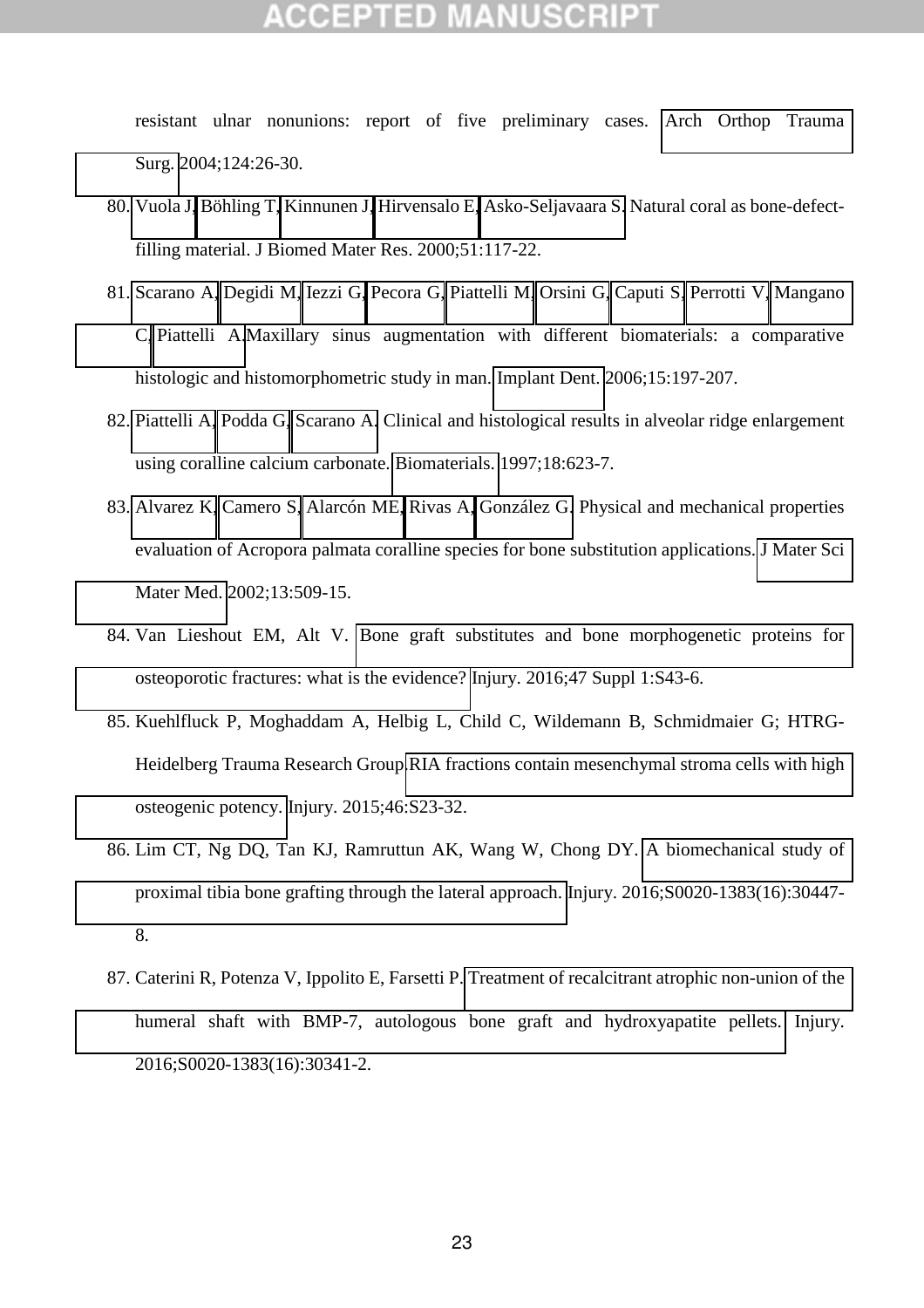- 88. Rankine JJ, Hodgson RJ, Tan HB, Cox G, Giannoudis PV. [MRI appearances of the femur](https://www.ncbi.nlm.nih.gov/pubmed/26747921)  [following bone graft harvesting using the Reamer-Irrigator-Aspirator.](https://www.ncbi.nlm.nih.gov/pubmed/26747921) Injury. 2015;46 Suppl 8:S65-7.
- 89. Giannoudis PV, Gudipati S, Harwood P, Kanakaris NK. [Long bone non-unions treated with the](https://www.ncbi.nlm.nih.gov/pubmed/26747919)  [diamond concept: a case series of 64 patients.](https://www.ncbi.nlm.nih.gov/pubmed/26747919) Injury. 2015;46 Suppl 8:S48-54.
- 90. Ben-Nissan B. Natural bioceramics: from coral to bone and beyond. Current Opinion in Solid State and Materials Science. 2003; 7:283-288.
- 91. FDA insert for Pro Osteon. [http://www.accessdata.fda.gov/cdrh\\_docs/pdf/k990131.pdf](http://www.accessdata.fda.gov/cdrh_docs/pdf/k990131.pdf)
- 92. [Tambutté E,](http://www.ncbi.nlm.nih.gov/pubmed/?term=Tambutt%C3%A9%20E%5BAuthor%5D&cauthor=true&cauthor_uid=21613296) [Tambutté S,](http://www.ncbi.nlm.nih.gov/pubmed/?term=Tambutt%C3%A9%20S%5BAuthor%5D&cauthor=true&cauthor_uid=21613296) [Segonds N,](http://www.ncbi.nlm.nih.gov/pubmed/?term=Segonds%20N%5BAuthor%5D&cauthor=true&cauthor_uid=21613296) [Zoccola D,](http://www.ncbi.nlm.nih.gov/pubmed/?term=Zoccola%20D%5BAuthor%5D&cauthor=true&cauthor_uid=21613296) [Venn A,](http://www.ncbi.nlm.nih.gov/pubmed/?term=Venn%20A%5BAuthor%5D&cauthor=true&cauthor_uid=21613296) [Erez J,](http://www.ncbi.nlm.nih.gov/pubmed/?term=Erez%20J%5BAuthor%5D&cauthor=true&cauthor_uid=21613296) [Allemand D.](http://www.ncbi.nlm.nih.gov/pubmed/?term=Allemand%20D%5BAuthor%5D&cauthor=true&cauthor_uid=21613296) Calcein labelling and electrophysiology: insights on coral tissue permeability and calcification. Proc Biol Sci. 2012;279:19-27.
- 93. Carricart-Ganivet JP, Cabanillas-Terán N, Cruz-Ortega I, Blanchon P. [Sensitivity of](http://www.ncbi.nlm.nih.gov/pubmed/22396797)  [calcification to thermal stress varies among genera of massive reef-building corals.](http://www.ncbi.nlm.nih.gov/pubmed/22396797) PLoS One. 2012;7:e32859.
- 94. Iglesias-Prieto R, Galindo-Martínez CT, Enríquez S, Carricart-Ganivet JP. [Attributing](http://www.ncbi.nlm.nih.gov/pubmed/24398532)  [reductions in coral calcification to the saturation state of aragonite, comments on the effects of](http://www.ncbi.nlm.nih.gov/pubmed/24398532)  [persistent natural acidification.](http://www.ncbi.nlm.nih.gov/pubmed/24398532) Proc Natl Acad Sci U S A. 2014;111:E300-1.
- 95. Santolini E, West R, Giannoudis PV. Risk factors for long bone fracture non-union: a stratification approach based on the level of the existing scientific evidence. Injury. 2015 Dec;46 Suppl 8:S8-S19.
- 96. Guimarães JA, Duarte ME, Fernandes MB, Vianna VF, Rocha TH, Bonfim DC, Casado PL, do Val Guimarães IC, Velarde LG, Dutra HS, Giannoudis PV. The effect of autologous concentrated bone-marrow grafting on the healing of femoral shaft non-unions after locked intramedullary nailing. Injury. 2014 Nov;45 Suppl 5:S7-S13.
- 97. Tsitsilonis S, Seemann R, Misch M, Wichlas F, Haas NP, Schmidt-Bleek K, Kleber C, Schaser KD. The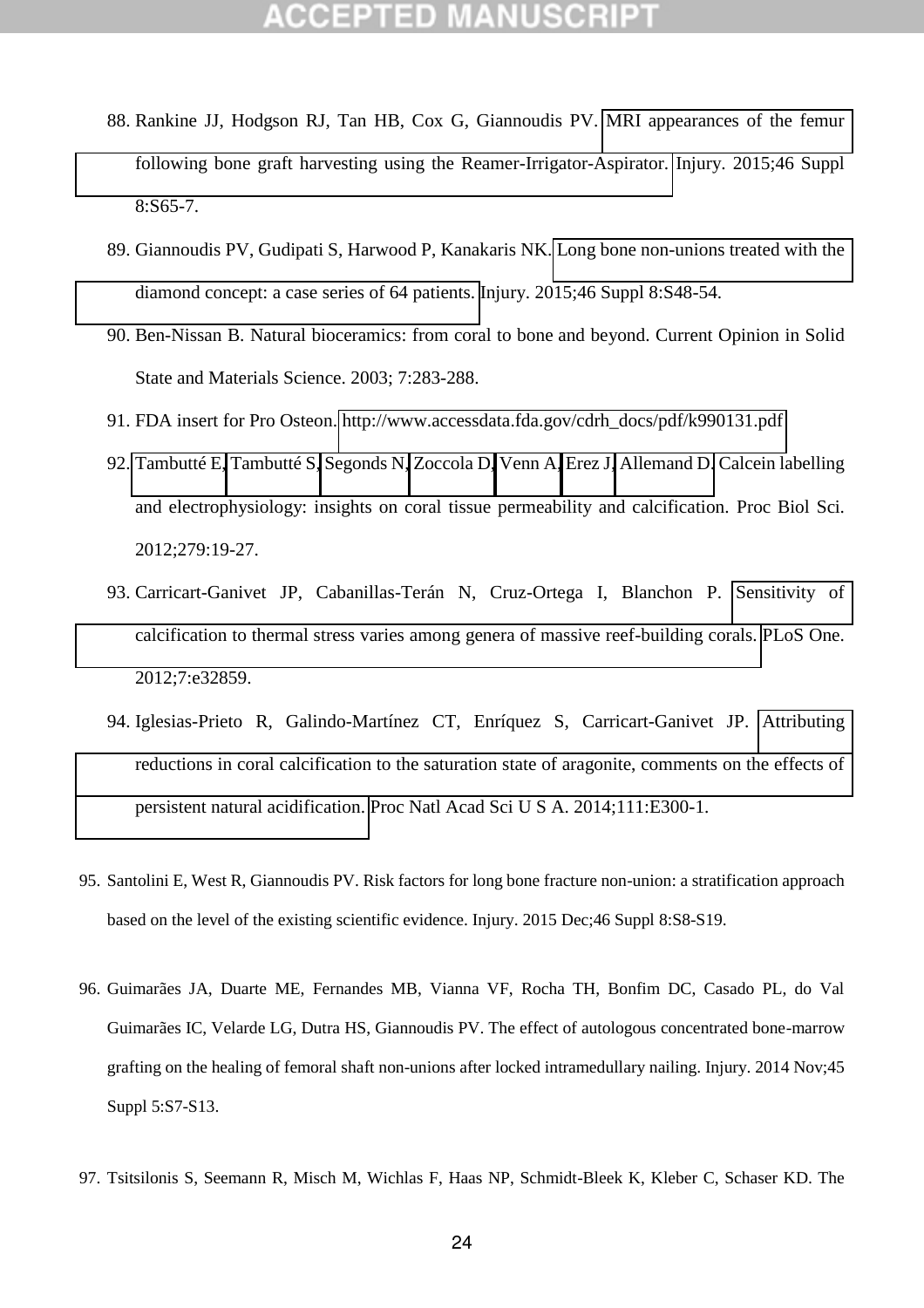effect of traumatic brain injury on bone healing: an experimental study in a novel in vivo animal model. Injury. 2015 Apr;46(4):661-5.

- 98. Roberto-Rodrigues M, Fernandes RM, Senos R, Scoralick AC, Bastos AL, Santos TM, Viana LP, Lima I, Guzman-Silva MA, Kfoury-Júnior JR. Novel rat model of nonunion fracture with vascular deficit. Injury. 2015 Apr;46(4):649-54.
- 99. Moghaddam A, Zietzschmann S, Bruckner T, Schmidmaier G. Treatment of atrophic tibia non-unions according to 'diamond concept': Results of one- and two-step treatment. Injury. 2015 Oct;46 Suppl 4:S39- 50.
- 100. Ollivier M, Gay AM, Cerlier A, Lunebourg A, Argenson JN, Parratte S. Can we achieve bone healing using the diamond concept without bone grafting for recalcitrant tibial nonunions? Injury. 2015 Jul;46(7):1383-8.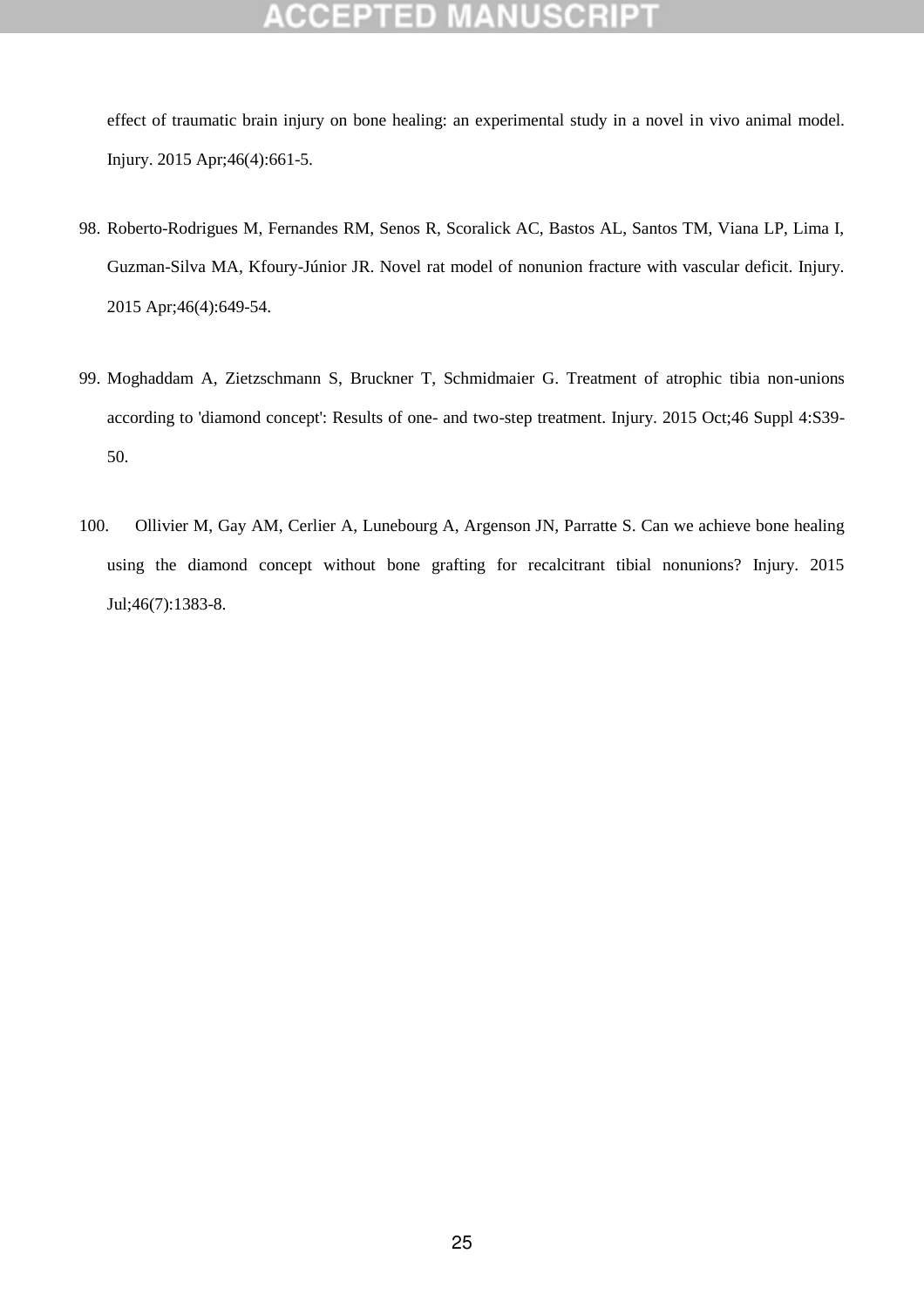|  |  |  |  | <b>Table 1.</b> Clinical studies analyzing the outcome of Pro Osteon <sup>TM</sup> in patients. |
|--|--|--|--|-------------------------------------------------------------------------------------------------|
|--|--|--|--|-------------------------------------------------------------------------------------------------|

| <b>Study/Year</b>                             | Participants | <b>Condition site</b>                                     | <b>Study characteristics</b>                                                                                                     | <b>Outcome</b>                                                                                                                                                                                                                                                                                        |
|-----------------------------------------------|--------------|-----------------------------------------------------------|----------------------------------------------------------------------------------------------------------------------------------|-------------------------------------------------------------------------------------------------------------------------------------------------------------------------------------------------------------------------------------------------------------------------------------------------------|
| Krejci et al., 1987<br>56                     | 12 pts       | Periondontal angul<br>ar osseous defects                  | 3<br>Each<br>patient<br>had<br>defects, one filled with<br>Pro Osteon 200TM, one<br>with OrthoMatrix HA-<br>500 and one unfilled | $\bullet$<br>While the defect sites improved<br>with respect to plaque index,<br>probing depth measurements, and<br>defect fill, only those treated with<br>the nonporous OrthoMatrix HA-<br>500 hydroxyapatite revealed a<br>statistically<br>significant<br>improvement<br>treatment<br>modalities. |
| Bucholz<br>al.,<br>et<br>1989 63              | 49 pts       | Tibial<br>Closed<br>plateau fractures                     | RCT, 20 pts treated with<br>Pro-Osteon™, 20 patients<br>with autograft from Iliac<br>crest, 9 lost in FU                         | No significant differences in the<br>$\bullet$<br>two groups<br>Interporous hydroxyapatite is a<br>$\bullet$<br>alternative<br>safe, effective<br>to<br>autogenous cancellous bone for<br>the filling of metaphyseal defects<br>associated with Tibial plateau<br>fractures.                          |
| Salyer et al., 1989<br>70                     | 25 pts       | Maxillofacial<br>deformities                              | Non-randomised, 17 pts<br>treated with Pro Osteon<br>200ТМ,<br>$\,8\,$<br>with<br>pts<br>autograft                               | No difference in length of stay,<br>$\bullet$<br>clinical function, complications<br>and aesthetic performance                                                                                                                                                                                        |
| Oreamuno et al.,<br>1990 57                   | 24 pts       | Periondontal angul<br>ar osseous defects                  | The<br>defects<br>were<br>filled<br>randomly<br>with<br>either Pro Osteon™ or<br>decalcified<br>freeze-dried<br>bone             | Pro Osteon produced greater<br>$\bullet$<br>reduction in pocket depth and<br>higher attachment levels and<br>defect fill                                                                                                                                                                              |
| Hjorting-Hansen<br>et al., 1990 <sup>59</sup> | 22 pts       | Periondontal<br>osseous defects                           | biopsies<br>and<br>Bone<br>histologic examination of<br>Interpore 200TM                                                          | New bone formation was notes<br>$\bullet$<br>within the grafts.                                                                                                                                                                                                                                       |
| Small et al., 1993<br>60                      | 27 pts       | Maxillary<br>sinus<br>augmentation                        | Graft material composed<br>of Interpore 200TM and<br>demineralized<br>cortical<br>bone                                           | Integration noted in all implants<br>$\bullet$                                                                                                                                                                                                                                                        |
| Byrd et al., 1993 <sup>61</sup>               | 43 pts       | Craniofacial<br>bone<br>augmentation                      | 52 sites in 43 patients for<br>the aesthetic correction of<br>congenital<br>or<br>posttraumatic deformities                      | Resorption not occurred, no cases<br>$\bullet$<br>of infection, 2 patients required<br>revision                                                                                                                                                                                                       |
| Nicolaides et al.,<br>2000 72                 | 2 pts        | Open<br>supracondylar<br>osteotomies                      | Treatment<br>valgus<br>of<br>deformities using coral<br>wedge                                                                    | No complications with complete<br>$\bullet$<br>incorporation of the graft                                                                                                                                                                                                                             |
| Irwin et al. 2001 $\frac{71}{71}$             | 71 pts       | defects<br>Bone<br>derived<br>from<br>excision of tumours | Retrospective review of<br>consecutive<br>patients<br>managed with coralline<br>hydroxyapatite<br>Pro-<br>Osteon 500TM           | Complications encountered in 12<br>$\bullet$<br>patients (3 major and 9 minor<br>complications)<br>Pro-Osteon 500™ is a viable<br>$\bullet$<br>option for<br>the<br>management<br>of bone defects<br>in orthopaedic<br>oncology.                                                                      |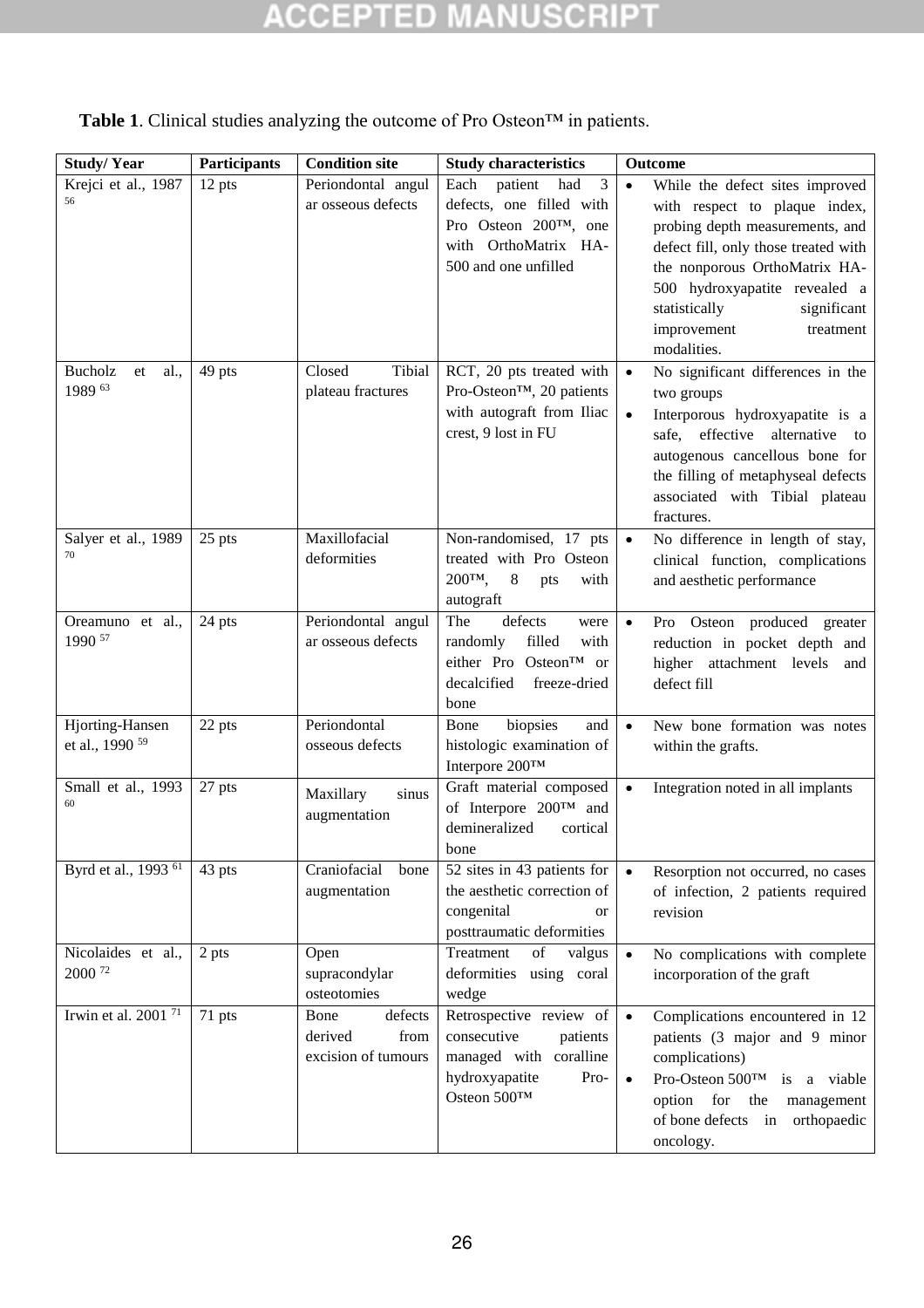| Thalgott<br>al.,<br>et<br>2001 65        | 40 pts | Lumbar fusion                              | Retrospective series of<br>40 patients undergoing<br>instrumented autogenous<br>posterolateral<br>lumbar<br>fusion augmented with<br>Pro Osteon 500 ™ | An overall fusion rate of 92.5%<br>$\bullet$<br>was achieved<br>Coralline hydroxyapatite is an<br>$\bullet$<br>effective bone graft extender in<br>difficult-to-fuse patients                                                   |
|------------------------------------------|--------|--------------------------------------------|-------------------------------------------------------------------------------------------------------------------------------------------------------|---------------------------------------------------------------------------------------------------------------------------------------------------------------------------------------------------------------------------------|
| Thalgott<br>et<br>al.,<br>1999 69        | 26 pts | Cervical fusion                            | Retrospective, 26 patients<br>anterior discectomy and<br>reconstruction from C3 to<br>T1                                                              | No evidence of plate breakage,<br>$\bullet$<br>screw breakage, resorption of the<br>implant, or pseudarthrosis.<br>There was no evidence<br>of<br>$\bullet$<br>nonunion.                                                        |
| Mashoof<br>al.,<br>et<br>2002 64         | 27 pts | Adolescent<br>idiopathic scoliosis         | Consecutive<br>patients,<br>70/30 ratio of coralline<br>hydroxyapatite<br>to<br>autograft                                                             | All patients achieved solid fusion<br>$\bullet$<br>at an average follow-up of 27<br>months.<br>Coralline hydroxyapatite is safe,<br>$\bullet$<br>biocompatible, and effective in<br>augmenting<br>autogenous bone graft         |
| Korovessis et al.,<br>$2002^{66}$        | 13pt   | Cervical, thoracic,<br>lumbar spine fusion | Biopsies during revision<br>surgery                                                                                                                   | Foreign-body like giant cells &<br>$\bullet$<br>development of inflammatory<br>granulation<br>tissue<br>around<br>hydroxyapatite<br>Bone formation was observed in<br>$\bullet$<br>$11/15$ cases                                |
| Korovessis et al.,<br>2005 67            | 60     | Lumbar<br>spine<br>fusion                  | Prospective randomized<br>study, 3 Groups: Pro<br>Osteon 500 RTM vs Iliac<br>Crest graft vs both                                                      | No radiological evidence of non-<br>$\bullet$<br>union<br>The resorption of hydroxyapatite<br>$\bullet$<br>completed<br>1<br>was<br>year<br>postoperatively.                                                                    |
| Coughlin<br>et al.,<br>2006 62           | 10     | Hindfoot<br>arthrodesis                    | Retrospective review, 6<br>years FU                                                                                                                   | One case of non-union<br>$\bullet$<br>Extrusion of the graft from the<br>$\bullet$<br>joint occurred in all patients                                                                                                            |
| Wasielewski et al.<br>2008 <sup>71</sup> | 17 pts | Complex<br>acetabular<br>reconstruction    | Retrospective review of<br>patients who<br>underwent<br>revision<br>acetabular<br>using Pro Osteon 500TM                                              | No cups required re-revision, but 1<br>$\bullet$<br>had failed.<br>Radiographic evidence of bone<br>$\bullet$<br>incorporation was observed in<br>every coralline hydroxyapatite<br>graft.<br>No graft resorption was observed. |

RCT: Randomised Controlled Study, FU: Follow-up, Pts: Patients